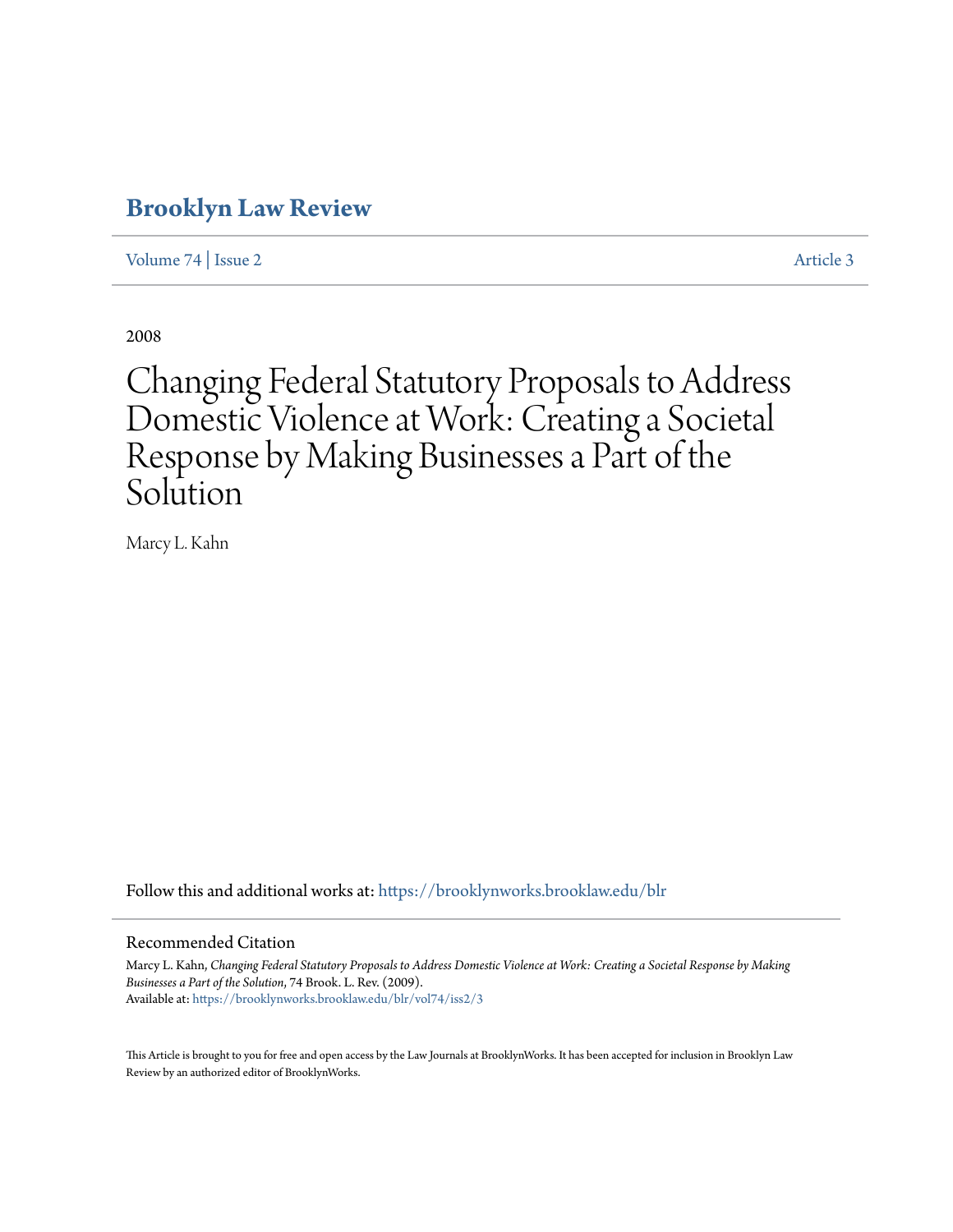# Changing Federal Statutory Proposals to Address Domestic Violence at Work

# CREATING A SOCIETAL RESPONSE BY MAKING BUSINESSES A PART OF THE SOLUTION

#### *Marcy L. Karin*†

#### **INTRODUCTION**

 $\overline{a}$ 

Over five million acts of domestic violence are committed every year.<sup>1</sup> The prevalence of these acts makes domestic violence "the leading cause of injury to women."2 Detrimental wherever they occur, these acts are not limited to the privacy of one's home. Instead, domestic violence regularly and repeatedly spills over to the "public" workplace.

<sup>†</sup> Legislative Counsel, Workplace Flexibility 2010; Adjunct Professor of Law, Federal Legislation and Administrative Clinic, Georgetown University Law Center. Many thanks to Chai Feldblum, Jane Aiken, Chantel Sheaks, Amy Schoenhard, Paula Shapiro, Paige Willan, Katie Corrigan, Liz Watson, Kevin Barry, Jessica Glenn, Nan Hunter, and the staff of the *Brooklyn Law Review* for their invaluable feedback and support.

NAT'L CTR. FOR INJURY PREVENTION & CONTROL, CTRS. FOR DISEASE CONTROL & PREVENTION (CDC), COSTS OF INTIMATE PARTNER VIOLENCE AGAINST WOMEN IN THE UNITED STATES 1 (2003), http://www.cdc.gov/ncipc/pub-res/ipv\_cost/IPVBook-Final-Feb18.pdf (reporting on data from the National Violence Against Women Survey, which estimated 5.3 million acts of domestic violence against women who are at least eighteen years old happens annually).

No single act defines domestic violence. In general, domestic violence occurs when one or more persons uses intimidation, physical violence, threats, coercion, emotional, sexual, and/or economic abuse to exert power and control over another person or persons. Thus, a range of activities may constitute domestic violence, including but not limited to name-calling, intimidation, pinching, slapping, hitting, strangling, assault, or homicide (or threatening or attempting any of these activities). It may also include financial manipulation or control such as removing a spouse from joint accounts, or changing a partner's allowance without notice or cause. Other terms sometimes used synonymously with or describing some aspect of domestic violence include: workplace violence, domestic abuse, intimate violence, intimate partner violence, stalking, physical abuse, sexual abuse, sexual assault, psychological abuse, dating violence, relationship abuse, and family violence. *See, e.g*., *id*. at 8; Jennifer E. Swanberg et al., *Intimate Partner Violence, Employment, and the Workplace: Consequences and Future Directions*, 6 TRAUMA, VIOLENCE, & ABUSE 286, 289  $(2005).$ 

 <sup>118</sup> CONG. REC. S10737-8 (daily ed. Sept. 29, 2005) (statement of Sen. Murray). While domestic violence impacts both men and women, approximately 85% of victims of domestic violence are women. Margaret Graham Tebo, *When Home Comes to Work*, 91 A.B.A. J. 42, 42 (2005). In 2001, women were "subject to approximately 13,000 acts of workplace violence each year that [were] perpetrated by a husband or boyfriend." Bonnie Campbell & Marcy L. Karin, *Beyond "Going Postal": Responding to Everyday Violence in the Workplace*, 7 WORKPLACE VIOLENCE PREVENTION REP. 1, 1 (2001). Domestic violence is also prevalent in same-sex relationships. Joanna Bunker Rohrbaugh, *Domestic Violence in Same-Gender Relationships*, 44 FAM. CT. REV. 287, 287- 88 (2006). It also crosses all socioeconomic, racial, ethnic, and religious backgrounds, although some reports conclude that domestic violence disproportionately affects the poor.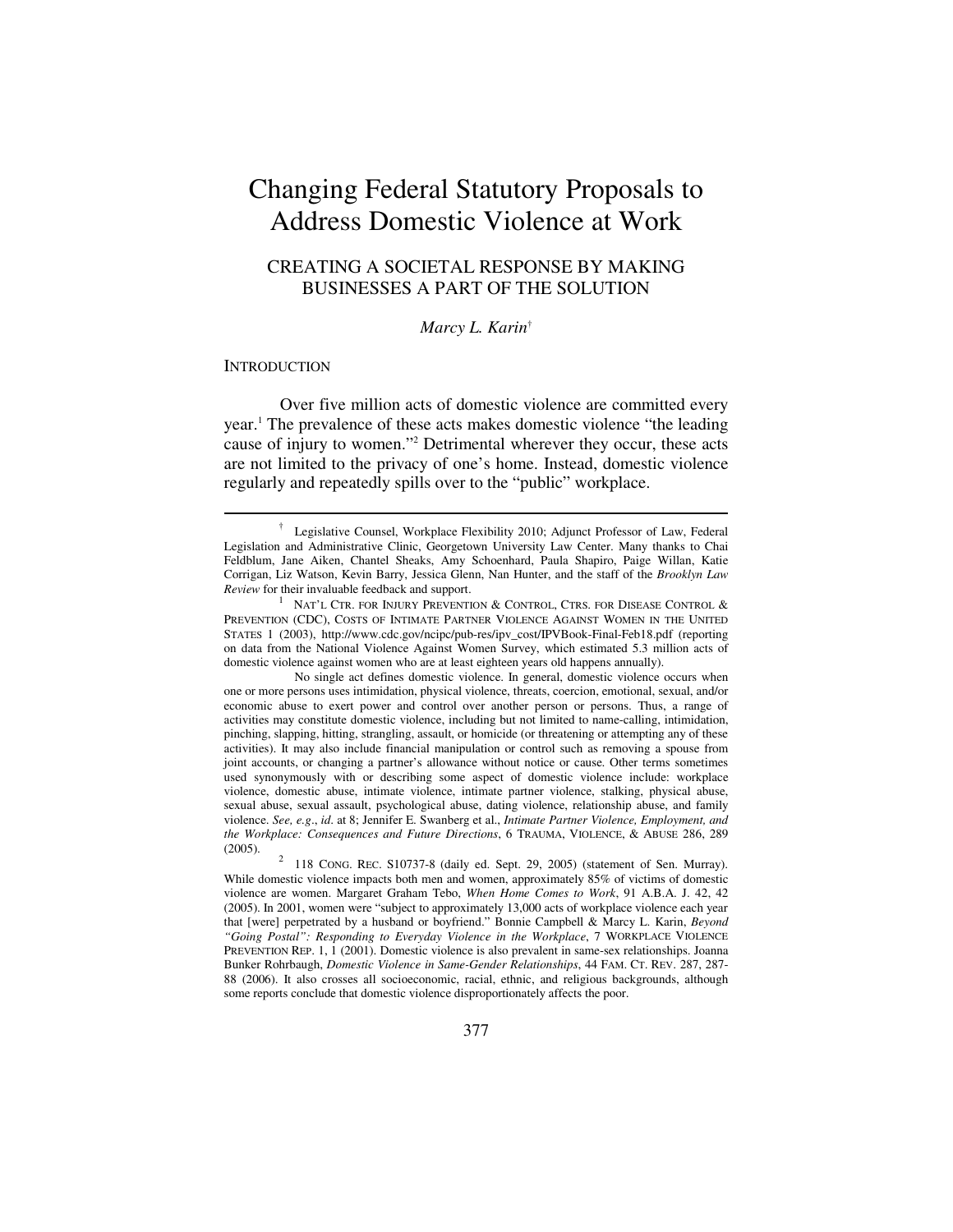#### 378 *BROOKLYN LAW REVIEW* [Vol. 74:2

For example, Francescia La Rose's former boyfriend called her supervisor and threatened to come to the office to kill La Rose if she was not fired. Her employer responded by warning La Rose to keep her personal problems out of the workplace. The next day, the ex-boyfriend walked into the building where La Rose worked, past the security guard, and shot and killed her. La Rose's family filed a wrongful death case against her employer claiming that the employer failed to adequately protect La Rose after being notified of a specific threat.<sup>3</sup> In another example, a perpetrator of abuse began harassing his target's coworkers after the perpetrator was served with a protection order sought by the targeted employee. Neither the employer nor the coworkers had standing to seek a protection order in response to this new harassment.<sup>4</sup>

These stories are not the only ones that can be told. In fact, domestic violence has a significant impact on America's workplaces. Individuals subjected to abuse, their coworkers, and other third parties (like volunteers, contractors, and customers) all suffer consequences as a result of domestic violence that occurs or spills over into the workplace. One out of every five employed adults is a victim of domestic violence,<sup>5</sup> and 96% of victims have experienced trouble at work related to domestic violence.<sup>6</sup> Employees experience decreased productivity during and after actual or threatened violence and may require time off from work to address safety concerns, medical needs, and legal issues.

In addition, employers need to address the consequences of domestic violence. America's workplaces are faced with significant economic losses from lost productivity, administrative difficulties when employees take unplanned time off, increased medical costs and insurance premiums, and the threat of liability for firing employees experiencing domestic violence in hopes of maintaining a safe workplace or for failing to adopt and/or enforce appropriate domestic violence

<sup>3</sup> La Rose v. State Mut. Life Assurance Co., No. 9322684 (214th Dist. Ct., Harris County, Tex. Dec. 5, 1994). The suit was reportedly settled for \$850,000. Donald F. Burke, *When Employees Are Vulnerable, Employers Are Too*, NAT'L L. J., Jan. 17, 2000, at B11; Jean Hellwege, *Claims for Domestic Violence in the Workplace May Be on the Rise*, TRIAL, May 1, 1995, at 94; *see also* Sarah M. Buel, The Impact of Domestic Violence on Children: Recommendations to Improve Interventions 42-43 (2007) (unpublished manuscript), *available at* http://www.childscryforhelp.com/

Hearing Before the Nev. S. Comm. on the Judiciary, 71st Sess. (May 9, 2001) [hereinafter Nevada Senate Hearing] (statement of Debra S. Jacobson, Lobbyist, Southwest Gas Corp.), *available at http://www.leg.state.nv.us/71st/Minutes/Senate/JUD/Final/1332.html.* 

<sup>&</sup>lt;sup>5</sup> Press Release, Corporate Alliance to End Partner Violence, Domestic Violence Exerts Significant Impact on America's Workplaces, Benchmark (Oct. 11, 2005), *available at* http://www.caepv.org/about/releasedetail.php?prID=89. Of course, it is important to remember that a significant amount of domestic violence goes unreported. Nina G. Stillman, *Workplace Violence*, 697 PLI/LIT 39, 54 (2003) (noting a Bureau of Justice Statistic's finding that less than half of incidents of domestic violence are reported to the police on average).

WOMEN'S BUREAU, DEP'T OF LABOR, DOMESTIC VIOLENCE: A WORKPLACE ISSUE 1 (1996); Nicole Buonocore Porter, *Victimizing The Abused?: Is Termination the Solution When Domestic Violence Comes to Work?*, 12 MICH. J. GENDER & L. 275, 287 (2006) (internal citation omitted).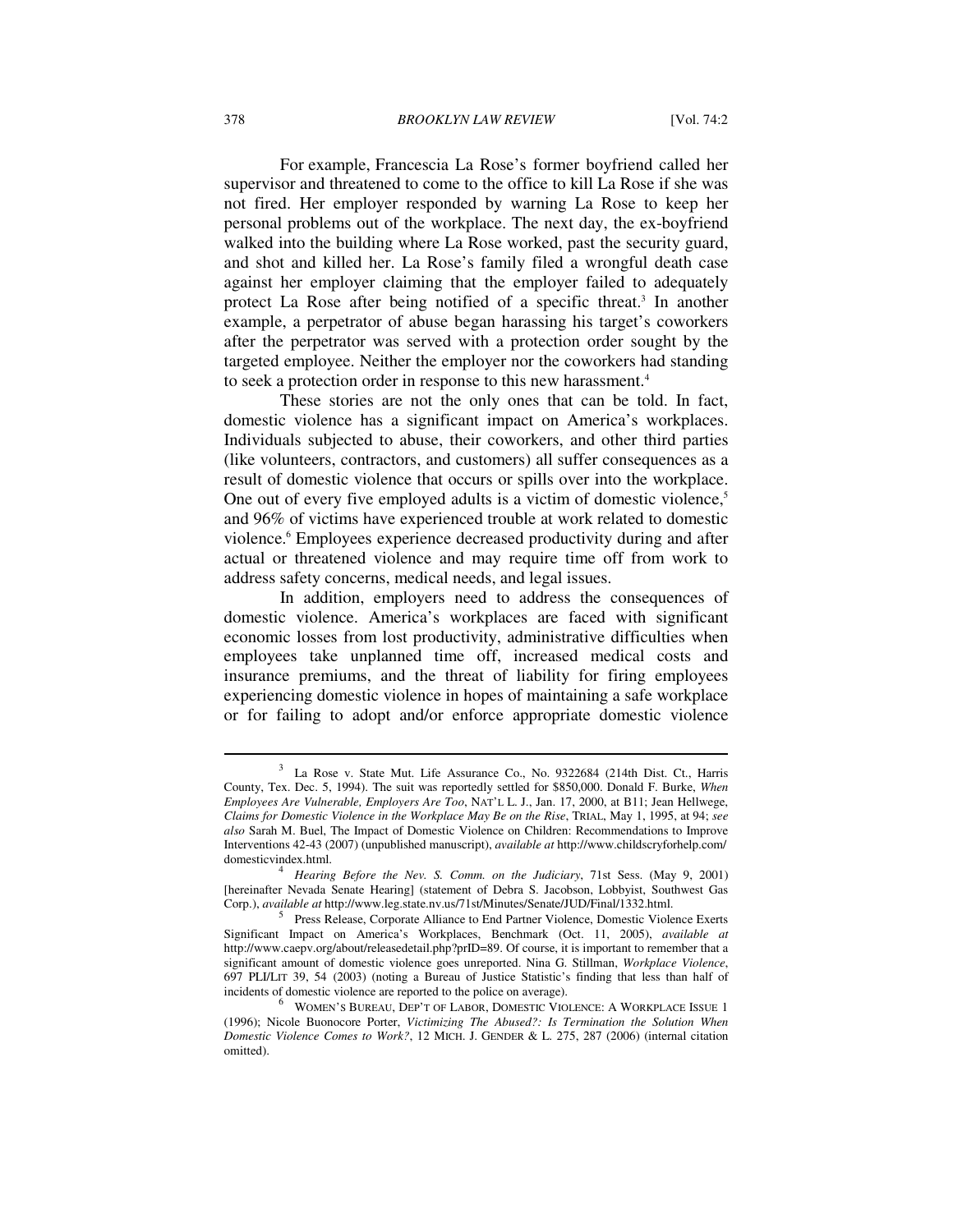prevention policies. Generally speaking, however, the business community has not yet realized the significant burden domestic violence imposes or changed the usual employer response of ignoring a "personal" problem or taking ill-advised actions that result in further negative legal and practical consequences.

Despite these real consequences, the workplace is not the first societal structure that most people think of when they think of changes that are needed to address domestic violence. Instead, when most people think of solutions to the problem of domestic violence, they think of things like increased education on how to prevent the cycle of abuse, changes that need to be made to the prosecution of related crimes, or increasing emergency housing for victims and their children.<sup>7</sup> In many respects, this represents a significant service that past feminist scholarship on domestic violence has made—it recognizes that domestic violence is not simply a private matter. Rather, it is a public problem that is in need of a societal solution.

However, by not thinking of the workplace in response to this question, a significant area for which change is needed is missed. There is a legitimate basis for proposing a societal solution to domestic violence that is rooted in employment law. There are already various rules that are being used to respond to the effects of domestic violence at work (e.g., tort law, statutory leave laws, occupational safety regulations, etc.). This Article argues that the workplace has a greater affirmative role to play in reducing the impact of domestic violence on the workplace. Moreover, society has an obligation to create a coherent structure and system for this issue to be addressed.

This Article argues that the best way to do that is through a federal approach. The federal government has an affirmative societal role to play in pushing the workplace to confront this issue. Moreover, there is utility for a societal solution to this problem that engages the workplace directly to respond to domestic violence and reduce its impact on the victim and others. Obviously, a federal approach will result in the consideration of complicated legal terrain that involves both constitutional issues and conceptual federalism issues as to the proper role of the federal and state governments. (The latter is necessary because the federal government would need to work *with* the state structures already in existence.) But it is worth trying to figure this out. This Article makes the case that there is a crucial role for the federal

<sup>7</sup>  *See, e.g.*, James Martin Truss, *The Subjection of Women . . . Still: Unfulfilled Promises of Protection for Women Victims of Domestic Violence*, 26 ST. MARY'S L. J. 1149, 1156, 1201 (1995) (emphasizing the importance of educating law enforcement officers, prosecutors, and judges about violent relationships); *Developments in the Law: Legal Responses to Domestic Violence*, 106 HARV. L. REV. 1498, 1505-18 (1993) (noting that an integrated solution for fighting domestic violence, which includes at least shelters, protection orders, prosecution, and education, is needed); Kathleen Waits, *The Criminal Justice System's Response to Battering: Understanding the Problem, Forging the Solution*s, 60 WASH. L. REV. 267, 321-27 (1985) (advocating for an improved criminal response to abuse, including stronger prosecution).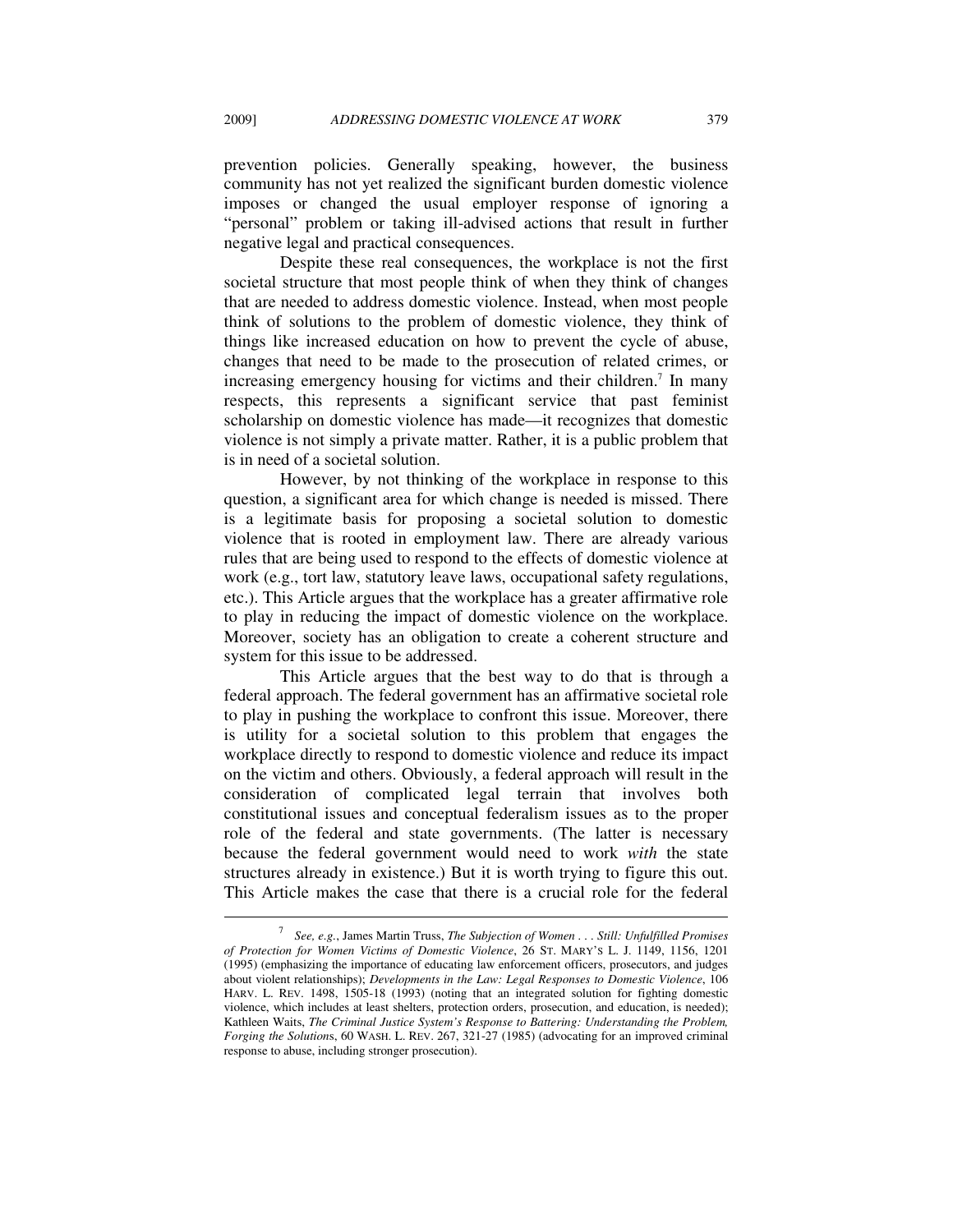government to play and that it can do so both creatively and constitutionally.

Part I of the Article makes the case that domestic violence has significant ramifications in the workplace and analyzes some of the structural problems with the workplace that currently make it difficult to appropriately deal with domestic violence. Part II canvasses the state laws that have been passed or proposed to address domestic violence at work. This analysis provides us with a good sense of the experiences of employees and employers in this area as well as a rich basis of practice to draw on in considering the appropriate federal response. Part III describes two of the current federal proposals to address the problem of domestic violence at work.<sup>8</sup> These bills attempt to address a real need of employees by providing victims of domestic violence with, among other things, up to thirty days of unpaid job protected leave. But they provide employers little or no assistance in addressing the effects domestic violence has on the employers. Drawing on the lessons from the state laws, as well as from the author's personal experience working at the federal legislative level, this Article suggests several changes to the proposed federal bills that will make it more likely that the protections needed to address the problems caused by domestic violence at work will actually be obtained and that will offer businesses a reason to support or at least not oppose—these bills.

In essence, this Article proposes three ways to amend these bills to provide a societal response to the problem of domestic violence at work: (1) reframing the bills to reflect the effect on employers and society; (2) providing employers with the ability to go to court to seek a protection order; and (3) creating a refundable tax credit to recoup a percentage of costs related to prevention, education, and safety policies and programs. Together, these changes could have a significant impact on the potential of these bills to transform the normative response to domestic violence at work and address the very real public ramifications of domestic violence on both employees and employers.

The goal throughout this piece is, therefore, to consider how law can be used as a vehicle for transforming the norm of the workplace as it responds to what has often been perceived of as the "private" problem of domestic violence. This Article is part of a small, but growing body of scholarship aimed at exposing the impacts of domestic violence on employees and employers. By suggesting ways that the federal government can more effectively engage in this issue to respond to the needs of all members of the workplace, this Article attempts to move the conversation forward on a theoretical, strategic, and practical level.

<sup>&</sup>lt;sup>8</sup> Survivors' Empowerment and Economic Security (SEES) Act, S. 1136, 110th Cong. (2007); Security and Financial Empowerment (SAFE) Act, H.R. 2395, 110th Cong. (2007); *see infra*  Section III for information on these bills and the proposals to change them.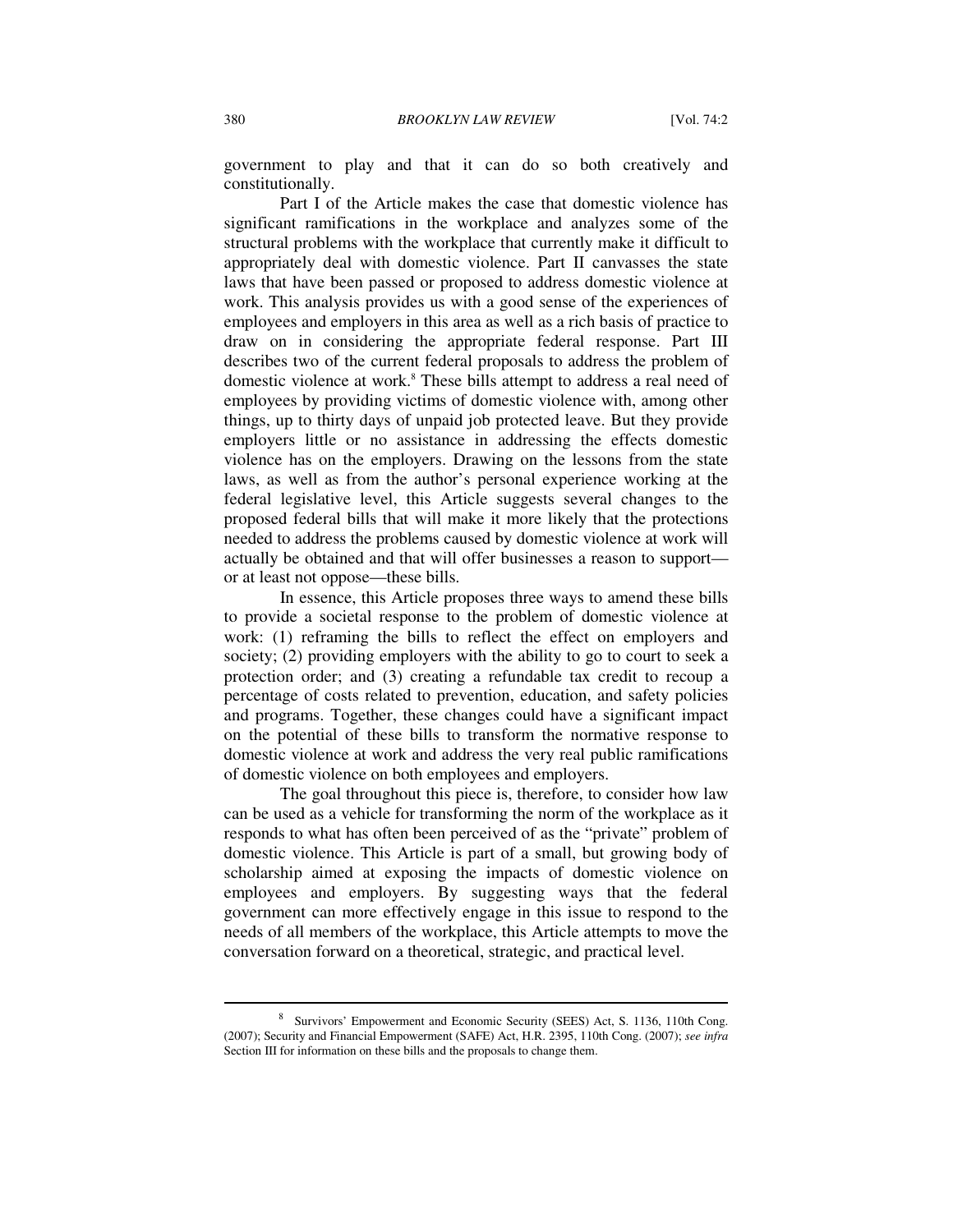# I. THE PROBLEM—THE IMPACT OF DOMESTIC VIOLENCE AT WORK AND STRUCTURAL PROBLEMS PREVENTING AN EFFECTIVE WORKPLACE RESPONSE

In 2001, Bonnie Campbell (the first director of the Violence Against Women Office at the Department of Justice) and I co-wrote an article that stated, "Employer-initiated prevention efforts are the frontline in this fight [against domestic and workplace violence], and employers ignore the problem at their own peril."<sup>9</sup> It might seem counterintuitive to concentrate efforts to address domestic violence on the workplace or on what employers—as opposed to employees—need to respond to this problem. It is not that other aspects of this fight are not also important. For example, there is a need to increase recognition of a privilege between counselors/advocates and victims of domestic violence<sup>10</sup> and for alleviating policies that systematically remove the children of victims of domestic violence because the victims "failed to protect" the children by "allowing" them to witness the abuse.<sup>11</sup>

But, focusing only on criminal and family law misses an opportunity to address the bigger picture. The same is true in crafting domestic violence policy for the workplace that only considers the needs of victim employees. An effective national policy on domestic violence must reflect an understanding of the impact that domestic violence has on the workplace, including the problems for both employees and employers, some of which result from the structure of the workplace itself. This section explores that impact, including the effects of domestic violence on the workplace and the tolls imposed on employees and employers. It also examines some of the structural problems within the typical workplace that currently make it difficult to address issues related to domestic violence.

#### *A. The Significant Toll on Employees*

Acts of domestic violence often occur while a victim is at work because work is the one place where perpetrators know they will be able to find their victims.<sup>12</sup> While precise numbers are difficult to find,<sup>13</sup>  $\overline{\phantom{a}}$ 

<sup>&</sup>lt;sup>9</sup> Campbell & Karin, *supra* note 2, at 7.

<sup>&</sup>lt;sup>10</sup> See, e.g., Domestic Violence Victim Confidentiality Protection Act of 2005, D.C.

CODE § 14-310 (2005). 11 This was the issue in the widely publicized case of *Nicholson v. Scoppetta*, 820 N.E.2d 840 (N.Y. 2004). I was part of a team that drafted an amicus brief on behalf of the Pennsylvania Coalition Against Domestic Violence and thirty-three other state domestic violence organizations that supported the position that the removal of a child from his or her non-offending parent is not in the child's best interest where the sole basis for removal is a finding that the child has witnessed an act of domestic violence against his or her mother.

<sup>&</sup>lt;sup>12</sup> ALABAMA COALITION AGAINST DOMESTIC VIOLENCE & VERIZON WIRELESS, DOMESTIC VIOLENCE IN THE WORKPLACE: A GUIDE FOR EMPLOYERS 3 (2006), *available at*

<sup>&</sup>lt;sup>13</sup> Domestic violence is often underreported. *See Stillman, supra* note 5, at 54-55.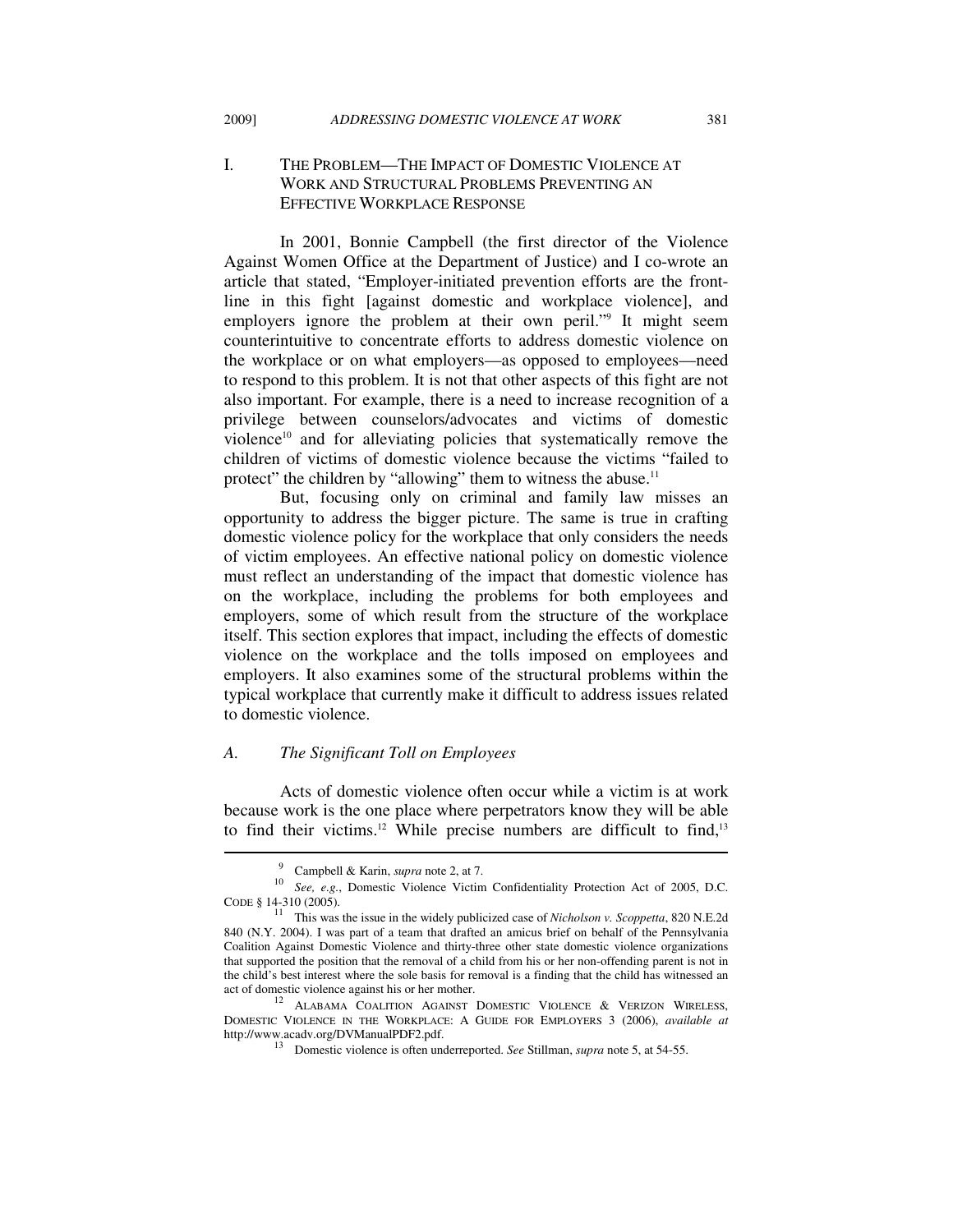studies have documented the negative impact on women's economic stability resulting from domestic violence. For example, a recent Bureau of Labor Statistics Report found that approximately 31% of female employees that died at work did so from "interpersonal assaults."14 Although it often gets the most media attention, violence at work comes in more forms than just shootings. Domestic violence impacts victim employees' day to day experiences at work.

A significant number of victims report being subjected to adverse employment actions that resulted in part from dealing with domestic violence. Recently, the General Accounting Office reported that 25% to 50% of victims lost a job at least in part due to domestic violence and 55% to 85% took time off as a result of the abuse.15 In 2002, the National Employment Law Project ("NELP") reported survey results that broke down the "time off" category further. According to NELP, domestic violence caused 56% of victimized employees to be late for work at least five times per month; 28% to leave work early at least five times per month; and 54% to miss at least three days of work per month.16 The NELP survey also found that 74% of employed victims were harassed at work.<sup>17</sup> Finally, 96% of employed victims reported that domestic violence impacted their ability to perform their jobs.18

Violence also impacts coworkers' work experiences. Among other things, other employees may have to cover for distracted or absent coworkers, guard targeted employees from harassing calls or visitors, resent time off or accommodations given to targeted employees, or fear

<sup>14</sup> BUREAU OF LABOR STATISTICS, U.S. DEP'T OF LABOR, CENSUS OF FATAL OCCUPATIONAL INJURIES (2001) (also reporting that 14% of men that died at work did so from these types of assaults).<br><sup>15</sup> U.S. GEN. ACCOUNTING OFFICE, DOMESTIC VIOLENCE: PREVALENCE AND

IMPLICATIONS FOR EMPLOYMENT AMONG WELFARE RECIPIENTS 7-9, 18-19 (1998); *see also* NAT'L EMP. L. PROJECT (NELP), UNEMP. INS. FOR SURVIVORS OF DOMESTIC VIOLENCE 1 (2003) ("Onequarter of battered women say they had to quit work at least partly due to domestic violence. Onehalf of women who survive sexual assaults say they had to quit work due to the assault."). A Senate report included information from another survey with similar results that found approximately half of sexual assault survivors lost their jobs after the assault. S. REP. No. 103-138, at 54 n.69 (1993) (citing E. Ellis et al., *An Assessment of Long-Term Reaction to Rape*, 90 J. ABNORMAL PSYCHOL. 264 (1981)). Additionally, domestic violence has been reported as the direct cause of job loss by 5% to 27% of victims in cross-sectional studies. Swanberg et al., *supra* note 1, at 296; *see also* Jennifer E. Swanberg & Caroline Macke, *Intimate Partner Violence and the Workplace*: *Consequences and Disclosure*, 21 AFFILIA: J. WOMEN & SOC. WORK, 391, 394 (2006) (explaining that "studies have found that employers sometimes respond to . . . incidents [of domestic violence] that are perpetrated on the job by firing the victims"). Studies also demonstrate that domestic violence victims have trouble with long-term employment security. Jennifer E. Swanberg & T.K. Logan, *Domestic* 

<sup>&</sup>lt;sup>16</sup> NELP, *supra* note 15.<br><sup>17</sup> *Id.*; *see also* Unborn Victims of Violence Act of 2004, 150 CONG. REC. S3124-02. S3152 (2004) (statement of Sen. Patty Murray) (estimating "that 75 percent of victims of domestic violence are harassed at work by their abuser"); *but see* U.S. GEN. ACCOUNTING OFFICE, *supra* note 15, at 19 (reporting that 35% to 56% of employed victims were harassed at work by their abusers). 18 NELP, *supra* note 15; MAINE DEP'T OF LABOR & FAMILY CRISIS SERVS., DOMESTIC

VIOLENCE SURVIVORS AT WORK: HOW PERPETRATORS IMPACT EMPLOYMENT 4 (2005), *available at* http://www.maine.gov/labor/labor\_stats/publications/dvreports/survivorstudy.pdf.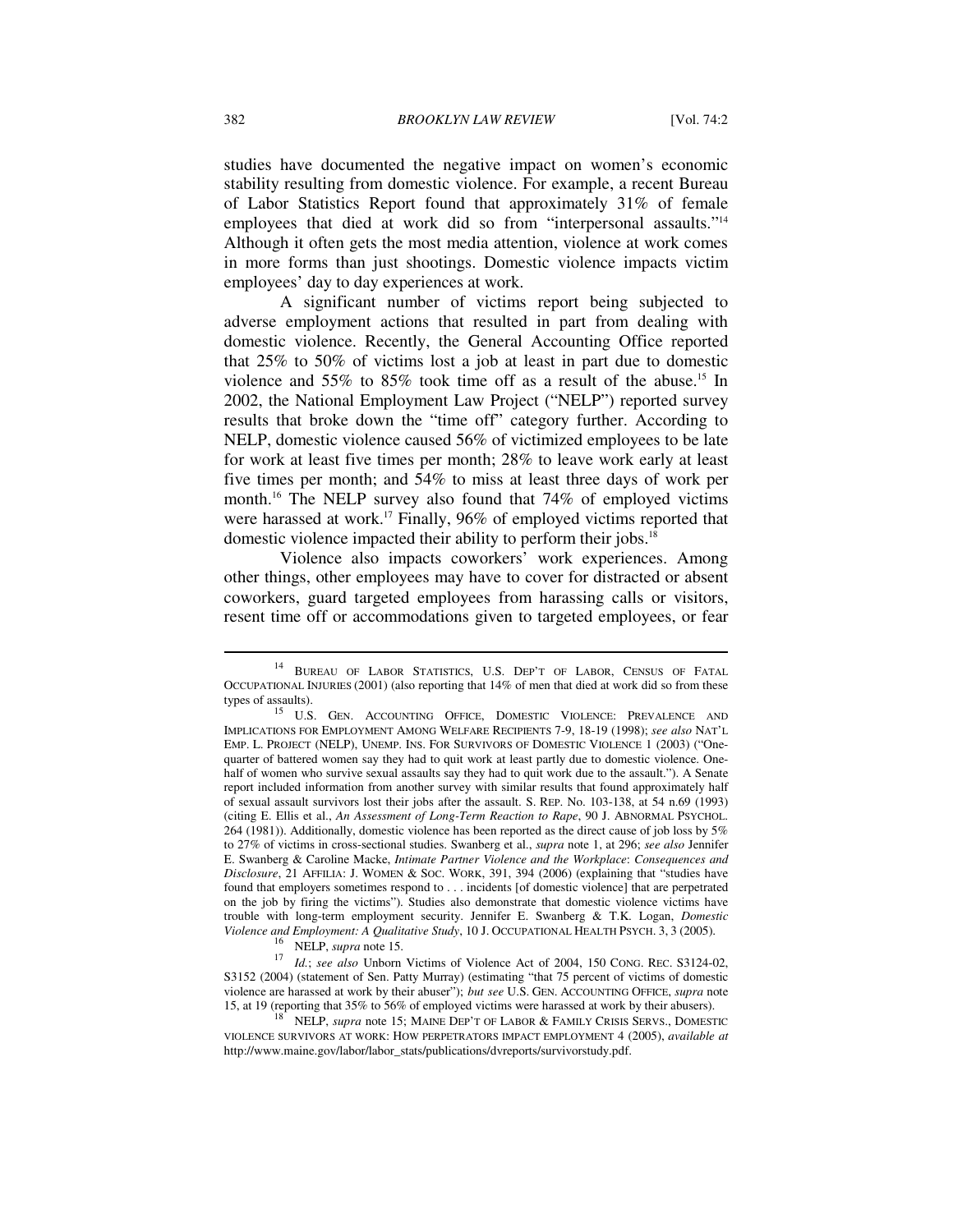that their own safety could be in danger.<sup>19</sup> In response to a question about workplace safety in a 2005 study, 30% of employees responded that perpetrators of violence visited the workplace and 38% feared for their own safety as a result.<sup>20</sup>

These studies make one thing clear: domestic violence causes employees to walk a tightrope in balancing their work and private lives. Acts of domestic violence cause victims to arrive late, leave early, and otherwise miss work to care for their injuries.<sup>21</sup> Employees utilize employers' resources such as phone, email, and security personnel to seek recluse from acts of violence.<sup>22</sup> And a steady paycheck is often the key to a victim's economic independence and safety from abuse.<sup>23</sup> Employees "should not have to choose between their safety and their jobs."24 Unfortunately, a number of employees are faced with this choice.

#### *B. The Business Case—Why Employers Need to Care*

Given the impact of domestic violence on employees at work, it is not hard to imagine that there will be significant adverse impacts on employers as well.<sup>25</sup> The impact of domestic violence on employers' bottom lines has been documented.<sup>26</sup> According to the Centers for

*Work Leave Legislation*, 20 WIS. WOMEN'S L.J. 67, 83 (2005); Swanberg & Logan, *Domestic Violence and Employment*, *supra* note 15, at 6-8 (classifying job interference tactics as "actions taken before work, actions taken during work, and actions taken after work," all of which impacted

<sup>&</sup>lt;sup>19</sup> The federal government encourages targeted employees to rely on coworkers to "help . . . by screening phone calls and keeping an eye out for" the alleged perpetrator. OFFICE OF PERSONNEL MGMT., FEDERAL GOVERNMENT RESPONDING TO DOMESTIC VIOLENCE: WHERE FEDERAL EMPLOYEES CAN FIND HELP, at http://www.opm.gov/employment\_and\_ benefits/worklife/officialdocuments/handbooksguides/domesticviolence\_help/index.asp (last visited Sept. 22, 2008). 20 Press Release, Corporate Alliance to End Partner Violence, *supra* note 5 (results from

a national survey asking employees about the impact of domestic violence in the workplace); *see also* Jennifer Swanberg et al., *Working Women Making it Work*, J. INTERPERSONAL VIOLENCE 292, 302 tbl.3 (2007) (describing the interference tactics related to work that victims in a study reported experiencing, ranging from being physically restrained from getting to work to being stalked at work). 21 Ralph Henry, *Domestic Violence and the Failures of Welfare Reform: The Role for* 

<sup>&</sup>lt;sup>22</sup> Henry, *supra* note 21, at 83.<br><sup>23</sup> Tebo, *supra* note 2, at 42 ("[A]busers often retain control over victims by forcing them to be economically dependent."); *see also* Press Release, Senator Patty Murray, Murray Holds Hearing and Introduces Bill on Domestic Violence in the Workplace (Apr. 17, 2007) (on file with author) ("[E]conomic security and independence is the most accurate indicator of whether a victim

will be able to stay away from an abuser.").<br><sup>24</sup> Campbell & Karin, *supra* note 2, at 7.<br><sup>25</sup> There is much less scholarship discussing the effect of violence on employers. *See*, *e.g.*, Deborah A. Widiss, *Domestic Violence and the Workplace: An Analysis of Emerging State Legislation*, 35 FLA. ST. U. L. REV. (forthcoming 2008) (manuscript at 2 n.3, on file with author) (noting the relative absence of scholarship in this field and describing the articles that do exist). Those articles that do exist spend a significant time laying out an employer's potential legal liability. Surprisingly few talk about what should be done about the problem. 26 *See generally* AMY FARMER & JILL TIEFENTHALER, DOMESTIC VIOLENCE AND ITS

IMPACT ON WOMEN'S ECONOMIC STATUS, EMPLOYERS, AND THE WORKPLACE, *available at* http://www.caepv.org/getinfo/docdetail.php?docID=259&catID=1 (last visited Oct. 29, 2008)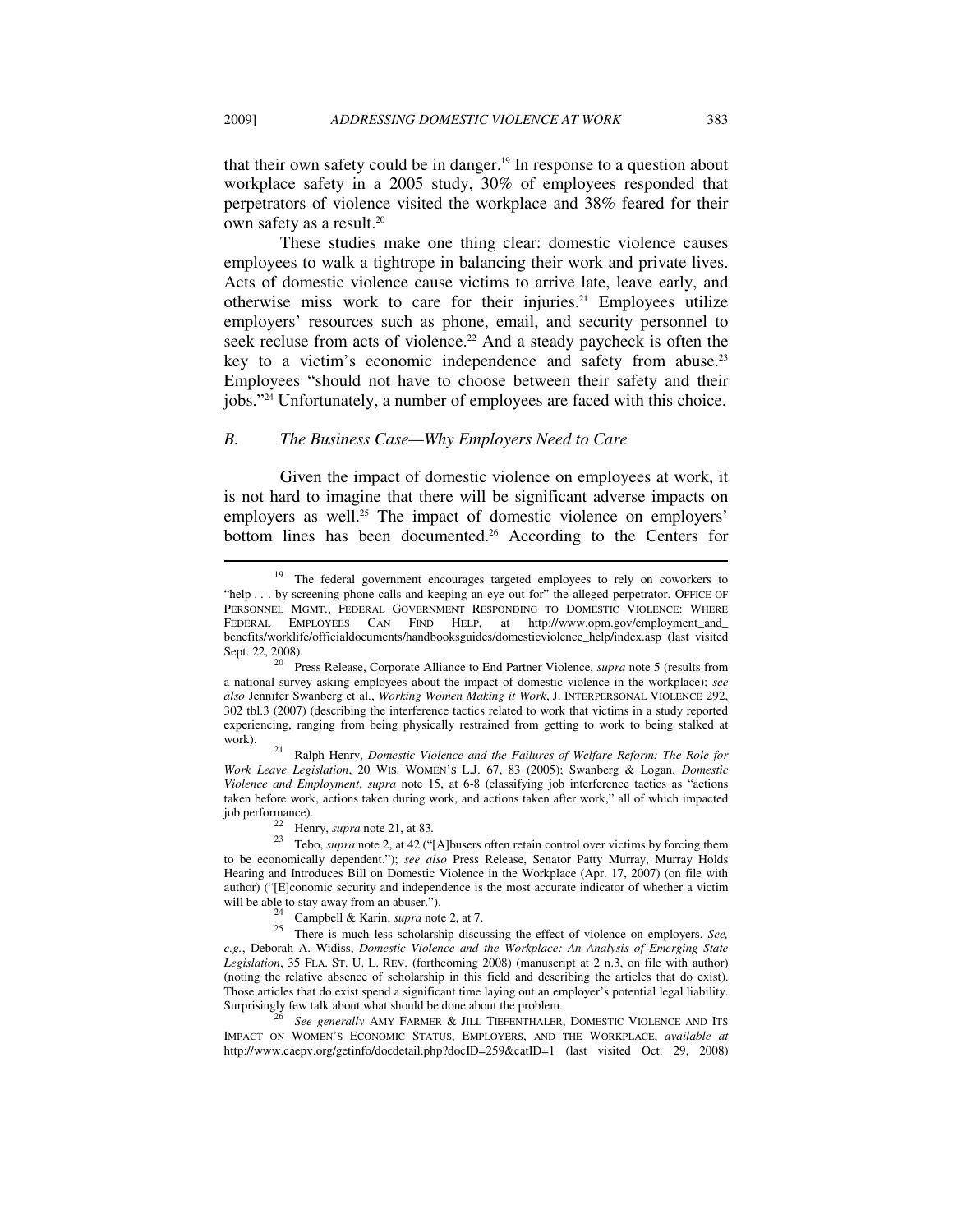Disease Control, almost eight million days of paid work (the equivalent of 32,114 full-time jobs) are lost as a result of domestic violence every year.27 Lost productivity alone has been calculated to cost employers between three and five billion dollars every year.<sup>28</sup> This does not include the administrative difficulties and costs of covering people who take unplanned time off and training replacement workers,<sup>29</sup> property damage, increased medical costs and insurance premiums for employers,<sup>30</sup> or public relation problems that result when an incident of violence gets in the news.<sup>31</sup>

In addition, employers experience lost productivity and other costs as a result of employing a perpetrator of domestic violence. According to Laura A. Fortman, Head of the Maine Department of Labor, a recent survey of perpetrators found that 78% regularly used their employer's resources to further their crime;<sup>32</sup> 85% contacted their victim from work;<sup>33</sup> 48% had trouble focusing on work;<sup>34</sup> 42% were late

(evaluating the studies demonstrating the impact of domestic violence on employers and the

<sup>27</sup> CDC, *supra* note 1, at 19. The CDC has calculated the value of this lost employment productivity to be \$727.8 million. *Id.* at 31.

Press Release, Senator Patty Murray, Murray Introduces "SAFE Act" to Help Domestic Violence Victims (Sept. 29, 2005); *see also* Security and Financial Empowerment (SAFE) Act, H.R. 2395, 110th Cong. § 2(3) (2007) (citing this Bureau of National Affairs' estimate and further noting that "other reports have estimated the cost at between [\$5.8 and \$13 million]<br>annually").

Too Much, Too Long? Domestic Violence in the Workplace: Hearing Before the *Subcomm. on Employment and Workplace Safety of the S. Comm. on Health, Education, Labor and Pensions*, 110th Cong. 5 (2007) [hereinafter Senate Hearing] (statement of Kathy Rodgers, President, Legal Momentum) ("Losing loyal and experienced employees generates substantial hiring and training costs, which would be largely avoided by addressing the impact of domestic and sexual violence in the workplace."); Swanberg et al., supra note 1, at 299-300.<br><sup>30</sup> H.R. 2395, § 2(4) (notes an estimate of \$31 billion per year for medical costs related to

domestic violence; with each incident ranging from \$387 to \$948). Employers absorb "nearly \$4.1 billion . . . [in] direct medical and mental health care services." CDC, *supra* note 1, at 2; *see also* 150 CONG. REC. S3152 (2004) (statement of Sen. Patty Murray) ("Businesses are paying \$3 billion to \$5 billion a year in health care for victims of domestic violence.").

<sup>31</sup> Kyle Riley, *Employer TROs Are All the Rage: A New Approach to Workplace Violence*, 4 NEV. L.J. 1, 3 (2003) ("[N]egative publicity drives customers away, valued employees leave the company and new hires are harder to attract.") (internal quotations omitted); Swanberg et al., supra note 1, at 301 (noting the stigma attached to workplace violence that impacts employer decisions).

<sup>32</sup> Senate Hearing, *supra* note 29, at 4 (statement of Laura A. Fortman, Commissioner, Maine Department of Labor) (citing ELLEN RIDLEY, MAINE DEP'T OF LABOR & FAMILY CRISIS SERVS., IMPACT OF DOMESTIC VIOLENCE OFFENDERS ON OCCUPATIONAL SAFETY & HEALTH: A PILOT STUDY 1 (2004), *available at* http://www.maine.gov/labor/labor\_stats/publications/dvreports/ domesticoffendersreport.pdf); *see also* Legal Momentum, Domestic Violence and Economic Insecurity (Jul. 14, 2005), http://www.stopfamilyviolence.org/ocean/host.php?folder=52; EMPLOYERS AGAINST DOMESTIC VIOLENCE, HOW DOES DOMESTIC VIOLENCE AFFECT THE WORKPLACE?, http://www.employersagainstdomesticviolence.org/effects.html (last visited Nov. 22, 2007) ("[Perpetrators] use workplace resources . . . to express remorse or anger to, check up on, or threaten the victim."); H.R. 2395, § 2(17) (same).<br><sup>33</sup> Senate Hearing, *supra* note 29, at 4 (statement of Laura A. Fortman, Commissioner,

Maine Department of Labor) (further noting that 75% used the company phone).<br><sup>34</sup> This problem is called presenteeism. It is defined as "lost productivity that occurs

when employees come to work but perform below par due to any kind of illness." JODIE LEVIN-EPSTEIN, CTR. FOR LAW & SOCIAL POLICY, PRESENTEEISM AND PAID SICK DAYS (Feb. 28, 2005),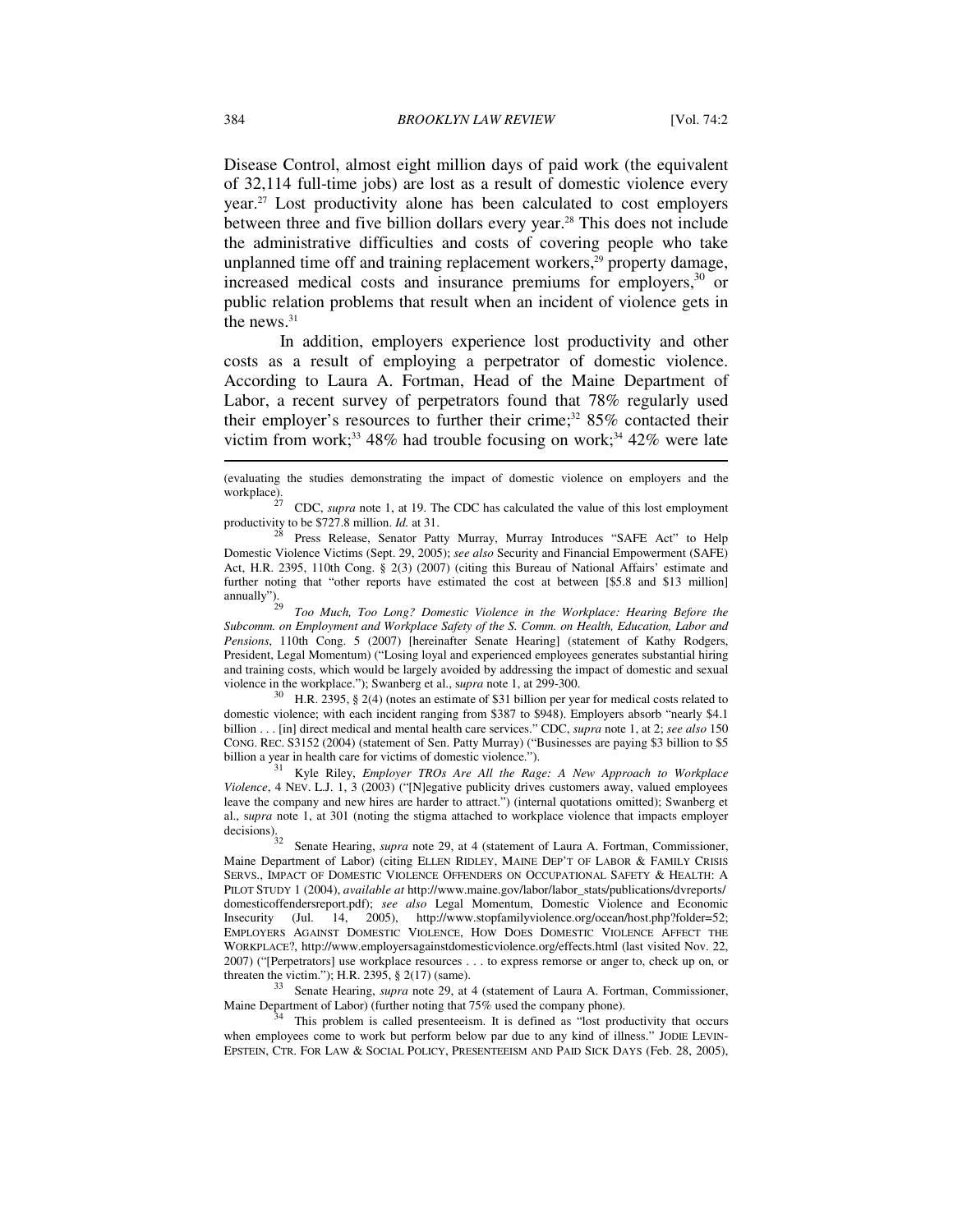to work;<sup>35</sup> and nearly one in five had or almost had an accident at work.<sup>36</sup> Thus, employed perpetrators cause their employers to suffer economic repercussions as a result of their crimes.

These economic costs are only one part of the challenge, however.<sup>37</sup> In addition to lost economic costs, employers are increasingly faced with lawsuits seeking to impose liability on employers that fail to adopt and/or enforce appropriate violence prevention policies or otherwise hold employers responsible for actions a company took or failed to take in response to domestic violence at work.

Injured employees, customers, perpetrators, and the government have obtained relief and imposed liability on employers based on: (1) federal and state statutes, and (2) judicially-imposed requirements from common law.38 Cases have been brought under a variety of federal and state laws including the Americans with Disabilities  $Act<sub>39</sub>$ , the Family and Medical Leave Act,<sup>40</sup> and Title VII of the Civil Rights Act.<sup>41</sup>

<sup>35</sup> RIDLEY, *supra* note 32; Legal Momentum, *supra* note 32.<br><sup>36</sup> Senate Hearing, *supra* note 29, at 5 (statement of Laura A. Fortman, Commissioner, Maine Department of Labor); *see also* Widiss, *supra* note 25, manuscript at 9 (describing other studies that show "perpetrators of domestic violence place significant costs on their own employers").

There is also an argument to be made that businesses need to care about domestic violence to be good corporate citizens. "Corporate citizenship is [defined as] the business strategy that shapes the values underpinning a company's mission and the choices made each day by its executives, managers and employees as they engage with society." Boston College Center for Corporate Citizenship, What is Corporate Citizenship, *available at* http://www.bcccc.net/index.cfm?page Id=2007 (last visited Jan. 14, 2009). A good corporate social responsibility policy ("CSR") could address the impact of domestic violence on a variety of company stakeholders, which in turn can help with retention, morale, risk management and any number of other positive associations. *See, e.g.*, Boston College Center for Corporate Citizenship, Company Example: Allstate (Feb. 2007), *available at* http://www.bcccc.net/index.cfm?fuseaction=page.viewPage&pageID=1583&nodeID=1; Allstate Foundation, Responsibility at Allstate, *available at* http://www.allstate.com/socialresponsibility/responsibility/main.aspx (last visited Jan. 24, 2009) (describing Allstate Foundation's domestic violence program as an example CSR signature program, and including the following targeted stakeholders: "customers, associates[,] shareholders and communities at large").

<sup>38</sup> See Porter, *supra* note 6, at 289-319 (describing potential liability for terminating the victim-employee and/or failing to protect other employees or persons on business property); Phillip B. Russell, *Workplace Violence: What Can Employers Do?*, THE ACSNET Q. (2007), http://www.ascnetquarterly.org/NewArticle.asp?id=185 (noting an employer's duty to maintain a safe workplace and the potential theories of liability).

Domestic violence may cause an impairment that "substantially limits one or more . . . major life activities," 42 U.S.C. § 12102(2) (2000), such that the victim employee qualifies as someone with a disability for which an employer may have an obligation to provide a "reasonable accommodation[]" unless doing so would be an "undue hardship" for the employer. 42 U.S.C. § 12112(b)(5) (2000). One such accommodation may include leave or changing an employee's work location or hours. The failure to provide this accommodation could serve as the basis for a lawsuit. *But see* Pettis v. House of Ruth Md., Inc., 144 Fed. Appx. 313, 316-17 (4th Cir. 2005) (plaintiff did not have a disability under the ADA; her month long illness related to a sexual assault and medications taken after the assault was temporary); Nina W. Tarr, *Employment and Economic Security For Victims of Domestic Abuse*, 16 S. CAL. REV. L. & SOC. JUST. 371, 392 (2007) ("There have been no reported cases of a victim . . . successfully arguing that she had a disability . . . solely because of her status as a victim of domestic violence.").

 $\overline{a}^{40}$  The FMLA provides employees with up to twelve weeks of unpaid, job-protected time off to care for one's own serious health condition or the serious health condition of a covered family

http://www.clasp.org/publications/presenteeism.pdf. "Presenteeism results in lost productivity that could be recovered." Id.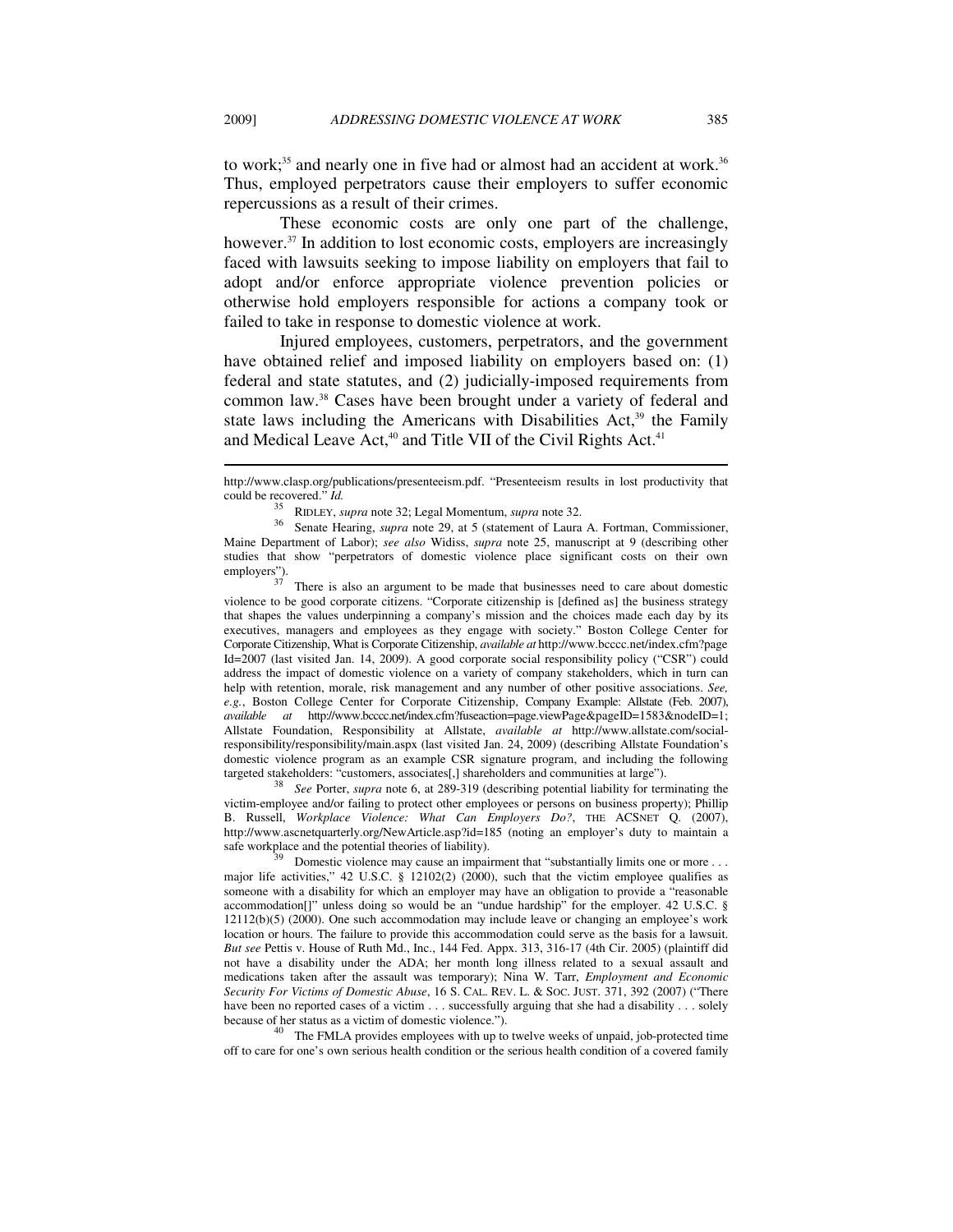386 *BROOKLYN LAW REVIEW* [Vol. 74:2

But state law has clearly been the leader in this arena. In addition to state laws that may be more protective than their equivalent federal laws, the most frequent claims are state tort law claims.<sup>42</sup> The most common tort claim is wrongful termination. Usually in these cases, an employer decides to fire a victim employee. This may be because the employee has missed work to ensure her safety from a feared attack or because the employer fears that the employee's presence at the workplace will bring violence to the worksite.<sup>43</sup>

The general rule is that employers in every state except Montana may fire an employee for any or no reason under the at-will employment doctrine unless otherwise barred by law.<sup>44</sup> This means that an employer may legally fire someone who is late to or absent from work to deal with domestic violence unless an exception to the at-will rule exists. Two exceptions may apply in this situation. The first comes in the form of an anti-discrimination law that prohibits termination on the basis of a protected class.45 The second stems from case law that has expanded exceptions to the at-will employment rule to allow a fired victimized employee to bring a claim for wrongful termination in violation of public policy. At least twenty-five states have cases finding an employer liable for firing an employee as a result of "factors arising out of domestic violence."46

One such case is *Apessos v. Memorial Press Group*. <sup>47</sup> In 2002, the Massachusetts Superior Court ruled in favor of a newspaper reporter  $\overline{a}$ 

Claims also may be brought under state workers compensation laws. These laws make employers responsible for all injuries that arise out of one's employment and may cover acts of violence that occur at work. Usually the state workers compensation law provides the exclusive remedy for injuries that occur at work. However, an injury that is intentionally caused may serve as the basis for other claims. See, e.g., Gantt v. Security, USA, 356 F.3d 547, 563-64 (4th Cir. 2004).

<sup>43</sup> Widiss, *supra* note 25, manuscript at 4 (noting the alternative where employees quit out of fear of disclosing the violence).

<sup>4</sup> PETER O. HUGHES, 10-259 LABOR AND EMPLOYMENT LAW § 259.02 (Release 130, 2008) (explaining the general principle and history of at-will employment); Wrongful Discharge from Employment Act, MONT. CODE. ANN. §§ 39-2-901 to 915 (eliminating the presumption of atwill employment and requiring "good cause" to terminate an employee after a probationary period). As noted above, a few cases have brought claims under Title VII, but some

jurisdictions provide actual or perceived victims of domestic violence protection as a protected class under the local anti-discrimination law such that an employer's decision to fire a victim employee who is a member of this protected class may be challenged in court or administrative action pursuant to statute. *See infra* Section II (discussing some of the laws that may serve as the basis for a statutory

<sup>46</sup> Tebo, *supra* note 2, at 44. Factors such as court appearances, medical appointments, and counseling sessions contribute to the absences that may lead to an employee's termination. *Id.* (citing Stacey P. Dougan, member, ABA Domestic Violence Commission).

15 Mass. L. Rptr. 322, 2002 WL 31324115 (Mass. Super. 2002).

member. 29 U.S.C. §§ 2601-2654 (2006). Domestic violence may result in a serious health condition for an employee or a covered family member such that employers may be required to provide the employee with time off under the FMLA. The failure to provide this leave may serve as the basis for a lawsuit. *See, e.g.*, Municipality of Anchorage v. Gregg, 101 P.3d 181 (Alaska 2004). 41 Potential claims under Title VII include disparate treatment, disparate impact, hostile

work environment, and retaliation. *See, e.g.*, Fuller v. City of Oakland, 47 F.3d 1522 (9th Cir. 1995) (female police officer harassed by ex-boyfriend who was also a cop brought successful hostile work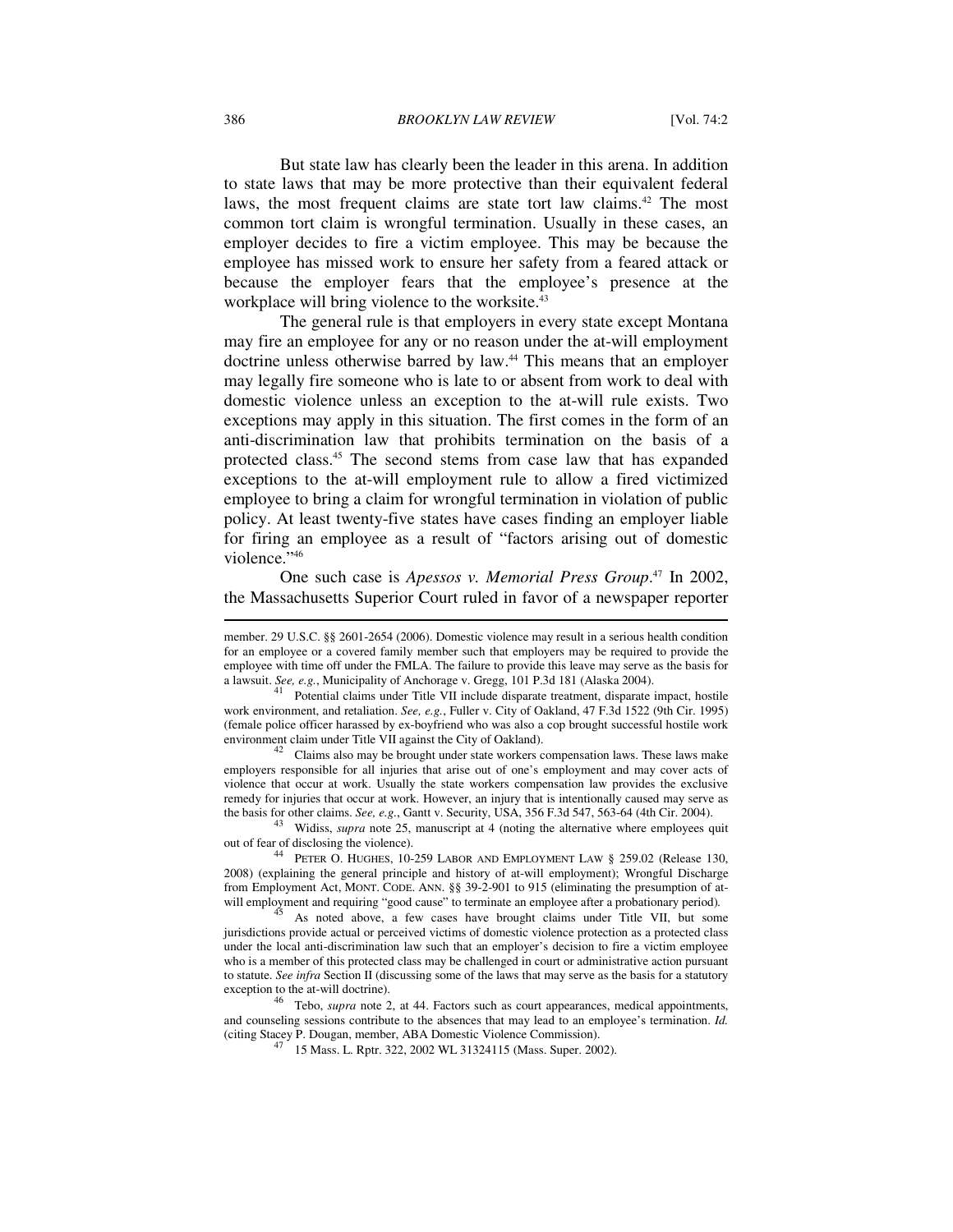who obtained a temporary protection order over a weekend against her husband who had assaulted her. Because the order was temporary, Apessos had to appear in court on Monday to apply for an extension. She left a message for her employer over the weekend informing her supervisor of the Monday court appearance. On Monday, when she was still dealing with tasks associated with ensuring her safety, she called her supervisor in the afternoon to report that she would not be in that day but would be back at work the next morning. When she reported to work the next morning, she was fired. In denying the employer's motion to dismiss, the Court held that, even though she was an at-will employee, Apessos could have a claim for wrongful discharge in violation of public policy because she missed work to seek a protection order. In so holding, the court declared that "[a] victim should not have to seek physical safety at the cost of her employment."48

The next most frequent fact pattern occurs when employers fail to provide a safe workplace by failing to adequately respond to or prevent violence. Negligence claims are the most common in this fact pattern, although the type of negligence claim that is brought varies.<sup>49</sup>

 $\overline{\phantom{a}}$ 

<sup>48</sup> *Id.* at \*3. The case ultimately settled out of court but demonstrates the potential for plaintiffs to use this theory to obtain relief for an employer's response to the effects of violence at work. *See also* Danny v. Laidlaw Transit Servs. Inc., 193 P.3d 128, 130 (Wash. 2008) (state has "a clear [public policy] mandate . . . of protecting domestic violence survivors and their families and holding their abusers accountable[,]" which may be the basis for the narrow wrongful termination tort); Dunwoody v. Handskill Corp., 60 P.3d 1135 (Or. Ct. App. 2003) (employee could sue for wrongful discharge in violation of public policy when she was fired after she missed work to testify in a criminal proceeding pursuant to subpoena); Vance v. Dispatch Mgmt. Serv., 122 F. Supp. 2d 910 (N.D. Ill. 2000) (employee who was fired after she sought a protection order against her supervisor who was a former boyfriend and battered her at work may continue on the claim for retaliatory discharge in violation of public policy). *But see* Imes v. City of Asheville, 594 S.E.2d 397 (N.C. Ct. App. 2004), *aff'd*, 606 S.E.2d 117 (N.C. 2004) (No wrongful discharge claim exists when an at-will employee cannot specify the precise public policy violated. The state legislature "is free" to treat victims of domestic violence as a protected class, however, a general notion that the law protects victims of domestic violence is not enough to create a public policy exemption "where none exist[s].").

Other courts have held in favor of a fired employee in wrongful termination against public policy cases involving a different type of workplace violence. *See, e.g.*, Daoust v. Abbott Labs., No. 05 C 6018, 2007 WL 118414 (N.D. Ill. Jan. 11, 2007) (allowing Daoust's claim for wrongful termination in violation of public policy based on his belief that he was fired in response to complaining about a subordinate employee's abusive behavior). The *Daoust* court held that "[a]llowing employers to discharge their employees because they reported an incident of workplace violence would directly contravene Illinois' efforts at promoting and protecting violence-free work environments, to the detriment of Illinois' working citizenry." *Id.* at \*4; *see also* Franklin v. Monadnock Co., 59 Cal. Rptr. 3d 692 (Cal. Ct. App. 2007). In *Franklin*, an employee was fired after he reported allegations that a coworker threatened to have him and three other employees killed. The employer did nothing in response to the reported threat. The coworker later stabbed him with a screwdriver, and the employee was fired after he reported the assault to police. *Id.* at 694. The court held that a claim for wrongful termination in violation of public policy may be based on an employer's action in violation of policies encouraging the reporting of workplace violence threats and requiring employers to "take reasonable steps to address credible threats of violence in the workplace." *Id.* at 696-700. Plaintiffs' could rely on these cases to analogize to a situation involving

domestic violence. 49 *See, e.g.*, Panpat v. Owens-Brockway Glass Container, Inc., 71 P.3d 553, 554 (Or. Ct. App. 2003) (holding that a negligence claim may proceed to the jury). The court held that it was improper to grant summary judgment to the employer on the issue of whether it was foreseeable that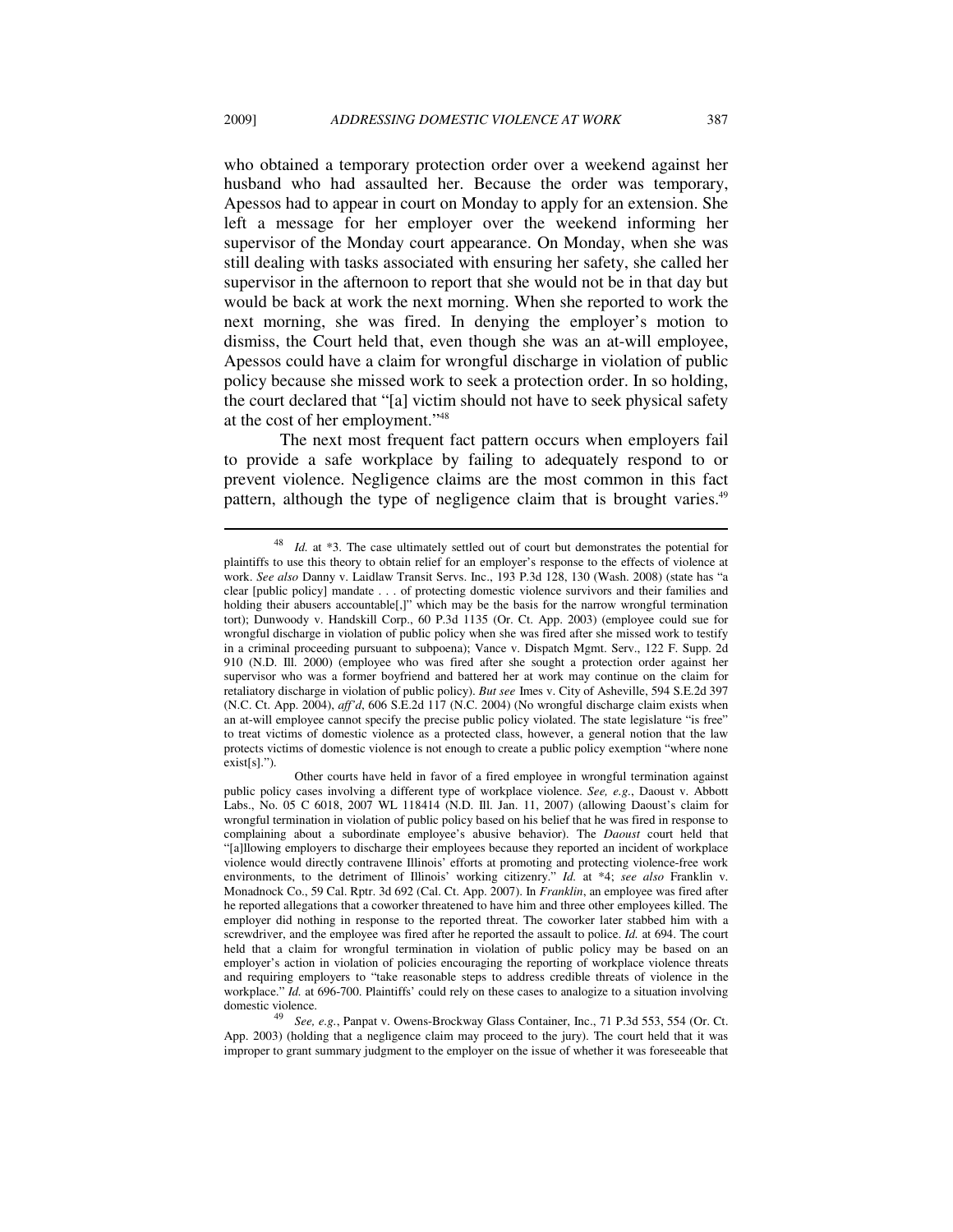Some examples include: wrongful death; negligent hiring if an employer fails to investigate an applicant's character and criminal history before hiring; negligent supervision if an employer fails to train or supervise an employee that perpetrates domestic violence against a coworker or third party; negligent retention if an employer knows of an employee's propensity for violence and fails to fire the employee who later commits an act of violence at work; and defamation.<sup>50</sup> The average out-of-court settlement for a failure to foresee or adequately respond to violence case is about \$500,000.<sup>51</sup> In 2001, the average jury award was \$3 million,<sup>52</sup> and at least one reached \$7.9 million.<sup>53</sup>

When you add an employer's duty under section  $5(a)(1)$  of the Occupational Safety and Health Act ("OSH Act"), which requires employers<sup>54</sup> to "furnish to each of his employees employment and a place of employment which are free from recognized hazards that are causing or are likely to cause death or serious physical harm to his employees,"55

*See* Campbell & Karin, *supra* note 2 (providing a detailed discussion of these potential tort theories). 51 *Id.* at 6; Nat'l Ctr. for Victims of Crime, Workplace Violence: Employer Information,

*available at* http://www.ncvc.org/ncvc/main.aspx?dbName=DocumentViewer&DocumentAction=View Properties&DocumentID=32374&UrlToReturn=http%3a%2f%2fwww.ncvc.org%2fncvc%2fmain.as px%3fdbName%3dAdvancedSearch (last visited Sept. 28, 2008) (referencing a National Safe Workplace Institute estimate that a single episode of violence at work costs employers an average of \$250,000 in lost time and potential legal costs/liability).

All private employers are subject to the OSH Act. 29 U.S.C. § 652(5) (2000).

<sup>55</sup> 29 U.S.C. § 654(a)(1). Section 5(a)(1) of the OSH Act is known as the general duty clause. Employers may violate the general duty clause if they fail to adequately address credible threats to an employee's safety or if they allow an abuser to use work to perpetrate or further a

Panpat would be at risk of harm when the employer allowed another employee with whom she had recently broken off a relationship and "who was on a psychiatric medical leave [as a result of the break-up,] and who was not authorized to be in the workplace to approach" her. *Id.* at 558. *But see*  Midgette v. Wal-Mart Stores, Inc., 317 F. Supp. 2d 550 (E.D. Pa. 2004) (Wal-Mart not liable on negligence claims for failing to protect or negligent entrustment). In *Midgette*, Wal-Mart was not found liable even though it had knowledge that the employee's husband of 26 years was barred from coming near her and that he was stopping by the store, it sold him ammunition for a 22-caliber firearm on the evening the employee was shot, and it told the employee to "keep [her marital difficulties] out of the store." *Id.* at 560.

Intentional tort claims have also been brought against employers. *See, e.g.*, Gantt v. Security, USA, 356 F.3d 547 (4th Cir. 2004) (lower court erred in granting the employer summary judgment on an intentional infliction of emotional distress claim after an ex-boyfriend kidnapped her from work, assaulted, and raped her). In *Gantt*, the employee's supervisor assigned her to work at an unsecured location with the intent of letting her ex-boyfriend approach her, despite knowledge that the employee had a protection order against her ex-boyfriend—someone with whom the supervisor "had a friendly relationship" and worked with in a "weapon qualified" position at another security company. *Id.* at 549, 556 (internal quotation marks omitted).

<sup>&</sup>lt;sup>52</sup> Campbell & Karin, *supra* note 2, at 6. 53 *Preventing Violence in the Workplace*, LAB. & EMP. NEWSL. (Semmes, Attorneys at Law, Balt., Md.), 2003, *available at* http://www.semmes.com/publications\_archive/labor\_employment/ preventing-violence-in-the-workplace.asp (last visited Nov. 9, 2008) (describing a \$7.9 million verdict in a negligence case for an employer's failure to protect employees against a violence-prone coworker); *see also* Burke, *supra* note 3 (observing that "juries tend to be generous with their awards" when it comes to workplace violence); Chelsea Lettieri et al., Sloan Work & Fam. Res. Network, *Supporting Workers Experiencing Domestic Violence*, 2007 POL'Y LEADERSHIP SERIES: WORK-FAM. INFO. FOR ST. LEGISLATORS (Sloan Work & Fam. Res. Network, Chestnut Hill, Mass.), 2007, *available at* http://wfnetwork.bc.edu/pdfs/policy\_makers11.pdf (stating that the price-tag for a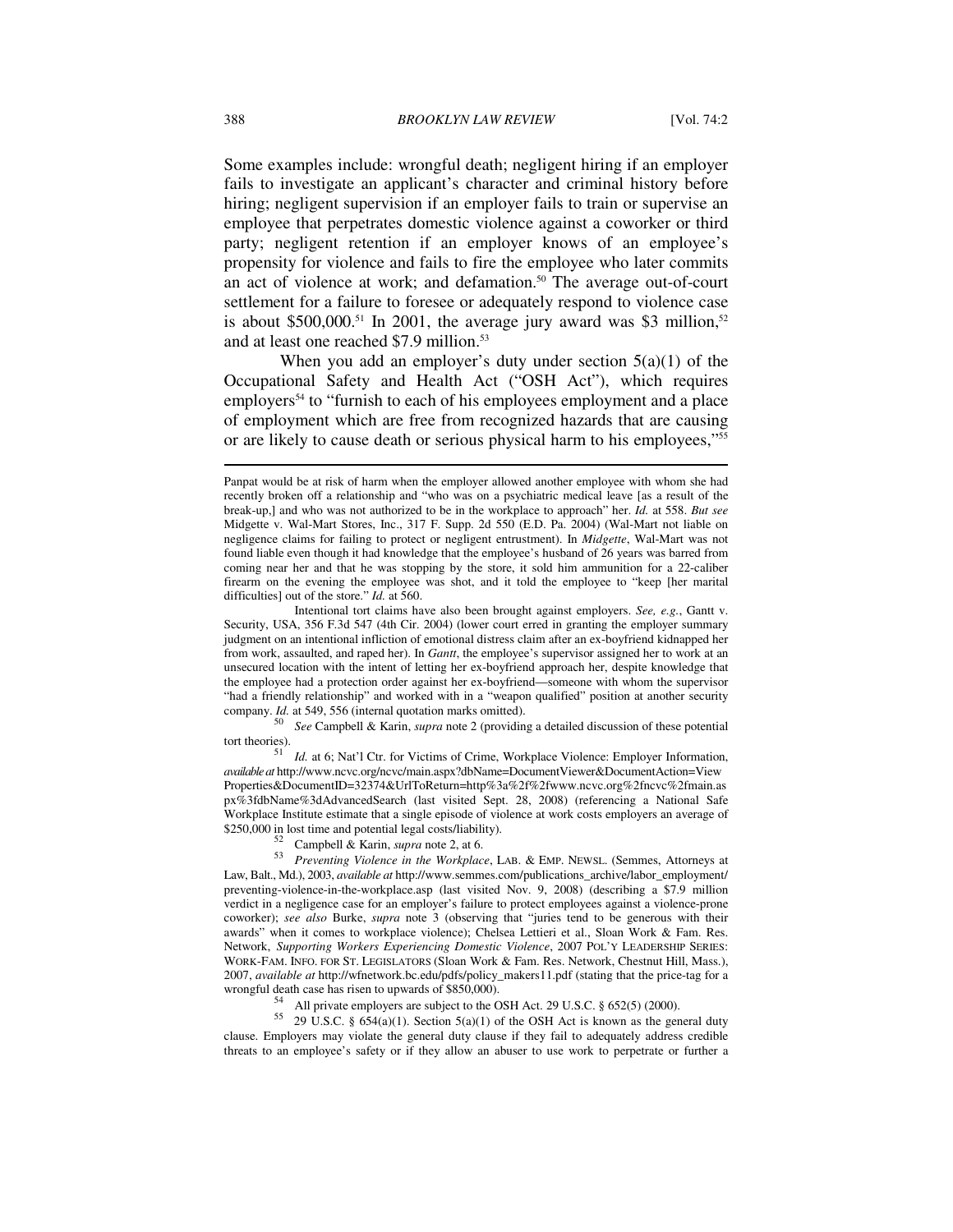into the mix, employers have conflicting obligations with no clear instructions on what to do to maintain a safe workplace or limit or eliminate their potential liability. Employers have to balance the privacy, safety, and health interests of the victim employee with the rights of all employees to a safe environment.<sup>56</sup> In essence, employers are faced with a Hobbsian choice in deciding how to deal with the impact of domestic violence at work: face liability for failing to provide a safe workplace or face liability for wrongful termination. This "catch-22" requires employers "to look down the line and say, 'If I don't do this, which legal case would I rather be defending.'"57 The question is not if an employer will be sued; the question is under which theory that suit will come. This threat of litigation is a real concern for employers.<sup>58</sup>

#### *C. Structural Problems with the "Normal" Workplace Set-up*

The structure of the "normal" American workplace presents additional obstacles to crafting a cultural response geared towards mitigating the effects of domestic violence at work. The National Institute for Occupational Safety and Health ("NIOSH")—the only federal agency required to research techniques to prevent injuries at work59—has studied these structural deficits. In 2006, NIOSH published findings from the first government-sponsored national conference on violence at work, entitled *Partnering in Workplace Violence Prevention: Translating Research to Practice*. At the conference, participants

crime. However, while OSHA has issued guidance describing "best practices" and promoting the voluntary development of "violence prevention programs," the agency has stated that it will not issue citations under the general duty clause for a failure to institute a "violence protection program[]." Letter from Joseph A. Dear, Assistant Sec'y, Dep't of Labor, to Congressman Cass Ballenger, Guidelines for Workplace Violence Prevention Programs for Night Retail Establishments (Oct. 23, 1996), *available at* http://www.osha.gov/pls/oshaweb/owadisp.show\_document?p\_table= INTERPRETATIONS&p\_id=22281. OSHA's current position on workplace violence is available at

<sup>56</sup> Senate Hearing, *supra* note 29 (statement of Sue K. Willman, on behalf of the Society for Human Resource Management (SHRM)) (articulating this concern); *see also* Tarr, *supra* note 39, at 373 (noting the "almost inevitable tension between the employer's desire to help and protect employees who are victims of domestic violence and the need to respect employee autonomy creates uncertainty for both victims of domestic violence and their employers").

 $\frac{57}{10}$  Workplace Violence: Interest in Violence Prevention Grows, but Few Companies *Have Established Plans*, 37 OSHA Rep. (BNA) 403 (May 3, 2007) [hereinafter *Workplace Violence*] (internal citations omitted) (quoting Mark Braverman and further quoting employment lawyer Rebecca Speer, who commented that "[employers] have to be educated on countervailing rights—employer obligations to provide a safe workplace but also respecting rights of privacy").

employer obligations to provide a safe workplace but also respecting rights of privacy"). 58 *See* Mary J. Pitzer, *Work & Careers Human Resources*, L.A. TIMES, Mar. 23, 1997, at 5 (Employers fear lawsuits, and "[i]t's not just the violence they fear. It's the lawsuits as well. [Because e]mployees have a legal right to a safe workplace . . . .").<br>
<sup>59</sup> Nat'l Inst. for Occupational Safety & Health, Ctrs. for Disease Control & Prevention,

Women's Safety and Health Issues at Work, http://www.cdc.gov/niosh/topics/women/ (last visited Sept. 28, 2008).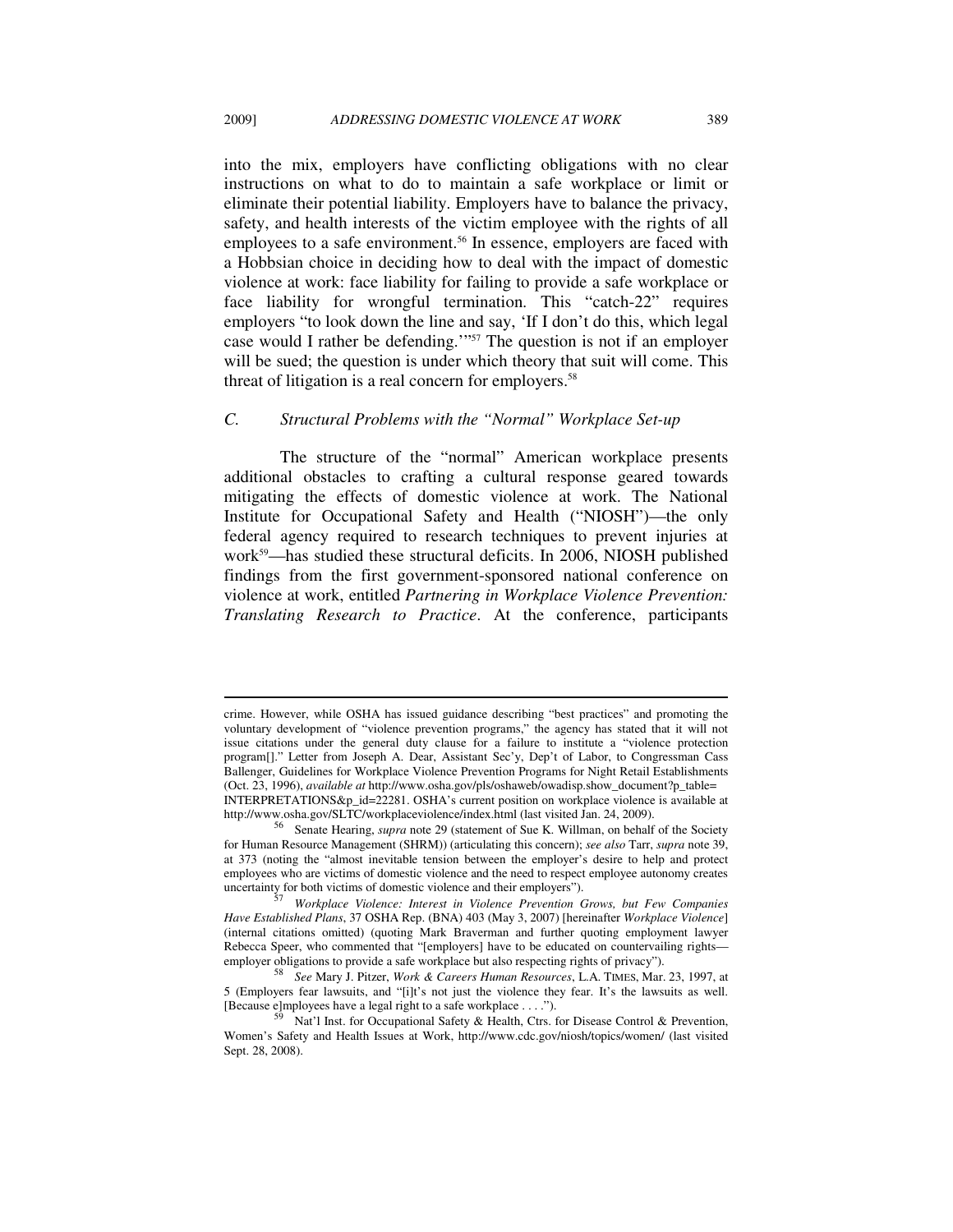discussed obstacles to successful workplace violence prevention.<sup>60</sup> Gaps identified at the conference include: (1) communication problems; (2) the appropriate role for employers in preventing and responding to workplace violence; and (3) "too few incentives for companies to implement [a workplace violence] prevention program."61 Other gaps that hinder violence prevention include the inconsistent and sometimes conflicting obligations under federal and state law described above.

There is not one universal communication problem that prevents an effective response to workplace violence. Instead, there is an amalgamation of problems involving communication. There may be a breakdown in established communication systems when domestic violence is involved.62 Supervisors and employees may experience a "disconnect[]" that prevents fears, concerns, and effective collaboration on this issue.63 There also may be a wall of silence that prevents employees from informing the employer about a dangerous situation.

Employees may remain silent for any number of reasons. Victims and witnesses of violence may not report threats or acts of violence if they do not believe their employers will do anything with the information or be willing to get involved in such a personal situation.<sup>64</sup> Alternatively, employees might believe that mentioning it would be a waste of company time and energy.<sup>65</sup> Embarrassment and fear of termination or other retribution often prevent victim employees from talking to their employers about their situations.<sup>66</sup> Some employees may

pdf. *Id.* at §§ 2.1.1-2.1.4. 62<br>62 *Id.* at § 2.1.9 ("Lack of reporting is also a fundamental barrier to effective . . . .

prevention."). 63 *Id.* at § 2.1.3; *see also* Stephanie L. Perin, *Employers May Have to Pay When Domestic Violence Goes To Work*, 18 REV. LITIG. 365, 396-98 (1999) (discussing how to train

supervisors and coworkers to identify domestic violence victims).<br>
<sup>64</sup> Conference participants noted that employers are wary against "assuming responsibility for workers' private lives." NIOSH, *supra* note 60, § 2.1.1; *see also Violence is Top Security Concern in 2000*, BRAUN CONSULTING NEWS (Braun Consulting Group, Seattle, Wash.), Fall 2000, *available at* http://www.braunconsulting.com/bcg/newsletters/fall0005.html ("The number one message that [e]mployers must get out to employees is: 'It is OK to contact management if any employee believes there is a reason to be concerned[.]' . . . [Companies need to take control over] exposure to violence by encouraging employees to tell management about their concerns."); Swanberg & Macke, *supra* note 15, at 399 (One reason victims do not disclose violence at work is the "thought that [domestic violence] was a personal issue and should not be brought into the

workplace.").<br><sup>65</sup> Employees may not report violence if they "feel that nothing will be done if they do

report." NIOSH, *supra* note 60, § 2.1.9. 66 *See* Tebo, *supra* note 2, at 44; *see also* Jennifer Swanberg & T.K. Logan, *Intimate Partner Violence, Employment and the Workplaces: An Interdisciplinary Perspective*, 22 J. INTERPERSONAL VIOLENCE 263, 263-66 (2007); Ilann Margalit Maazel & O. Andrew F. Wilson, *Outside Counsel: Protecting the Rights of Domestic Violence Victims in the Workplace*, N.Y.L.J., Aug. 1, 2006, at 4 (explaining the evidence heard at four hearings of the New York City Council, including "a growing body of evidence suggesting that domestic violence victims justifiably fear negative employment actions such as demotion, suspension, loss of pay or benefits or termination");

<sup>60</sup> NAT'L INST. FOR OCCUPATIONAL SAFETY & HEALTH, CTRS. FOR DISEASE CONTROL & PREVENTION, PUBL'N NO. 2006-144, WORKPLACE VIOLENCE PREVENTION STRATEGIES AND RESEARCH NEEDS § 2 (2006) [hereinafter NIOSH], *available at* http://www.cdc.gov/niosh/docs/2006-144/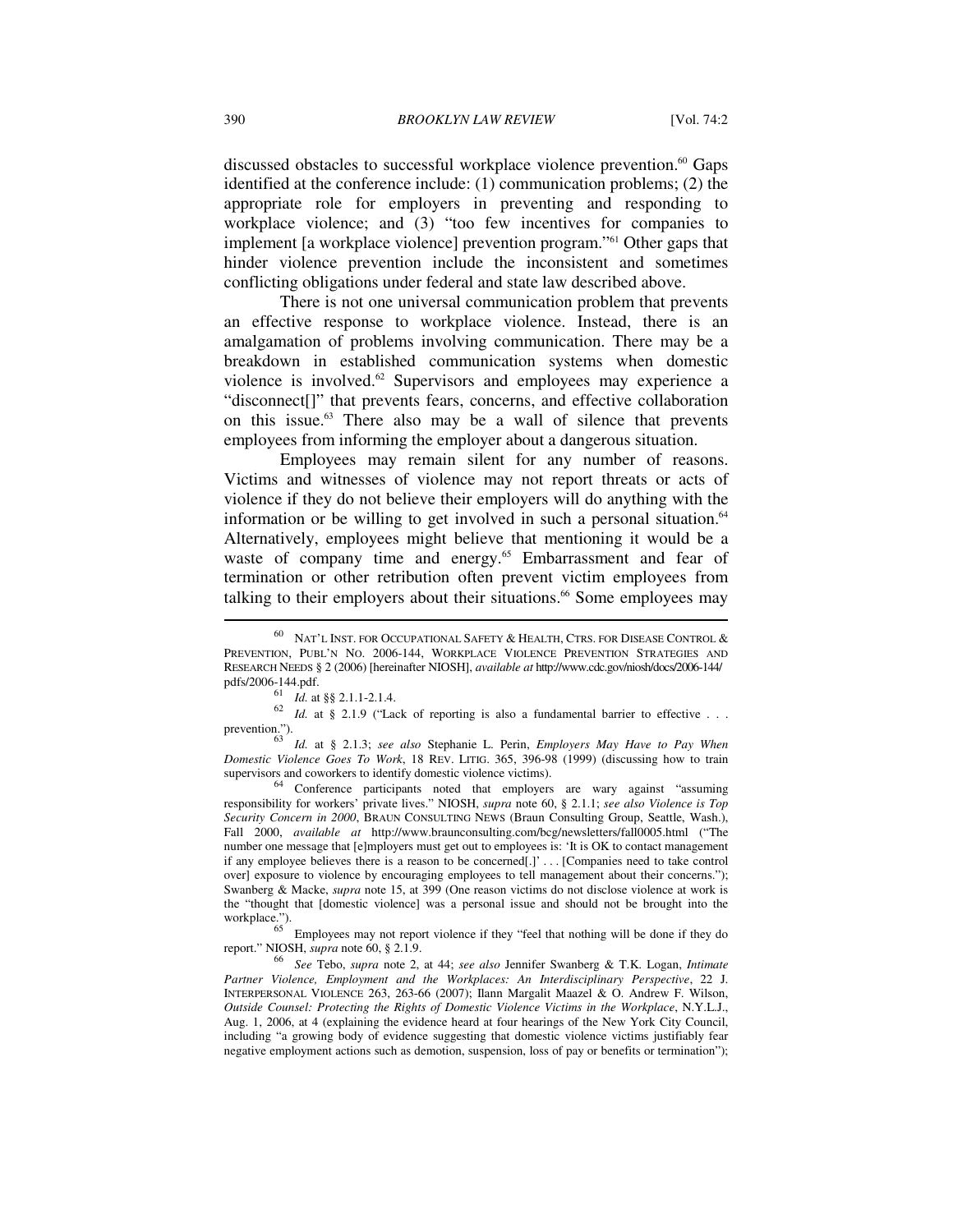think an employer has no ability to improve the situation, might make it into a bigger deal than it is, or reject or discredit the employee's circumstances by taking the perpetrator's side.<sup>67</sup> Others may have confidence in their ability to independently deal with the violence and its effects.68 Further, employees that have obtained a protection order are under no legal duty to inform an employer that they have obtained one or that coworkers or customers may be endangered.<sup>69</sup>

Communication issues are particularly difficult for small employers whose employees typically lack a voice in management decisions.70 Of course, an employer may always create violence prevention policies as well as educate and train supervisors and other employees about domestic violence and how to deal with the effects it has on work. But an employer cannot address a specific risk without knowledge that the risk exists. Even companies with appropriate workplace policies come across a problem when employees are not aware of the policy's existence or how to use it.<sup>71</sup>

In addition, the tools that exist for employers and employees tend to be "incident-focused" reactive responses to domestic violence.72 For example, employees seek a remedy under tort law only after violence occurs, which does nothing to help with prevention.<sup>73</sup> And the "prevailing corporate attitude" is one that denies the need for employers to address domestic violence "until a tragic, violent event occurs."74

"women mentioned that they could balance the demands of work with the victimization and therefore deemed it 'unnecessary to tell anyone at work, as [they] could handle the abuse on [their]

 $69$  Many advocacy organizations recommend keeping a certified copy of the order at hand and providing a copy of the order to anyone who needs to know about it, including employers. *See, e.g.*, IDAHO COUNCIL ON DOMESTIC VIOLENCE & VICTIM ASSISTANCE, FILING PROTECTION ORDERS, *available at* http://www2.state.id.us/crimevictim/victims/ProtectionOrders.cfm (last visited Sept. 28, 2008); N. H. Coal. Against Domestic Violence & Sexual Violence, DV in the Workplace, http://www.nhcadsv.org/dv workplace.cfm (last visited Sept. 28, 2008).

<sup>70</sup> NIOSH, *supra* note 60, § 2.1.3; *see also* Perin, *supra* note 63, at 401 ("Despite the growing number of businesses that have made domestic violence a company issue, many employers remain unconvinced that domestic violence is a problem in the workplace.").

Abby Ellin, *Agony of Domestic Violence at the Office*, N.Y. TIMES, Mar. 1, 2000, at G1 (describing<br>one victim's fear to inform her boss).<br><sup>67</sup> See Richard D. Sem. Workplace, *Properties*, and *Personal* Spa They, the

one victim's fear to inform her boss). 67 *See* Richard D. Sem, *Workplace Violence: Prevention and Response*, SEC. TECH. & DESIGN, Sept. 1, 2007, at 84, 88, *available at* http://www.allbusiness.com/medicine-health/diseasesdisorders-mental-illness/10587534-1.html ("It is especially dangerous, and all too common, for supervisors and managers to brush off concerns that are raised to them or even to penalize the person reporting."); Swanberg & Macke, *supra* note 15, at 400 (noting that victims did not disclose violence at work out a failure to trust their colleagues or employers). 68 Swanberg & Logan, *Domestic Violence and Employment*, *supra* note 15, at 12 (Some

<sup>&</sup>lt;sup>71</sup> Press Release, Corporate Alliance to End Partner Violence, *supra* note 5 (Two thirds of surveyed employees "did not know if their employer has a domestic violence policy or program in

<sup>&</sup>lt;sup>72</sup> Widiss, *supra* note 25, manuscript at 44 ("By approaching the situation from the individual 'business' perspective or 'victim' perspective, many advocates and legislatures have failed to recognize the benefits of addressing the issue more comprehensively.").

<sup>&</sup>lt;sup>73</sup> Riley, *supra* note 31, at 25 (These are "post-incident remedies.").<br><sup>74</sup> NIOSH, *supra* note 60, § 2.1.1.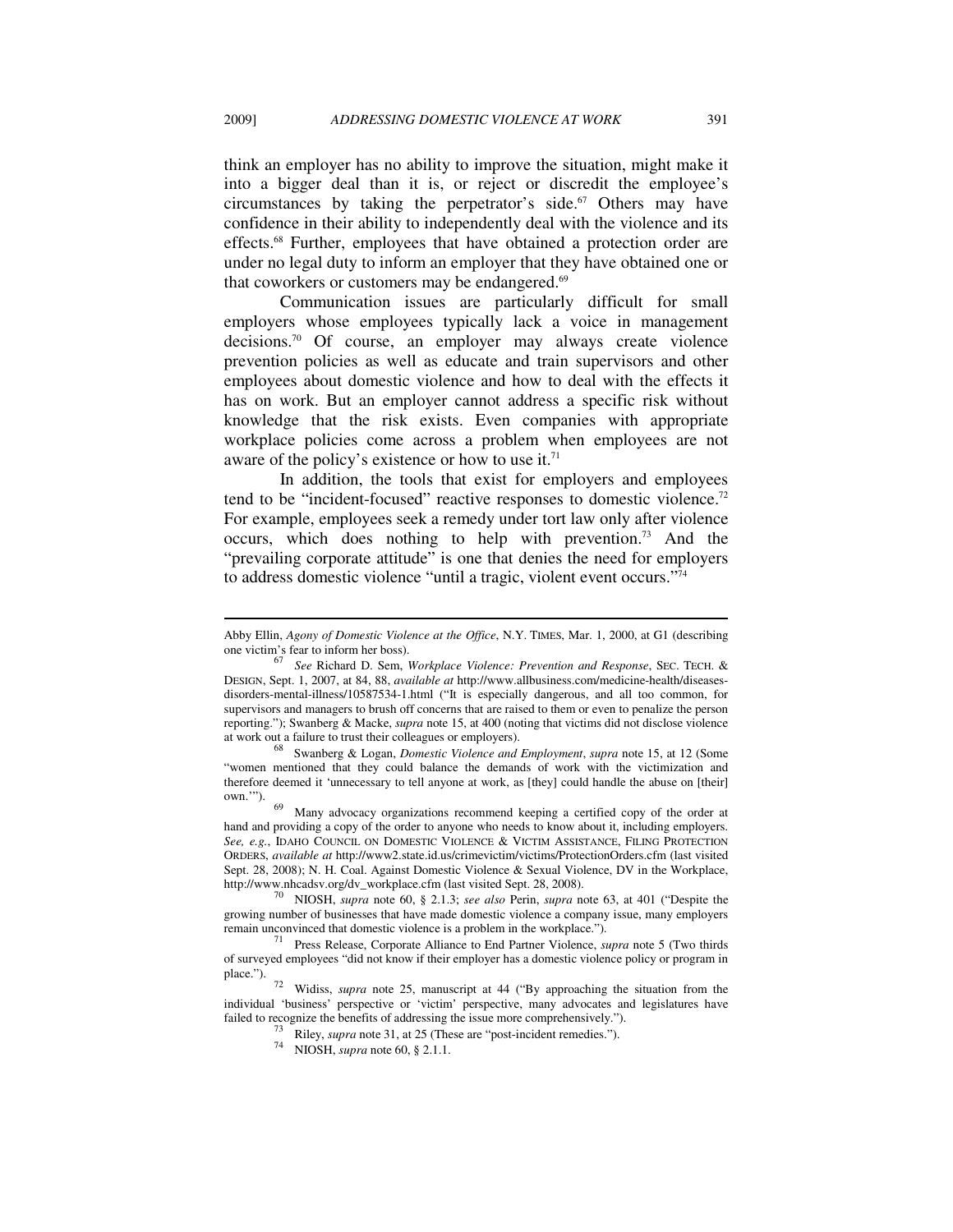#### 392 *BROOKLYN LAW REVIEW* [Vol. 74:2

This approach is not working. The rules under which victims and perpetrators operate and the conflicting obligations imposed on employers have primarily been established on a state level (e.g., criminal law, tort law, etc.).<sup>75</sup> The time has come to change this normative response to domestic violence to recognize the impact it has at work. Society can no longer afford to view domestic violence as an issue to be dealt with solely through the criminal or family law systems. Instead, society has an obligation to create a coherent structure and system to respond to the totality of the problem.

The remaining sections explain proposals to change the law to address the problem of domestic violence in a more holistic fashion on a national level. After reviewing recent changes to state law and existing federal proposals, this Article argues that the best way to achieve effective results is through a federal approach that recognizes and works with the states to provide additional, appropriately tailored tools to all workplace actors.

#### II. NEW STATE LAWS RESPOND TO THE NEEDS OF EMPLOYEES

Before a comprehensive federal approach to combat the effects of domestic violence at work can be developed, we need to examine the systems already in place in the states and local jurisdictions. Looking at what states have already done to shape their laws to respond to the impact of domestic violence at the workplace gives a sense of the needs that employees and employers have been experiencing as well as a basis of practice on which to draw.

In recent years, states have been granting additional jobprotected time off and other employment-related protections to employees in an effort to address the effects of violence at work. Three relevant trends emerge from a review of the state laws. Employees have been granted additional: (1) access to leave from work; (2) access to unemployment compensation; and (3) protection from adverse employment actions via anti-discrimination laws.

The first trend involves states creating new or expanding existing leave mandates in an effort to support victims' economic selfsufficiency.<sup>76</sup> Under these mandates, employers are required to provide access to some form of job-protected time off to be used in responding to violence. According to a 2005 survey of state laws conducted by Legal  $\overline{a}$ 

<sup>75</sup> *See, e.g.*, Deborah M. Weissman, *Gender-Based Violence as Judicial Anomaly: Between "The Truly National and the Truly Local"*, 42 B.C. L. REV. 1081, 1133-37, 1141 (2001) (noting the need of state courts to "serve as the principal vehicle" and observing that criminal remedies have been the primary "legal response to domestic violence").

remedies have been the primary "legal response to domestic violence"). 76 *See* Edward H. Trent & Richard N. Margulies, *Employment Protections for Victims of Domestic Violence and Sexual Assault*, METROPOLITAN CORP. COUNS. 38 (Nov. 2007) ("Because for so many losing their jobs has been part and parcel of being a victim of domestic violence, legislatures in an increasing number of states have enacted legislation to provide protected time off from work, in addition to other protected leaves or paid leaves . . . .").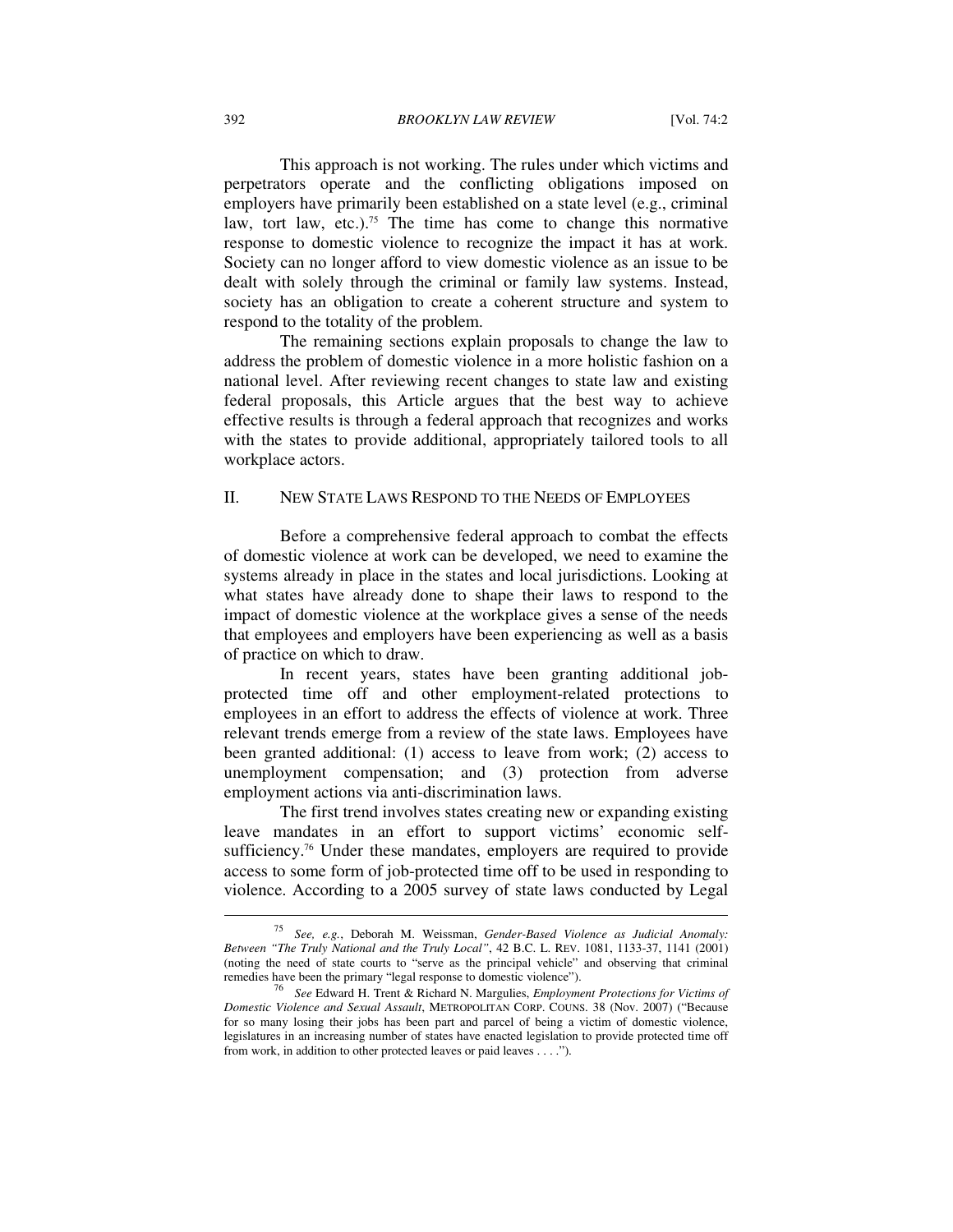Momentum, $77$  thirty-two states grant crime victims some form of time off to participate in court proceedings.78 Most of these leave laws are narrowly defined and enumerate the specific activities for which leave may be taken. For example, some require employers to provide leave only if the employee is responding to a subpoena or in response to a prosecutor's request to serve as a witness in a criminal case.79 Others allow leave for a much broader range of activities. Nine states provide leave to victims of domestic violence to take actions to obtain a civil protection order, receive medical treatment including psychological care, relocate or obtain shelter or other safe housing, or participate in safety planning.80 Two provide leave to seek protection orders only.81 Some states require employees to use all other available leave before they may take leave pursuant to the domestic violence work leave statute.<sup>82</sup> These laws also vary as to the length of leave for which job protection is afforded.<sup>83</sup> Most states provide for between three and thirty days.<sup>84</sup> A few permit leave for a "reasonable and necessary" length of time.<sup>85</sup> Most of these laws provide for unpaid leave.<sup>86</sup> l

See, e.g., D.C. CODE § 1-612.03 (2001) (certain city employees have access to paid leave to serve as a witness in a case in which the city is a party); ORE. REV. STAT. § 659A.190 (2007) (granting certain employees the right to take unpaid leave to attend criminal proceedings). As explained below, most protection orders are civil in nature and therefore, employees' jobs are not protected in these states if they seek protection orders during normal business hours, although five states explicitly allow leave to go to court to request a civil protection order. *See* LEGAL

MOMENTUM, *supra* note 78, at 2. 80 LEGAL MOMENTUM, 50-STATE OVERVIEW: EMPLOYMENT PROTECTIONS FOR VICTIMS OF DOMESTIC AND SEXUAL VIOLENCE 1 (2006), *available at* http://www.legalmomentum.org/assets/pdfs/ employment50stateoverview.pdf (listing nine state statutes that provide "Domestic violence-specific leave laws [that] provide time off to victims to take a range of steps to address the violence . . . .") (internal quotation marks omitted).

<sup>81</sup> LEGAL MOMENTUM, *supra* note 78, at 2. *Sae, e.g.*, HAW. REV. STAT. § 378-73 (2007) (employees "shall exhaust [any] other paid and unpaid leave" before taking domestic violence leave).

Illinois's Victims' Economic Security and Safety Act (VESSA), which was modeled on an earlier version of the federal SEES and SAFE Act, provides the most expansive protection: up to twelve weeks of leave per year for victims or family members of victims to take time off from work to seek medical care, counseling, services from victim's groups, safety training, and/or legal assistance. 820 ILL. COMP. STAT. ANN. 180/20(a) (West 2003).

<sup>84</sup> *See, e.g.*, COLO. REV. STAT. § 24-34-402.7 (2007) (three days of leave is available after all other leave is exhausted or waived by the employer).

after all other leave is exhausted or waived by the employer). 85 *See, e.g.*, ME. REV. STAT. ANN. tit. 26, § 850 (2007). 86 LEGAL MOMENTUM, *supra* note 78, at 2*. But see* D.C. CODE § 32-131.02(b) (2008) (provides for paid time off to seek a protection order, counseling, or other legal and social services

 $77$  Legal Momentum is a leader in the effort to obtain additional protections, organize support for, and analyze local, state, and national employment protections for victims of violence. *See* Legal Momentum, About Us, http://www.legalmomentum.org/site/PageServer?pagename=aboutus\_1 (last visited Nov. 3, 2008). For more information on Legal Momentum's efforts to secure employment rights for victims of domestic violence, see Legal Momentum, Employment and Housing Rights for Victims of Domestic Violence, http://www.legalmomentum.org/site/PageServer?<br>pagename=erhdv\_16 (last visited Nov. 3, 2008).

<sup>&</sup>lt;sup>78</sup> See LEGAL MOMENTUM, KNOW YOUR RIGHTS: TIME OFF TO PARTICIPATE IN CRIMINAL PROCEEDINGS 1 (2005), *available at* http://www.legalmomentum.org/site/DocServer/ criminal%20proceedings.pdf?docID=295. In addition, federal employees are granted paid leave to serve as a witness in a case in which the government is a party. 5 U.S.C. §§ 5515, 5537, 6322 (2000).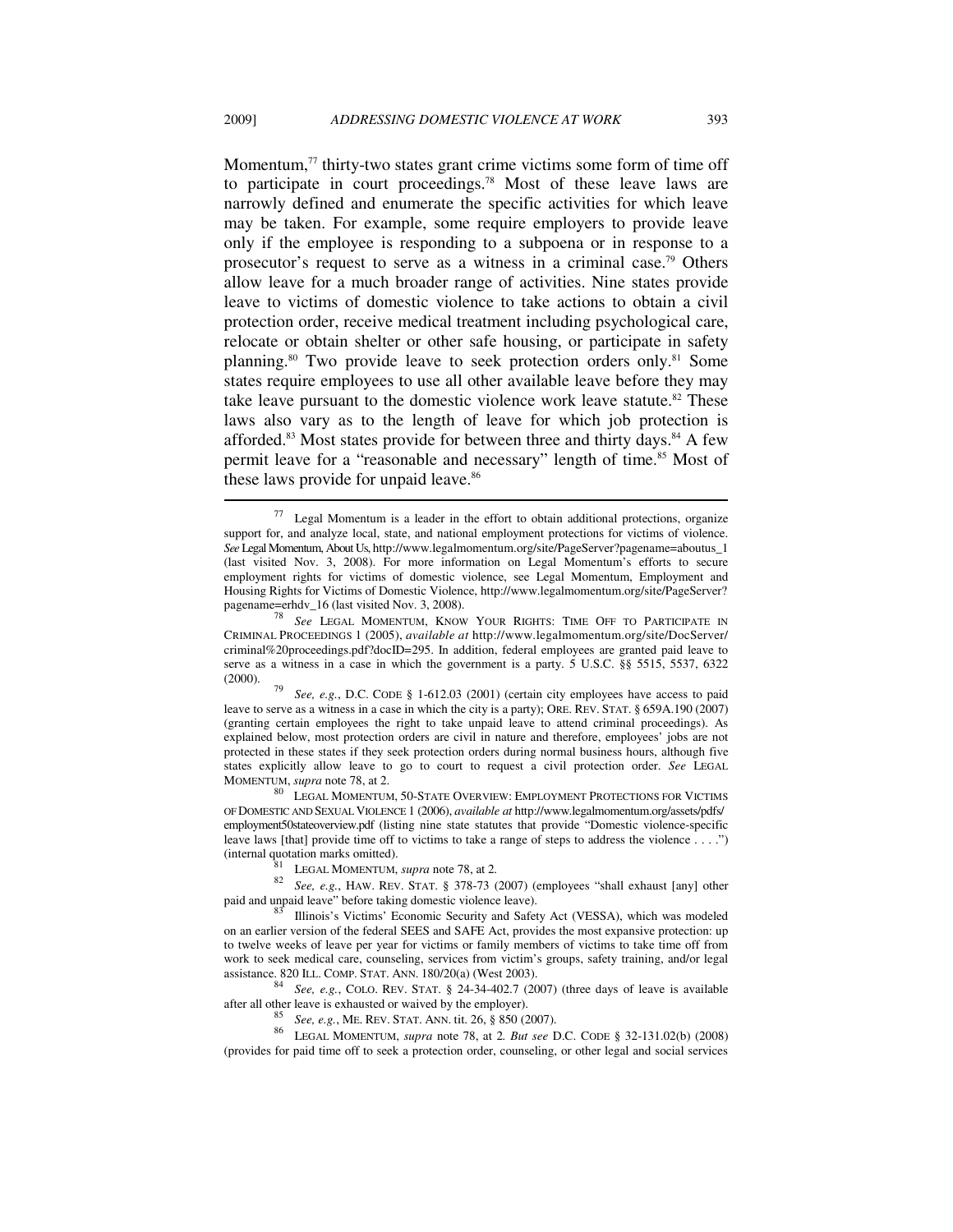#### 394 *BROOKLYN LAW REVIEW* [Vol. 74:2

The second trend in state laws granting additional protection to victimized employees involves the provision of unemployment benefits. Usually unemployment compensation is available only to employees who have been fired from their jobs.<sup>87</sup> Most states deem employees ineligible for benefits if they voluntarily left employment without "good cause" or if they were discharged for "misconduct."<sup>88</sup> A growing trend among state laws is to define "good cause" to include protection of one's self or children from domestic violence. "Good cause" provisions entitle employees "to benefits if they quit [work] because their health, safety or comfort has been endangered."89 Currently, twenty-eight states and the District of Columbia provide unemployment benefits to victims of domestic violence; however, the extent of and circumstances under which victims may obtain these benefits vary.<sup>90</sup> No federal law requires states to provide unemployment compensation to victims of domestic violence at this time.

 $\overline{\phantom{a}}$ 

based on a sliding scale determined by the employer's size); MILWAUKEE CODE OF ORDINANCES, ch. 112 (2008) (providing for up to seventy-two hours of paid sick leave per year, or up to forty hours of work if the business has less than ten employees, for an "[a]bsence necessary due to domestic" violence); Mass. Exec. Order No. 491 § 8 (2007), *available at* http://www.mass.gov/Agov3/docs/Executive %20Orders/executive\_order\_491.pdf (provides for up fifteen days of paid leave "for purposes of victim counseling, obtaining medical treatment, attending legal proceedings, or carrying out other necessary activities, where such activities result from domestic violence or stalking and the employee is not the abuser, or where such activities result from sexual assault inflicted upon the employee or upon the employee's children where the employee is not the abuser").

In addition, a number of states are currently considering paid leave bills that would provide time off from work that would cover one or more circumstances under which an employee may need time off to address the effects of violence. For example, California Assembly Bill 2716 would provide up to nine days of paid time off to recover from illness, care for another, or recover from related to domestic violence or sexual assault. Legis. Assem. 2716, 2007-08 Reg. Sess. (Cal. 2007-08). More information on state efforts to enact paid leave is available at Multi-State Working Families Consortium, http://www.valuefamiliesatwork.org/ (last visited Feb. 7, 2009). 87 *See* Katherine Elizabeth Ulrich, *Insuring Family Risks: Suggestions for a National* 

*Family Policy and Wage Replacement*, 14 YALE J.L. & FEMINISM 1, 33-34 (2002) (explaining that state agencies use a three-part test to evaluate a claimant's eligibility for unemployment compensation: (1) has the claimant worked for a covered employer and demonstrated an attachment to the labor force; (2) is the claimant able and available to work; and (3) was the claimant separated from employment involuntarily); CORNELL UNIV. LAW SCHOOL, LEGAL INFO. INST., *Unemployment Compensation*, *in* WEX, http://topics.law.cornell.edu/wex/unemployment\_compensation (last visited Nov. 1, 2008) (stating that unemployment compensation provides monetary payments for a period of time if the worker has been terminated "through no fault of [his] own").

See, e.g., Ohio Department of Job and Family Services, Unemployment Compensation FAQ's, http://jfs.ohio.gov/unemp\_comp\_faq/faq\_elig\_reason.stm#laid\_off (last visited Nov. 1, 2008) (explaining that an employee must show "just cause" for leaving employment, while the

employer must show "just cause" for discharging the employee).<br><sup>89</sup> Campbell & Karin, *supra* note 2, at 7.<br><sup>90</sup> *See* LEGAL MOMENTUM, STATE LAW GUIDE: UNEMPLOYMENT INSURANCE BENEFITS 1 (2007), *available at* http://www.legalmomentum.org/site/DocServer/ui.pdf?docID=574. For example, California, Maine, and New Hampshire allow a victim to receive benefits only if she made "all reasonable efforts to preserve the employment." Connecticut applies the exception only to someone who quit work to protect children living with the person. EMPLOYMENT & TRAINING ADMIN., U.S. DEP'T OF LABOR, COMPARISON OF STATE UNEMPLOYMENT INSURANCE LAWS, *Good Cause for Voluntary Leaving* § 430.01, *available at* http://www.ows.doleta.gov/unemploy/pdf/ 2001compeli.pdf (last visited Sept. 28, 2008).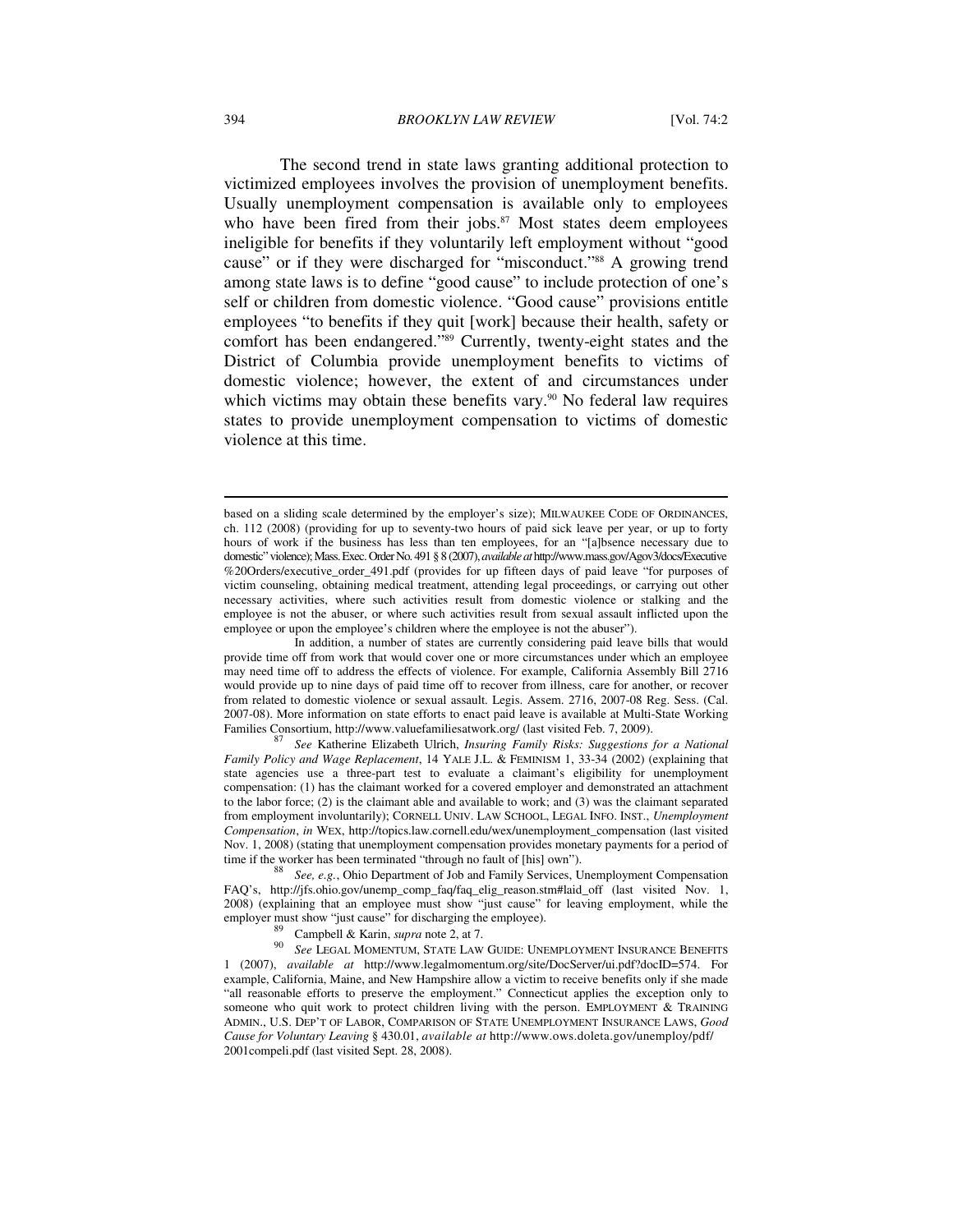The third trend relates to protecting victims under local antidiscrimination laws. Three jurisdictions—Illinois, New York City, and Westchester County—specifically prohibit all forms of employment discrimination against employees because they are or are perceived to be victims of domestic violence.<sup>91</sup> These jurisdictions also require employers to provide victims with reasonable accommodations at work. For example, a state court held that the New York Department of Corrections failed to reasonably accommodate an employee who violated her employer's sick leave policy when she refused to give out the address of the domestic violence shelter in which she was living to protect the safety of the shelter's other residents and employees. The court stated that it would not be an undue burden for the employer to modify its sick leave policy to permit domestic violence victims to live away from home while on leave.<sup>92</sup> In addition, other states prevent employers from taking adverse employment actions against someone based on the fact that the person sought or obtained a protection order,<sup>93</sup> sought or obtained counseling or safety planning,  $94$  responded to a subpoena,  $95$  or otherwise participated in a criminal proceeding or police investigation.<sup>96</sup>

Taken together, these laws offer employees additional protection and tools to deal with violence at work. Despite the promise of these laws to address some aspects of the problem, they are not enough. Victims in a couple of states do not have access to any of these protections.97 In addition, few states offer all of these protections or otherwise have a comprehensive approach to deal with violence at work.<sup>98</sup> Moreover, these state law trends, along with the tort cases described above, demonstrate that employers are increasingly faced with

 $\overline{\phantom{a}}$ 

<sup>96</sup> See, e.g., CONN. GEN. STAT. § 54-85b(a); 18 PA. CONS. STAT. ANN. § 4957(a) (West Supp. 2008).

 $91$  820 ILL. COMP. STAT. 180/30 (Supp. 2008) (providing that employees may not be fired because they take leave related to an incident of domestic violence or because the workplace is disrupted due to actual or threatened domestic violence); N.Y. ADMIN. CODE § 8-107 (Supp. 2007); WESTCHESTER COUNTY CODE § 700.03 (1999).

<sup>92</sup> Reynolds v. Fraser, 781 N.Y.S.2d 885, 887-88, 891 (N.Y. Sup. Ct. 2004) (finding it was improper to fire an employee for violating the employer's sick leave policy when she was not at her "report[ed]" residence while on leave as a result of domestic violence).

<sup>&</sup>lt;sup>3</sup> See, e.g., CAL. LAB. CODE § 230(c) (West 2003); CONN. GEN. STAT. § 54-85b (2002);

R.I. GEN. LAWS § 12-28-10(a) (2002). <sup>94</sup> *See, e.g.*, CAL. LAB. CODE § 230.1(a). 95 *See, e.g.*, MO. ANN. STAT. § 595.209(1)(14) (West Supp. 2008) (providing that an employee may not be discharged or disciplined for responding to a subpoena to prepare for or attend a criminal proceeding; nor may an employee be required to use vacation, personal, or sick leave when responding to a subpoena); S.C. CODE ANN. § 16-3-1550(A) (2003).

For example, neither West Virginia nor Idaho have laws addressing employment issues for victims of domestic violence. *See* LEGAL MOMENTUM, 50 STATE OVERVIEW: EMPLOYMENT PROTECTIONS FOR VICTIMS OF DOMESTIC AND SEXUAL VIOLENCE 2-3, *available at*  http://www.legalmomentum.org/assets/pdfs/employment50stateoverview.pdf (last visited Sept. 29, 2008). 98 Illinois and D.C. are two of the exceptions, offering some form of time off,

unemployment compensation, and nondiscrimination protections. 820 ILL. COMP. STAT. 180/1-45, 405/601 (Supp. 2008); D.C. CODE §§ 32-131.02(b)(4), 51-131-136 (2001).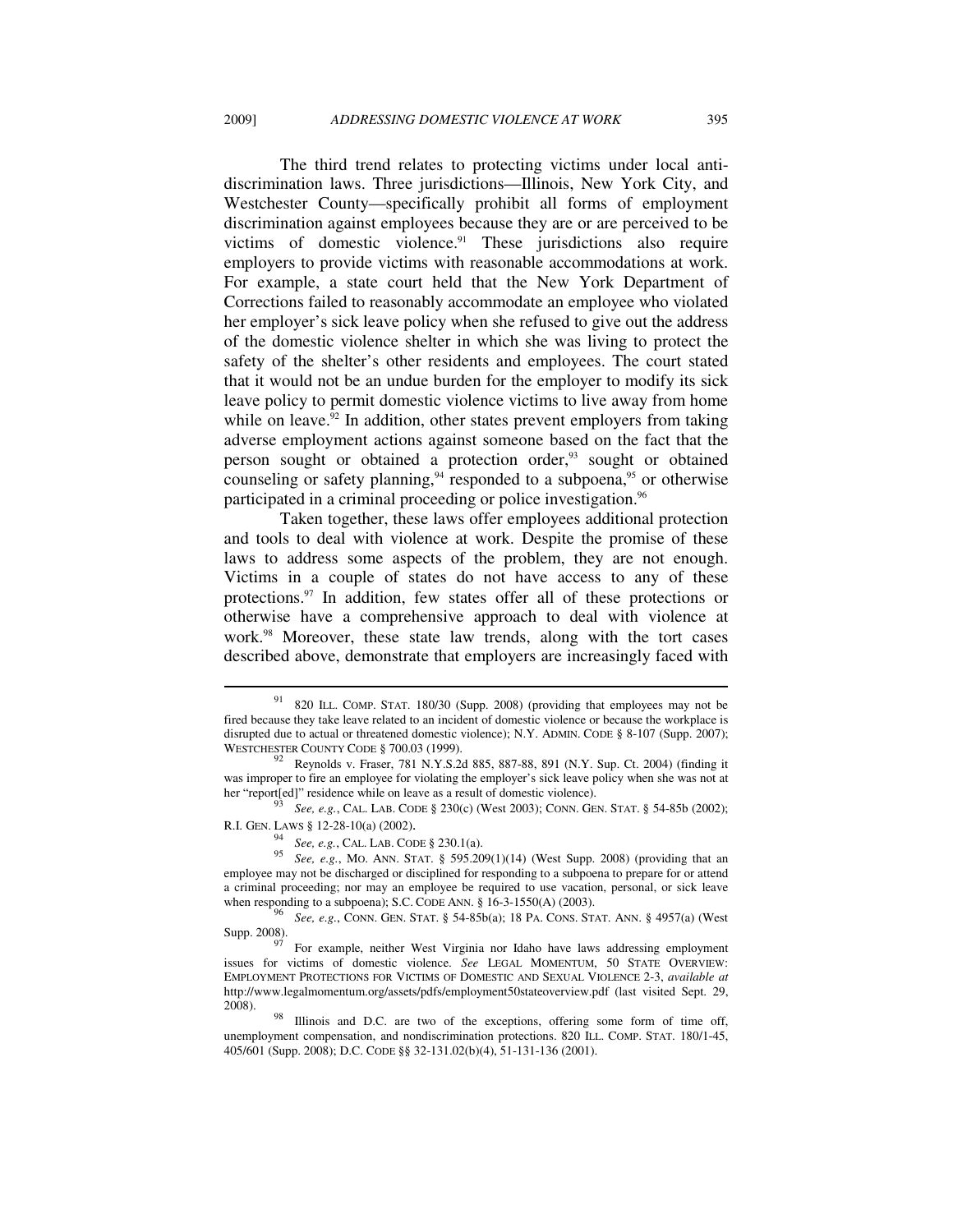additional duties to respond to the impact of violence at work.<sup>99</sup> And these obligations may impose conflicting duties on employers.<sup>100</sup> As a result, the legal protections available to a victim differ depending on where the victim lives. As a policy matter, therefore, the federal government can and should piggy-back on this momentum building in the states to address the needs of employees and do something to fix the mismatch between what victim employees and employers need and what recourse the law provides. The next section analyzes two bills from the 110th Congress that attempt to address this mismatch as well as proposals to add additional provisions to them to more effectively address the mismatch.

# III. THE CURRENT FEDERAL BILLS AND PROPOSALS TO AMEND THE SEES AND SAFE ACT TO CREATE A SOCIETAL RESPONSE TO VIOLENCE AT WORK

In 1994, Congress first helped educate and elevate the national consciousness about the effects of domestic violence against women with the Violence Against Women Act ("VAWA").<sup>101</sup> Federal law should now build on the state laws described above and give employers and employees their own defenses in the front-line to make domestic

 $\overline{\phantom{a}}$ 

<sup>&</sup>lt;sup>99</sup> This momentum also exists on the local level, where additional employment protections for victims of domestic violence are also being gained. *See* Maazel & Wilson, *supra* note 66, at 4 (describing the 2001 amendment to the New York City Administrative Code, which became the "forefront of a growing national legal trend protecting the rights of domestic violence victims at

work"). 100 *See* 153 CONG. REC. E2337-02 (2007) (statement of Rep. Lucille Roybal-Allard) (noting that although "many states . . . have taken action to help survivors retain their financial independence, the job protections offered by state laws vary dramatically"); Senate Hearing, *supra*  note 29 (statement of Kathy Rogers, President of Legal Momentum) ("[E]xisting state laws have created an uneven patchwork of protection, where a victim's access to the economic security she needs to separate from an abuser depends on the state in which she happens to live.").<br><sup>101</sup> The Violence Against Women Act of 1994, Pub. L. No. 103-322, tit. IV, 108 Stat.

<sup>1796.</sup> This law—the first comprehensive federal legislation to address violence—prompted changes in public attitudes, policy, law, and the criminal justice system affecting federal, state, and local responses to domestic violence against women and children. *See generally* KRISTEN J. ROE, NATIONAL ALLIANCE TO END SEXUAL VIOLENCE, THE VIOLENCE AGAINST WOMEN ACT AND ITS IMPACT ON SEXUAL VIOLENCE PUBLIC POLICY: LOOKING BACK AND LOOKING FORWARD (Sept. 2004), http://www.nrcdv.org/docs/Mailings/2004/NRCDVNovVAWA.pdf (providing a history of VAWA and its impact, as well as an analysis of concerns and gaps that remain a decade after its enactment). VAWA also provided the first federal program to prosecute interstate domestic violence and sexual assault crimes, enforce protection orders across state lines, and highlight the unique needs of certain underserved populations, such as battered immigrants. National Coalition Against Domestic Violence, *Violence Against Women Act (VAWA) Appropriations*, http://www.ncadv.org/ files/2008vawa.pdf.

The original provisions of VAWA expired in 2000. The law was subsequently reauthorized in 2000 and 2005 to provide resources and protections to additional communities impacted by domestic violence. *See id.*; Pub. L. No. 106-386, 114 Stat. 1464 (2000); Pub. Law 109- 162, 119 Stat. 2960 (2005). VAWA 2000 and VAWA 2005 appropriated funding to expand legal assistance, and programs to address prevention, housing, health care, child custody and visitation, and employment issues resulting from domestic violence. *Id.*; *see also* GARRINE P. LANEY, CONGRESSIONAL RESEARCH SERVICE REPORT FOR CONGRESS, VIOLENCE AGAINST WOMEN ACT: HISTORY AND FEDERAL FUNDING (2005),*available at* http://assets.opencrs.com/rpts/RL30871\_20050318.pdf.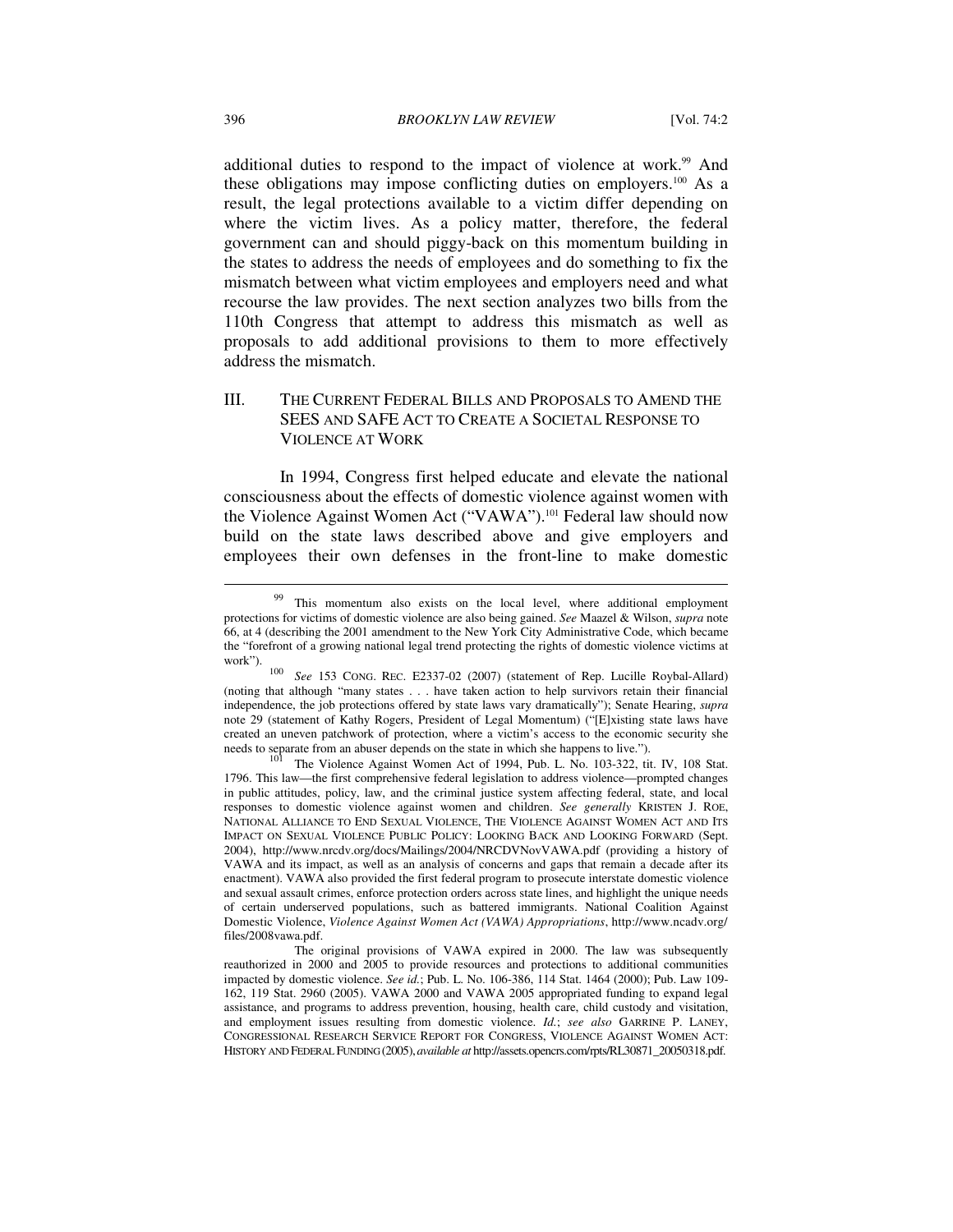$\overline{a}$ 

violence a "public" issue once and for all. Federal legislation is the appropriate level at which to address this societal problem. In so doing, federal law would set a national standard to address a national problem.

On April 17, 2007, Senator Patty Murray (D-WA) introduced the Survivors' Empowerment and Economic Security Act ("SEES Act").<sup>102</sup> The Security and Financial Empowerment Act ("SAFE Act"),<sup>103</sup> a companion bill to the SEES Act, was introduced by Congresswoman Lucille Roybal-Allard (D-CA) on May 21, 2007.<sup>104</sup> These bills do a lot to respond to the needs of employees dealing with domestic violence by: (1) providing up to thirty days of unpaid job protected leave per year to deal with the aftermath of domestic violence;<sup>105</sup> (2) adding victims of domestic violence as a protected class against which adverse employment actions may not be based unless it would present an undue hardship to the employer;<sup>106</sup> and (3) amending the Internal Revenue Code to require every state to allow victims to access unemployment benefits if they are fired or forced to leave their job as a result of domestic violence.<sup>107</sup>

<sup>102</sup> S.1136, 110th Cong. (2007). As of September 12, 2008, the SEES Act had three cosponsors: Sherrod Brown (D-OH); Christopher Dodd (D-CT); and Thomas Harkin (D-IA) and has been referred to the Senate Finance Committee. Govtrack.us, S.1136: Survivors' Empowerment and Economic Security Act, http://www.govtrack.us/congress/bill.xpd?bill=s110-1136 (last visited Nov. 21, 2008).

The employment related provisions of these bills have been introduced in one form or another since the 104th Congress, including: SAFE Act, S. 1796, 109th Cong. (2005); SAFE Act, H.R. 3185, 109th Cong. (2005); VAWA Reauthorization Act of 2005, H.R. 3171, 109th Cong. (2005); Title VII Providing Economic Security for Victims of Violence, VAWA Reauthorization Act of 2005, S. 1197, 109th Cong. § 701 (2005); SAFE Act, S. 1801, 108th Cong. (2003); SAFE Act, H.R. 3420, 108th Cong. (2003); Victims' Economic Security and Safety Act (VESSA), S. 1249, 107th Cong. (2001); VESSA, H.R. 2670, 107th Cong. (2001); Battered Women's Employment Protection Act, H.R. 5262, 106th Cong. (2000); Title II, Violence Against Women and the Workplace of the Battered Women's Economic Security and Safety Act, S. 1069, 106th Cong. (1999); Title II, Violence Against Women and the Workplace of the Battered Women's Economic Security Act, S. 2558, 105th Cong. (1998); Title VII, Violence Against Women and the Workplace of the Violence Against Women Act of 1998, H.R. 3514, 105th Cong. (1998); Battered Women's Employment Protection Act, S. 367, 105th Cong. (1997); Battered Women's Employment Protection Act, H.R. 851, 105th Cong. (1997); and Battered Women's Employment Protection Act, H.R. 3837, 104th Cong. (1996).<br>104th Cong. (1996).

H.R. 2395, 110th Cong. (2007). As of July 9, 2008, the SAFE Act had bipartisan support from the following co-sponsors: Thomas Allen (D-ME); Brian Baird (D-WA); Shelley Berkley (D-NV); Andre Carson (D-IN); Bob Filner (D-CA); Michael Honda (D-CA); William Jefferson (D-LA); Zoe Lofgren (D-CA); Nita Lowey (D-NY); Thaddeus McCotter (R-MI); James McDermott (D-WA); George Miller (D-CA); Dennis Moore (D-KS); James Moran (D-VA); Ted Poe (R-TX); Hilda Solis (D-CA); and Albert Wynn (D-MD). Govtrack.us, H.R. 2395: Security and Financial Empowerment (SAFE) Act, http://www.govtrack.us/congress/bill.xpd?bill=h110-2395 (last visited Nov. 3, 2008).

 $104$  The remainder of the Article includes citations to the SAFE Act only, but each of these citations to the SAFE Act has corollary provisions in the SEES Act. Other than the title provision,

the H.R. 2395 § 102(a).<br>
105 H.R. 2395 § 102(a).<br>
107 *Id.* § 202(a). The SAFE Act also contains the Victims of Abuse Insurance Protection Act, which would prevent the denial or restriction of insurance coverage based on the status of an applicant or an insured person as a victim of domestic violence. *Id.* §§ 401-409.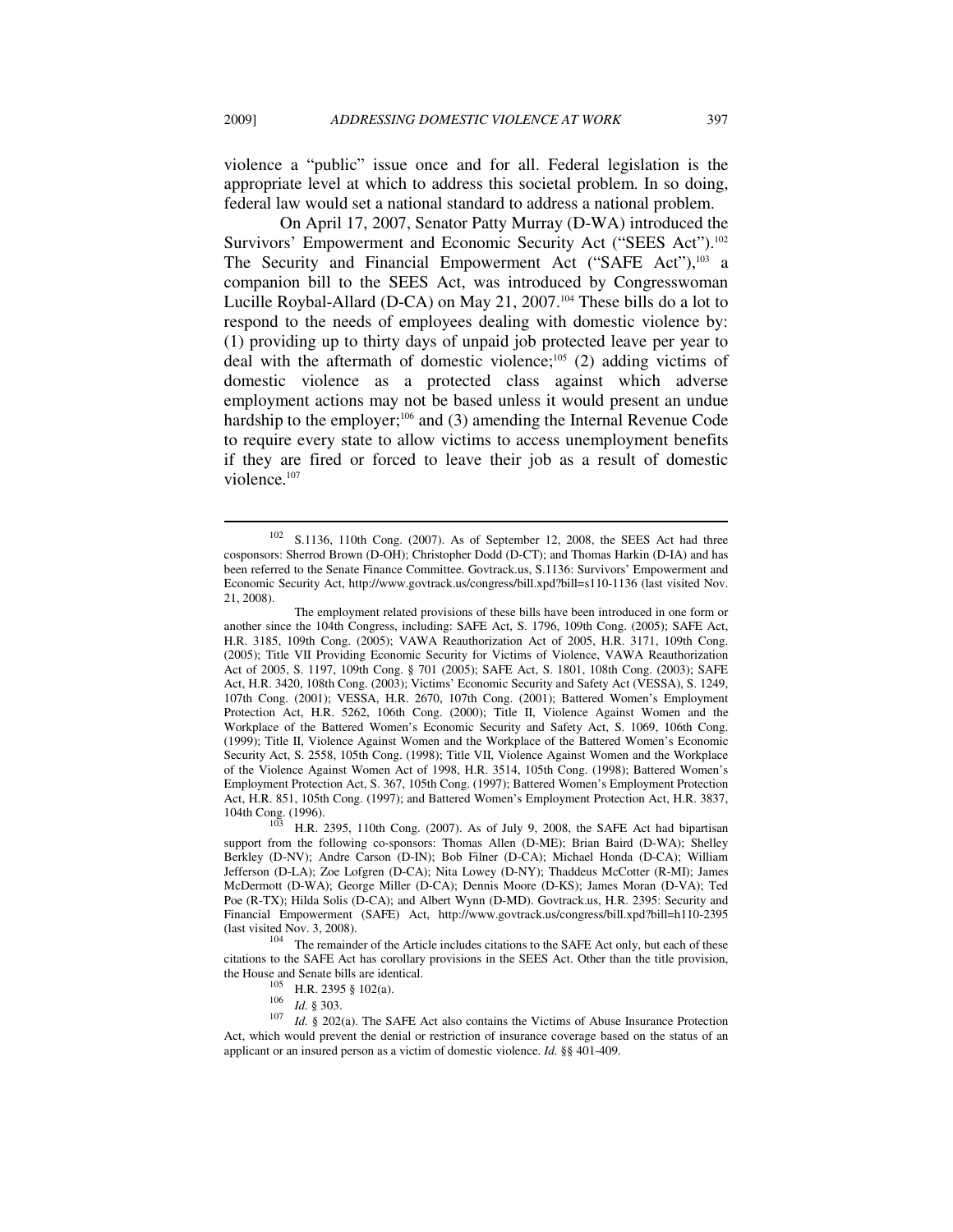The Employment and Workplace Safety Subcommittee of the Senate Committee on Health, Education, Labor and Pensions convened a hearing to discuss these bills on the same day the SEES Act was introduced. At the hearing, Kathy Rogers, President of Legal Momentum, testified that "federal legislation is needed to ensure all survivors of sexual and domestic violence receive at least basic economic protections."108 This is a critical point. And these provisions would have a significant impact on the immediate and long-term safety, economic security, and lives of victims of violence.

But Senator Isakson (R-GA) also made a key point at the hearing when he pointed out that "[t]he presumptive basis of legislation is critical," and these bills presume that employers are at fault for failing to protect victims.109 This frame underlies the provisions of the proposed legislation, especially when viewed in the context of the historical opposition businesses have against additional leave mandates. Federal legislation can be crafted in a way that recognizes, respects, and integrates the roles and needs of a variety of stakeholders. In this context, the bills also need to ensure that employers are offered avenues and incentives to address the impact of domestic violence or proactively maintain a safe worksite.

The remainder of this section offers amendments to the SEES and SAFE Act bills to holistically approach the theory and practice of how domestic violence affects the workplace. Before describing these proposals, however, it is worth noting that there are a number of other bills pending in the 110th Congress that attempt to address one or more of the problems associated with domestic violence at work.110 The

<sup>108</sup> Senate Hearing, *supra* note 29, at 5 (statement of Kathy Rogers, President, Legal Momentum). 109 *Id*. How the bills are framed has important political ramifications. *See* Widiss, *supra* 

note 25, manuscript at 29 (correctly noting that framing domestic violence protections in the antidiscrimination context "predisposes businesses to oppose it").

 $110$  Other bills have been introduced during this Congress to specifically deal with domestic violence. For example, Congresswoman Roybal-Allard (D-CA) and Congressman Ted Poe (R-TX) introduced: (1) the Job Protection for Survivors Act, H.R. 4015, 110th Cong. (2007), which would provide up to fifteen days of time off to employees to deal with the aftermath of violence, "such leave as is necessary" to participate in civil or criminal proceedings related to domestic violence, and protection against adverse employment actions on the basis of one's actual or perceived status as a victim of violence subject to an undue burden defense for the employer; (2) the Unemployment Insurance for Survivors Act of 2007, H.R. 4016, 110th Cong. (2007), which would require states to provide unemployment compensation to people whose work is terminated because of domestic violence; and (3) the Insurance Non-Discrimination for Survivors Act, H.R. 4014, 110th Cong. (2007), which would prohibit employers and insurance providers from basing coverage decisions on an employee's history as an abuse victim. In addition, Title III, the Employment Protection for Battered Women of The Family and Medical Leave Expansion Act, would allow employees to take FMLA-protected leave if needed to address problems arising from domestic violence. H.R. 1369, 110th Cong. (2007). The Healthy Families Act, S. 910, 110th Cong. (2007), H.R. 1542, 110th Cong. (2007), would also grant victims access to up to seven days of paid sick leave annually that could be used to address the effects of domestic violence. Section 9 of the Healthy Families Act would also require the GAO to study the annual use of paid sick leave, including "[w]hether employees used paid sick leave to care for illnesses or conditions caused by domestic violence against the employees or their family members." H.R. 1542, 110th Cong. (2007).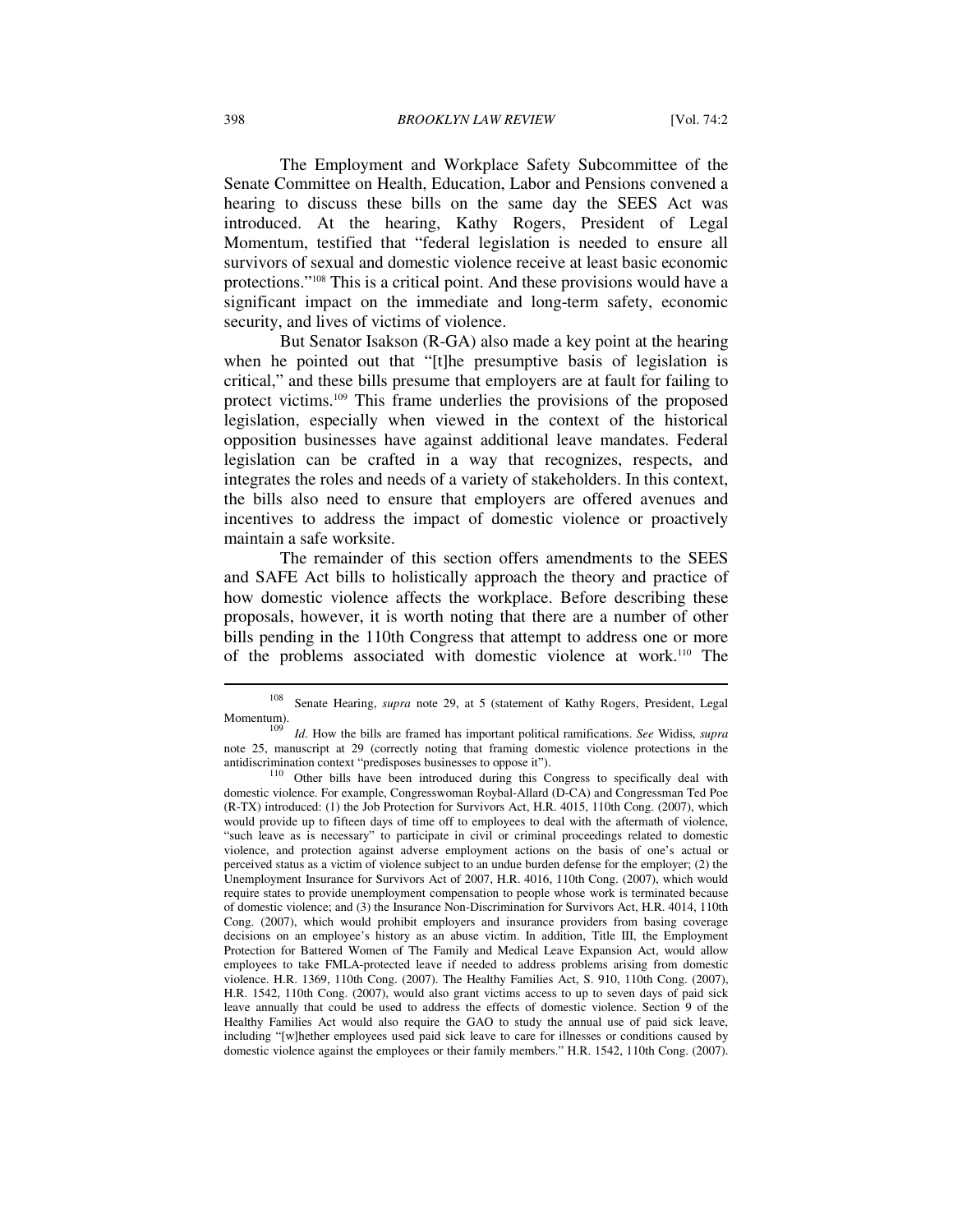fundamental premise underlying the analysis in this Article, as well as the proposals that follow, can be applied to any one of the pending bills that becomes the moving vehicle with the most promise to offer a comprehensive societal response to the problem of violence at work. This Article posits that the employee protections found in the current bills *combined with* the following proposals to change the SEES and SAFE Act would give both employees *and* employers a reason to want to be a part of the solution and work to actually move these bills toward passage and effectuating change.

#### *A. Reframing the Bills to Acknowledge a Societal Problem*

The first proposal is to reframe these bills to specifically state that appropriately responding to and combating domestic violence at work is a societal issue. Currently, the purpose section of the bills acknowledges that the goal is "*to minimize* the negative impact on interstate commerce from dislocations of employees and harmful effects on productivity, employment, health care costs, and *employer costs*."111 It continues by noting that this goal should be accomplished by "(A) entitling employed victims . . . to take leave . . . without penalty from their employers; and (B) prohibiting employers from discriminating against actual or perceived victims . . . *in a manner that accommodates the legitimate interests of employers* and protects the safety of all persons in the workplace."<sup>112</sup>

Specific purpose statements should be added to reflect the need for a social response to the problem of domestic violence at work in a way that recognizes the impact on, role of, and responsibility of the business community. One way to do this would be to add the following subsections to  $\S$  101(7): (C) providing employers with an affirmative tool by which they can seek and take preventive action to protect the safety of all persons in the workplace; and (D) creating a societal response to address the effects of domestic violence at work.

 This section—and, therefore, the purpose of the legislation should be about more than just accommodating employers' legitimate interests as a defense to a discrimination claim. It should also be about more than simply summarily noting that domestic violence imposes costs on employers as part of a laundry list of purposes (especially if the substantive provisions outlined elsewhere in the bills do not necessarily correlate with this stated purpose). Instead, this section should recognize that domestic violence affects everyone—including employers. Making this change would broaden the conversation on this issue beyond the  $\overline{a}$ 

Finally, the Unemployment Insurance Modernization Act, S. 1871, 110th Cong. (2007) would, among other things, provide states with incentives to extend eligibility for unemployment insurance to individuals who leave work as a result of domestic violence.<br><sup>111</sup> H.R. 2395 § 101 (emphasis added).<br><sup>112</sup> *Id.* (emphasis added).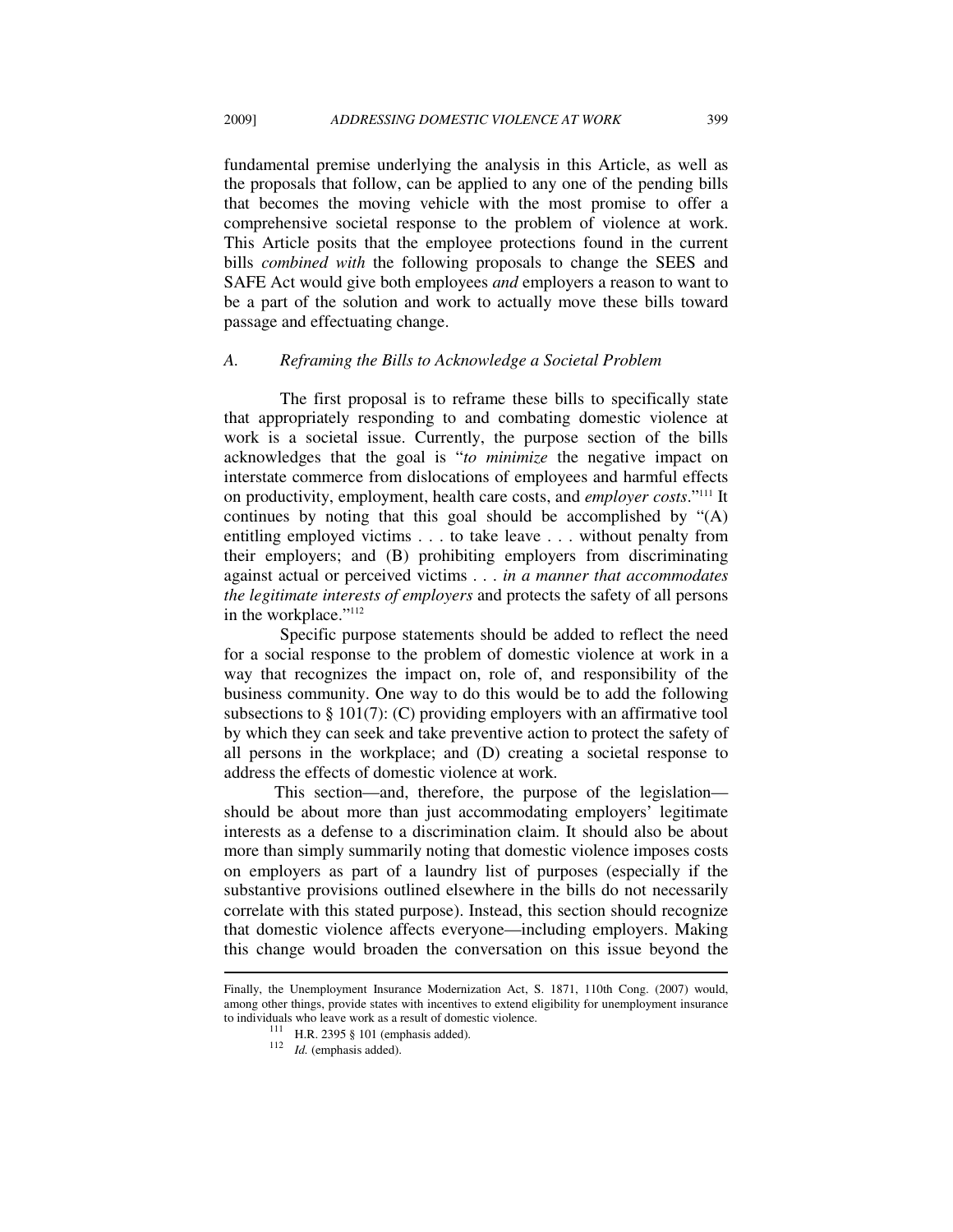current focus on expanding protections for victims, but it would not remove those expansions from the discussion.

 Specifically articulating the purpose of the bills in this frame is key. It would reflect an express congressional intent to holistically address this problem. And, when combined with the additional proposals described below, it would be a clear statement recognizing the impact of domestic violence on the workplace as well as a congressional desire to provide additional ways for employees, employers, *and* society as a whole to mitigate that impact.

# *B. Giving Employers the Ability to Go to Court to Obtain Protection Orders*

This proposal would create a new title to the SEES and SAFE Act that would encourage states to give employers the ability to obtain protection orders in response to actual or threatened violence directed at an employee. It would also preempt state and local laws that fail to provide employers with this important tool or fail to provide a litigation defense for the employer against state tort claims brought by victim employees, coworkers, or third parties.

Every state has a statute that authorizes a court to issue protection orders for the protection and safety of one or more parties.<sup>113</sup> The statutes vary in detail about who may seek a protection order,<sup>114</sup> how long an order may last, what activities may be proscribed in the protection order, and other relief that may be sought.<sup>115</sup> Most statutes provide the flexibility to afford protection and instruct another not to abuse, harass, or contact the petitioner (and sometimes other people) at work, home, or other frequently visited locations.<sup>116</sup> Almost every state grants courts the authority to award temporary custody and visitation if children are involved<sup>117</sup> and to require perpetrators to relinquish all firearms.<sup>118</sup>

 $\overline{\phantom{a}}$ 

<sup>113</sup> The majority of these statutes were enacted between 1976 and 1994. Carolyn N. Ko, Note, *Civil Restraining Orders for Domestic Violence: The Unresolved Question of "Efficacy*,*"* 11

S. CAL. INTERDISC. L.J. 361, 362 (2002).<br><sup>114</sup> A protection order (sometimes known as a restraining order, a no contact order, a civil protection order, or a civil restraining order) is a court order requiring someone to do or not to do specified acts for the protection of the petitioner, who is typically a victim of domestic violence.<br><sup>115</sup> See Ko, *supra* note 113, at 364-67 (analyzing the legal framework and procedures

related to obtaining protection orders in the various states); *id.* at 363 & n.22 (Protection orders may offer a Petitioner a broad range of relief, including "eviction [of the perpetrator] from the shared residence, child support payments, limitations on child visitation rights, and mandatory counseling

attendance.").<br><sup>116</sup> Brief for the Family Violence Prevention Fund et al. as Amici Curiae Supporting Respondent, Castle-Rock v. Gonzales, 545 U.S. 748 (2005) (No. 04-278), at 8-9 [hereinafter Gonzales Amicus Brief] ("The relief available through state protection order statutes is as varied as are the safety needs of abused women and their children.").

are the same and the same and the same and the same and the same and the same  $\frac{117}{117}$  *Id.* at 16. 118 *See, e.g.*, CAL. CIV. PROC. CODE § 527.8(j)(1) (West Supp. 2008).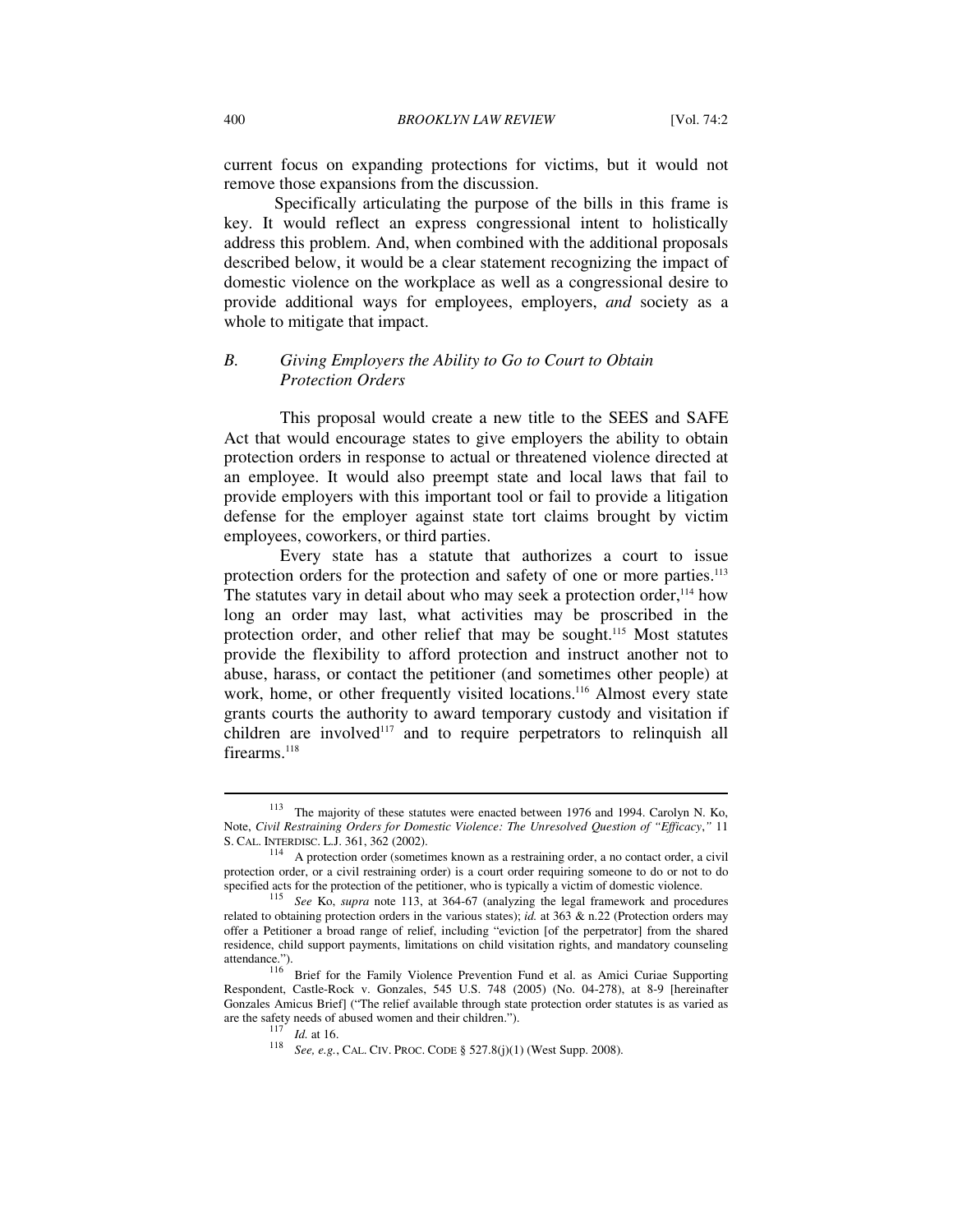States issue two kinds of protection orders: (1) a temporary order, which usually can be issued without a hearing and lasts for no more than a few weeks; and (2) a permanent protection order that usually lasts for up to a year (or longer).119 A protection order is enforceable everywhere in the United States pursuant to the Full Faith and Credit provisions of VAWA.120

#### 1. State Employer Protection Order Laws

In theory, employers may seek a temporary restraining order through a tort action in almost every state. However, these actions are burdensome, expensive, last for a relatively short period of time, and are difficult to obtain.<sup>121</sup> Consequently, employers have sought a quicker, less-expensive way to obtain a protection order from a court. Although it has yet to be proposed on the federal level, the business lobby has sought such laws on a state-by-state basis.<sup>122</sup>

In 1994, California became the first state to allow employers to obtain a protection order.123 The California Workplace Violence Safety Act allows an employer to petition for two types of protection orders on behalf of an employee: (1) a temporary protection order that is good for up to fifteen days upon the filing of an affidavit<sup>124</sup> that demonstrates reasonable proof that an "employee has suffered unlawful violence or a

 $\overline{\phantom{a}}$ 

of workplace emergencies." *Id.* at 15. 122 SHRM has proposed a Model Workplace Violence Act toolkit to "promote" and otherwise support state efforts to pass legislation that offers employers this tool. Press Release, Soc'y for Human Res. Mgmt., SHRM Releases New Legislative Proposal, *available at*  http://www.braunconsulting.com/bcg/workplace2.html (last visited Jan. 14, 2008); Diane Cadrain,

*. . . And Stay Out!*, SHRM HR MAGAZINE, Aug. 2002, *available at* http://www.shrm.org/hrmagazine/ articles/0802/0802agn-security.asp; News Brief, *Model Workplace Violence Safety Act Established*, 10 WORKPLACE VIOLENCE PREVENTION REP. 3 (2004) (summarizing SHRM's model act). The toolkit includes materials on how to have such a bill introduced in a state and tips for supporting the bill through its legislative process to enactment. It also includes a draft bill, supporting testimony, questions and answers, and a list of potential coalition supporters. Press Release, Soc'y for Human Res. Mgmt., *supra*; SOC'Y FOR HUMAN RES. MGMT., SUCCESS OF HR VOICE, *available at* http://www.shrm.org/government/hrvoice/HRVoice.pdf [hereinafter SHRM, SUCCESS OF HR VOICE] (last visited Dec. 29, 2007) (using the SHRM State Affairs tool kit has led to new state violence<br>prevention legislation).<br> $^{123}$  W. 1.1. W. 1.2. S. S. L. 1. S. S. C. C. C. C. C. 2. S. S. 2. 2. 2. 2. 2. 2. 2. 2. 2. 2. 2.

<sup>123</sup> Workplace Violence Safety Act, CAL. CIV. PROC. CODE § 527.8 (2007). <sup>124</sup> JUDICIAL COUNCIL OF CALIFORNIA, INSTRUCTIONS FOR PETITIONS TO PROHIBIT WORKPLACE VIOLENCE (Jan. 1, 2007), at 1, 3, *available at* http://www.courtinfo.ca.gov/forms/documents/ wv150info.pdf. The employer files a "Petition of Employer for Injunction Prohibiting Violence or Threats of Violence against Employee." JUDICIAL COUNCIL OF CALIFORNIA, FORM WV-100: WORKPLACE VIOLENCE AND APPLICATION FOR TEMPORARY RESTRAINING ORDER (Jan. 1, 2007), *available at* http://www.courtinfo.ca.gov/forms/fillable/wv100.pdf.

<sup>&</sup>lt;sup>119</sup> An emergency protection order is also available in some jurisdictions.<br><sup>120</sup> 18 U.S.C. § 2266(5) (2000). This means that a protection order issued in one state must be enforced by any other state, so long as the protection order was "issued for the purpose of preventing violent or threatening acts or harassment against, or contact or communication with or physical proximity to, another person." *Id.* 121 Riley, *supra* note 31, at 15, 26 (describing how an employer may obtain a temporary

restraining order (TRO) against offenders under a trespass theory). Riley concludes that "[w]ith such limited protection at a great cost, the employer must preserve the existing TRO for the most critical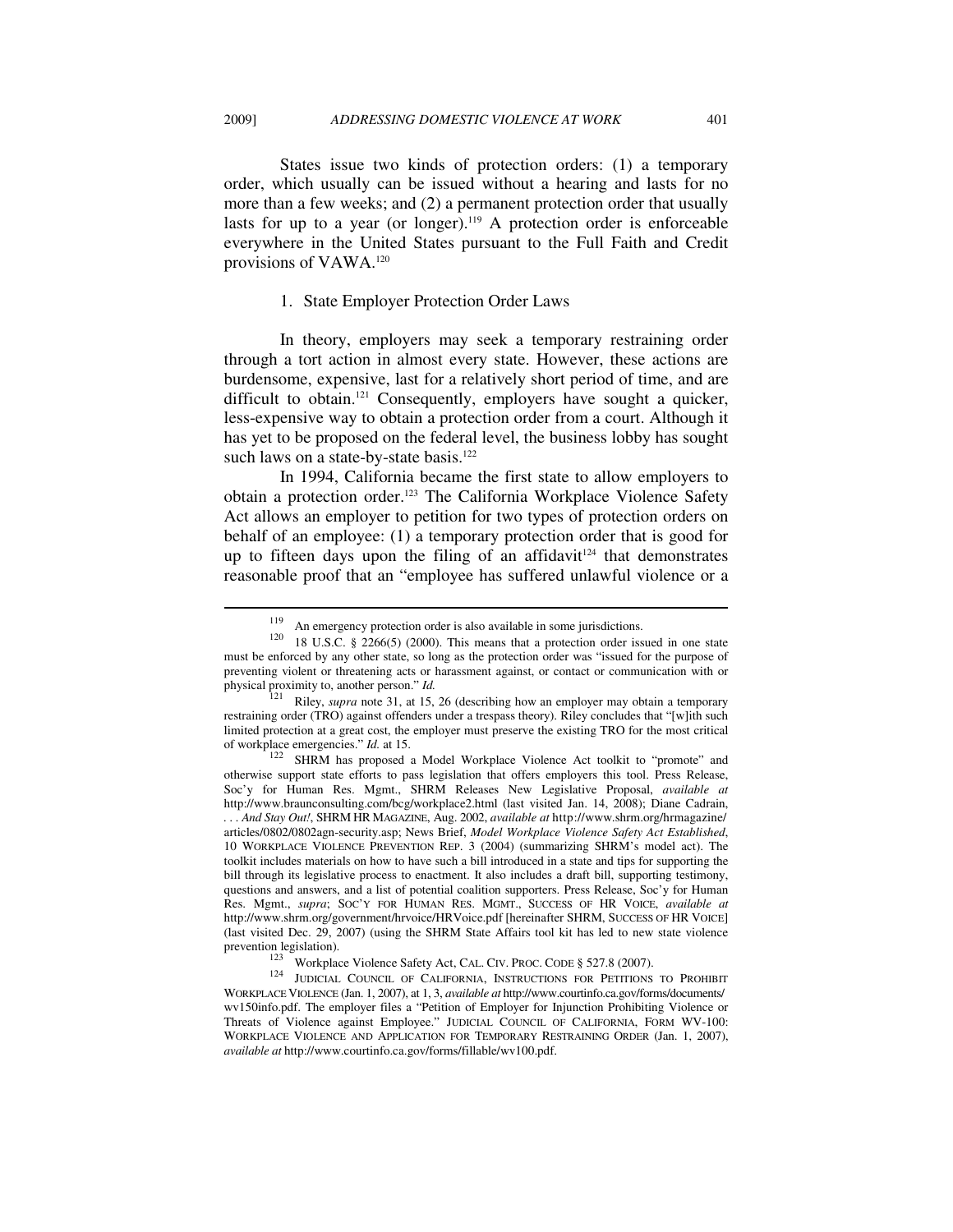credible threat of violence"<sup>125</sup> "that can reasonably be construed to be . . . or to have been carried out at the workplace"126 and that "irreparable harm would result to an employee $[$ ;]"<sup>127</sup> and (2) a permanent protection order good for up to three years if a hearing is held at which a judge determines by clear and convincing evidence that the targeted employee would be subjected to further unlawful violence or credible threat of violence.<sup>128</sup>

Since California's law passed, nine additional states have granted employers the right to seek a protection order from a court, and nine other states have considered bills that would allow employers to do  $SO<sub>129</sub>$ 

As a fundamental matter, protection orders are designed to prevent *future* violence.<sup>130</sup> They are not meant to address past wrongs but

[A] pattern of conduct composed of a series of acts over a period of time, however short, evidencing a continuity of purpose, including following or stalking an employee to or from the place of work; entering the workplace; following an employee during hours of employment; making telephone calls to an employee; or sending correspondence to an employee . . . .

*Id.* § 527.8(b)(3).<br><sup>127</sup> *Id.* § 527.8(e).<br><sup>128</sup> *Id.* § 527.8(f). The California statute does not require a filing fee to petition or respond to an employer protection order. *Id.* § 527.8(p).<br><sup>129</sup> The following state statutes also provide some form of employer protection order:

 Most of these bills faced little opposition and were supported by a range of groups on all sides of the issue. *See, e.g.*, *Workplace Violence Protective Orders: Hearing on A.B. 429 Before the Cal. S. Comm. on the Judiciary*, 2005-2006 Reg. Sess. 4, 7-8 (2005) (listing support from the California Alliance Against Domestic Violence, Lambda Letters Project, and Family Law Section of the State Bar for a bill to expand employer protection orders); Nevada Senate Hearing, *supra* note 4 (Nevada's bill was supported by groups ranging from the State Attorney General's office to the Nevada Domestic Violence Prevention Council.).

 A list of states that recently considered bills that would provide employers with this tool can be found at LEGAL MOMENTUM, STATE LAW GUIDE: WORKPLACE RESTRAINING ORDERS 3-4 (2008), *available at* http://www.legalmomentum.org/site/DocServer/Workplace\_RO\_6.08.08.pdf?

docID=3301. 130 *See, e.g.*, Scripps Health v. Marin, 85 Cal. Rptr. 2d 86, 89, 94 (Ct. App. 1999). Marin successfully appealed an employer order that prevented him from contacting any Scripps employees or coming within 500 yards of their facilities because it was "imposed under factual circumstances which did not establish a threat of future harm." *Id.* at 88-89, 94 ("[A] plaintiff must establish by clear and convincing evidence . . . that great or irreparable harm would result to an employee if a

 $\overline{\phantom{a}}$ 

<sup>125</sup> CAL. CIV. PROC. CODE § 527.8(e). <sup>126</sup> *See id.* § 527.8(a). "'Unlawful violence' . . . shall not include lawful acts of selfdefense or defense of others." *Id.* § 527.8(b)(1). A "[c]redible threat of violence" is defined to include any "knowing and willful statement or course of conduct that would place a reasonable person in fear for his or her safety, or the safety of his or her immediate family, and that serves no legitimate purpose." *Id.* § 527.8(b)(2). "Course of conduct" is defined as:

ARIZ. REV. STAT. ANN. § 12-1810 (2003); ARK. CODE ANN. § 11-5-115 (LexisNexis 2002); COLO. REV. STAT. § 13-14-102(4)(b) (2007); GA. CODE ANN. § 34-1-7 (LexisNexis 2004); IND. CODE ANN. § 34-26-6 (LexisNexis Supp. 2008); NEV. REV. STAT ANN. §§ 33.200-33.360 (LexisNexis 2006); N.C. GEN. STAT. §§ 95-260-271 (2007); R.I. GEN. LAWS § 28-52-2 (2003); TENN. CODE ANN. §§ 20- 14-101 to -109 (LexisNexis 2007). Most of these state laws use California's law as a model. *See, e.g.*, RUTH D. REICHARD, SECTION BY SECTION SUMMARY OF HOUSE ENROLLED ACT 1232, at 6 (Mar. 21, 2002), http://www.in.gov/judiciary/forms/po/docs/summary.pdf ("[Indiana's] statute is based upon California's statute, which is generally considered to be a model in this area of the law.").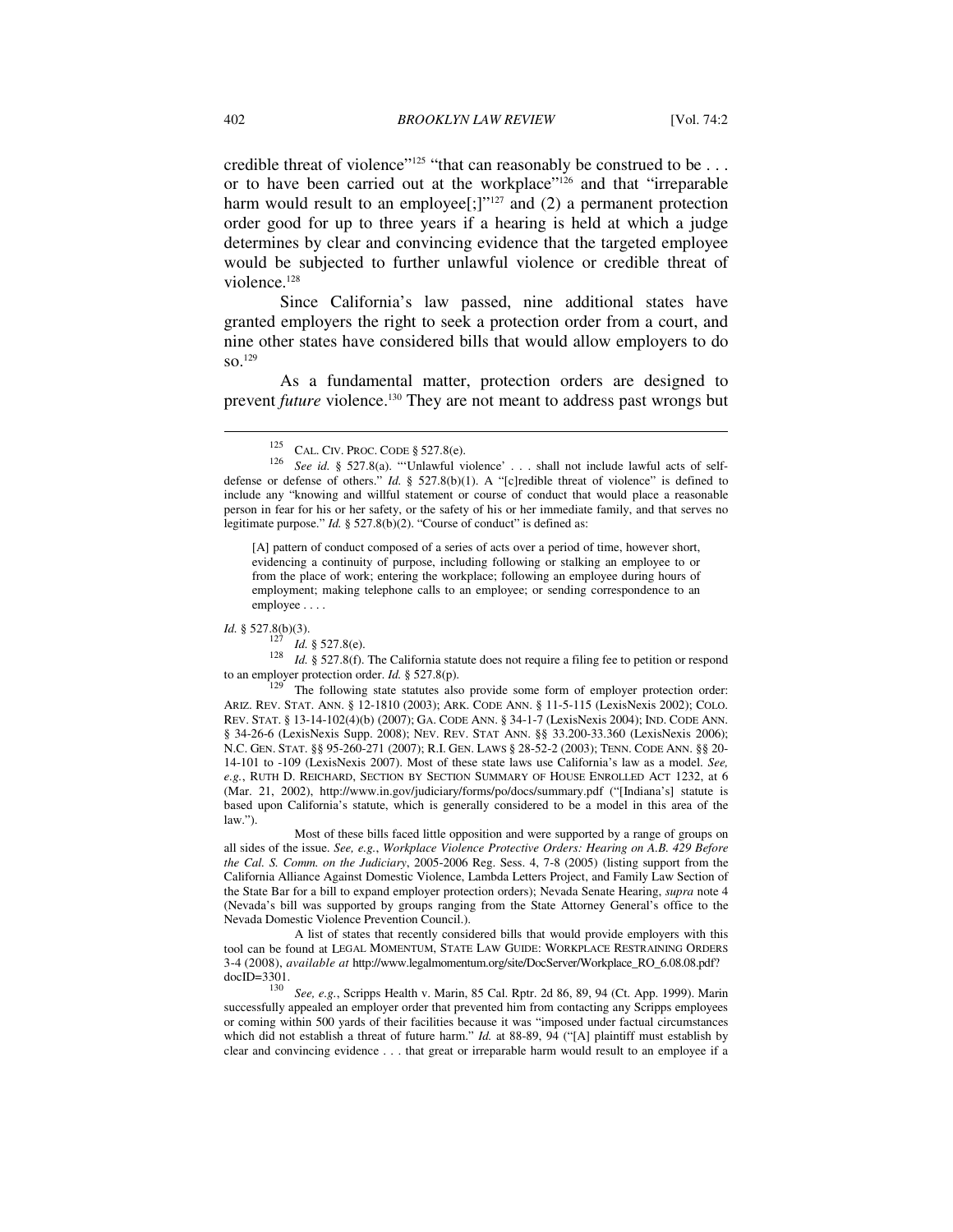rather are used as a preventative tool. While the exact provisions of the state laws and proposed bills differ, the underlying assumption is the same—employers need this preventative tool to proactively seek protection from a court when people are endangered at work or on the worksite.

The state laws on which this proposal is based vary as to whom an employer may seek a protection order on behalf of. In California, employers are only able to seek an order on behalf of a targeted employee.<sup>131</sup> "Employee" is defined broadly to include "volunteer[s and] independent contractor[s] who perform[] services . . . at the employer's worksite."132 According to a state court, the employee need not be "specifically identified by the harasser."133 In addition, temporary protection orders may also be sought on behalf of certain household members of the employee.<sup>134</sup>

By contrast, Nevada and Arizona allow employers to seek an order on behalf of anyone in the workplace.135 They do not limit their protection to employees. An order may be sought in Arkansas if an employer, employee, or someone invited onto the employer's property has suffered or "[r]eceived a threat of violence . . . [that] can reasonably be construed as a threat which may be carried out at the work site."136 In Colorado, a protection order may be issued "in the name of the business for the protection of the employees" if "imminent danger exists to the employees."<sup>137</sup>

Thus, even though the state laws use different language, they almost universally cover a broad range of people present in the workplace—from known, targeted employees to invitees. Accordingly, my proposal would follow the majority state trend and create a basic

prohibitory injunction were not issued due to the reasonable probability unlawful violence will occur<br>in the future.").<br> $131 - 24 = 24 \times 20 = 20 \times 20 = 20 \times 20 = 20$ 

<sup>&</sup>lt;sup>131</sup> *See* CAL. CIV. PROC. CODE § 527.8(a).<br>
<sup>132</sup> *Id.* § 527.8(d).<br>
<sup>133</sup> USS-POSCO Indus. v. Edwards, 4 Cal. Rptr. 3d 54, 56 (Ct. App. 2003). Even though the statute only permits an employer to seek an order on behalf of an employee, the courts have interpreted this provision to allow an employer to get an injunction if there have been "generalized threats of workplace violence . . . on behalf of an employee who is a logical target of the threats." *Id. See* CAL. CIV. PROC. CODE § 527.8(e) (stating that an employer who obtains a

temporary protection order "may include other named family or household members who reside with the employee, or other persons employed at his or her workplace or workplaces" if good cause is shown). 135 *See* ARIZ. REV. STAT. ANN. § 12-1810E, F.2 (2003) (stating that courts may grant

<sup>&</sup>quot;other relief necessary for the protection of the employer, the workplace, the employer's employees or any other person who is on or at the employer's property or place of business or who is performing official work duties"); NEV. REV. STAT ANN. § 33.240(2) (LexisNexis 2006). Nevada's legislators also noted that employers must "show concern about all employees in the workplace, not just the employee who is the subject of harassment." Nevada Senate Hearing, *supra* note 4

<sup>136</sup> ARK. CODE ANN. § 11-5-115(a)(2) (LexisNexis 2002). 137 COLO. REV. STAT. ANN. § 13-14-102(4)(b) (2007).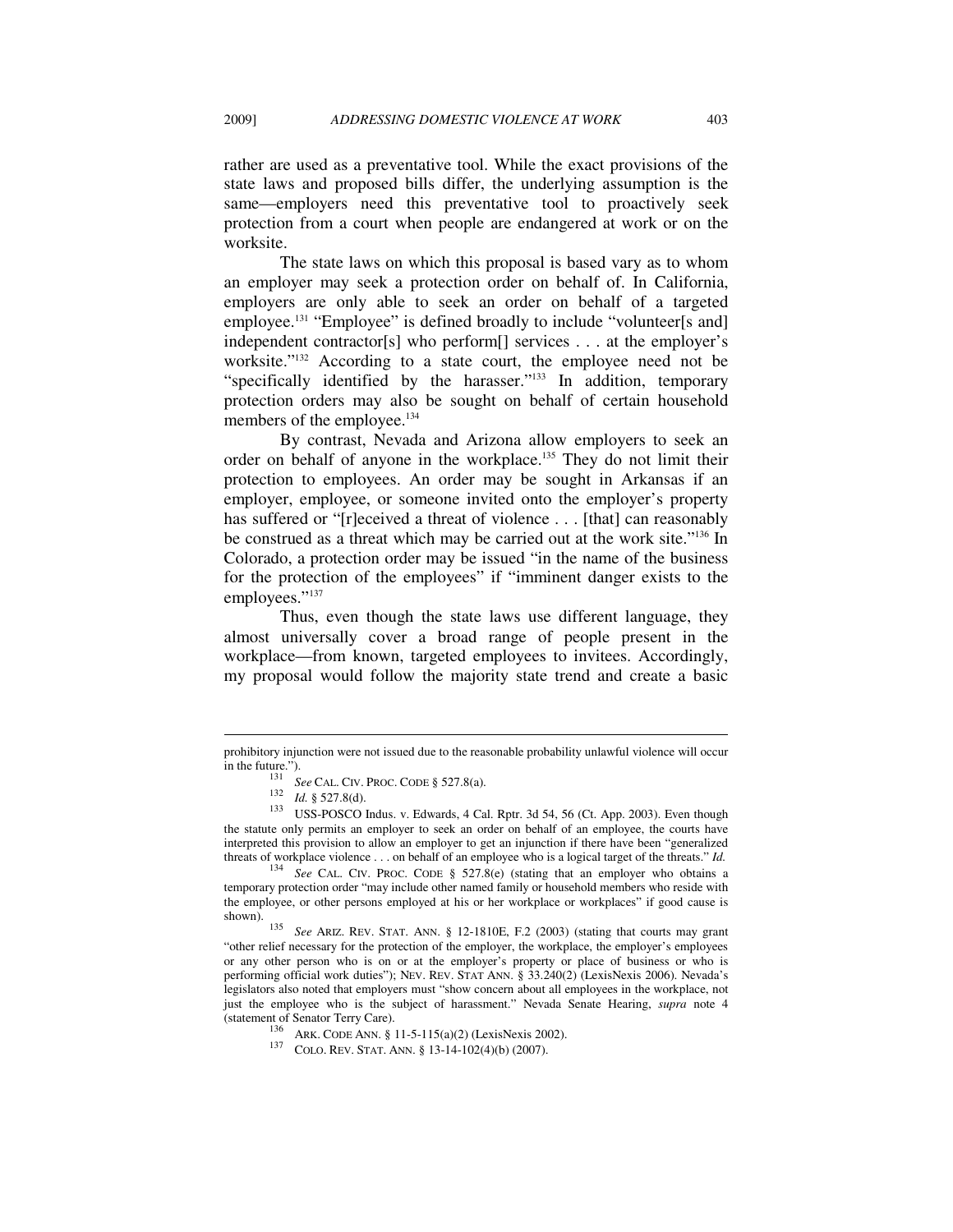federal provision to encourage states to allow employers to utilize this process on behalf of themselves, their employees, or their customers.

The state laws also vary on another key issue: what constitutes an employer's worksite. This is important for two reasons: (1) an order only may be obtained if violence or threat of violence exists at work; and (2) the scope of some available relief may be limited to the worksite.

California, Rhode Island, and Arkansas define workplace to include any location at which the employer's work is performed.138 To obtain an order, most of the states require one or more of the threatened or prior acts of violence to "reasonably be construed to be carried out [or to have been carried out] at the employee's place of work."139 If there is a threat of violence at work an order may be issued, but the protections granted under the order are not limited to the workplace.<sup>140</sup>

All of the state laws allow judges to require perpetrators to stay away from an employer's work or property.<sup>141</sup> However, work may include more than the four walls of an employer's main office. For example, in *County of Marin v. Neufeld*,<sup>142</sup> the County obtained an employer protection order to prohibit Neufeld from harassing a County Commissioner, her husband, and her two stepchildren by following them to or from work "and from communicating with the protected persons by any means."143 Neufeld claimed that the protection order was invalid because there was no evidence that unlawful acts occurred at the workplace.144 The California Appellate Court disagreed, holding that "[b]y its plain language, this statute also extends to cases in which a prior threat of violence, wherever that threat was made, can reasonably be construed 'to be carried out . . . at the work place.'"145 Since the evidence of a threat of violence could reasonably be construed as a threat that would be carried out at the workplace, the order was valid—even though

<sup>138</sup> ARK. CODE ANN. § 11-5-115(a)(3); R.I. GEN. LAWS § 28-52-2(a) (2007) (orders available to prevent "further unlawful acts" from happening at work, "which shall include any place at which work is being performed on behalf of the employer"); S.F. AIDS Found. v. Best, No. A095039, 2002 WL 31677132, at \*6 (Cal. Ct. App. Nov. 27, 2002) (citing Pulaski v. Occupational Safety & Health Stud. Bd., 90 Cal. Rptr. 2d 54 (Ct. App. 1999)). 139 *See, e.g.*, IND. CODE ANN. § 34-26-6-6(2) (LexisNexis 2008). *But see* Eskanos &

Adler v. Lutge, No. A116279, 2007 WL 4139186, at \*3 (Cal. Ct. App. Nov. 21, 2007) (upholding a permanent employer protection order on appeal even though the targeted employee was no longer an employee of the employer at the time of the hearing).

<sup>&</sup>lt;sup>140</sup> See, e.g., ARK. CODE ANN. § 11-5-115(b)(2)(F); N.C. GEN. STAT. § 95-264(b)(6).<br><sup>141</sup> See, e.g., ARK. CODE ANN. § 11-5-115(b)(2)(A)-(E); N.C. GEN. STAT. § 95-264(b)(1)-(5).<br><sup>142</sup> No. A095538, 2002 WL 1375999 (Cal. Ct employee's residence and stepchildren's school. *Id*. The decision does not note whether this request was granted.

<sup>144</sup> *Id.* at \*5. He argued that the statute "only protects employees who have either suffered unlawful violence at the workplace or have been threatened with violence while at their workplace." *Id.* 145 *Id.* at \*6-7 (quoting CAL. CIV. PROC. CODE § 527.8(a) (West 2007)).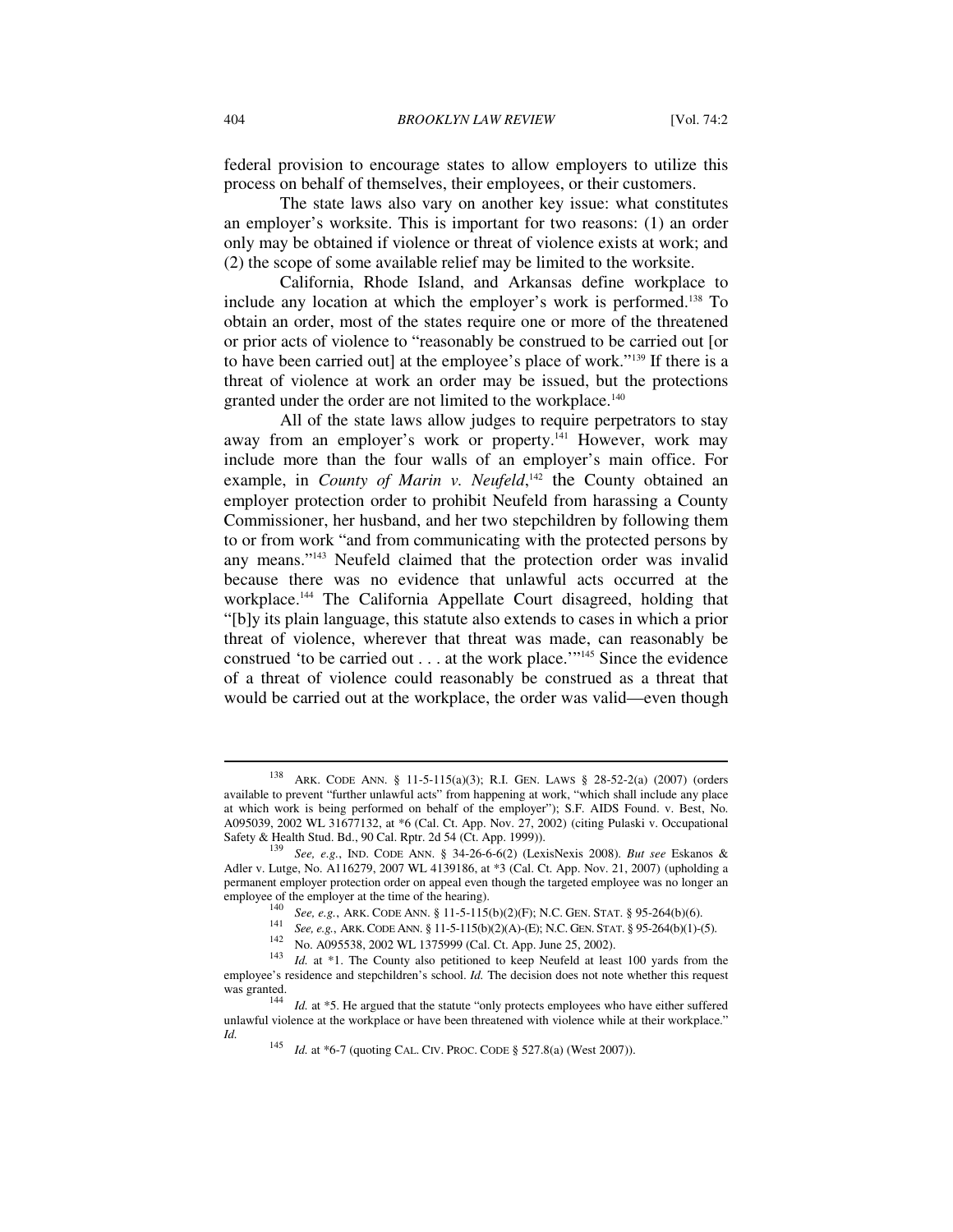it extended protection to the Commissioner and her family outside of the office.146

Although the relief granted in an employer protection order focuses on the worksite, judges are able to offer a wide range of relief under the "other appropriate relief as necessary" clause.<sup>147</sup> This clause has been used to justify including protections that are typically granted under other civil protection order statutes. For example, the *Neufeld* court noted its authority "to preclude the defendant from coming within a specified number of yards of the employee, her residence and her family members."148 Thus, a protection order may prevent access to an employee's home, or access to children, or provide access to any other relief typically granted in a protection order.<sup>149</sup>

#### 2. Situations for Which an Employer Might Seek an Order

There are almost always warning signs present before violence occurs at work or when violent acts occur outside of the workplace but have an impact on an employee's work.<sup>150</sup> For any number of reasons,

<sup>&</sup>lt;sup>146</sup> *Id.* at \*6 (reasoning that § 527.8 protects the employee at work, even outside his or her office, when the employee leaves the workplace, and also protects the employee's family).

<sup>&</sup>lt;sup>147</sup> See, e.g., ARK. STAT. ANN. § 11-5-115(b)(2)(F) (LexisNexis 2002). Employers who respond to violence that stems from a labor dispute are not usually able to use the employer protection order statute to seek an injunction. *See, e.g.*, *id.* § 11-5-115(h)(1); Nordman v. N. Manchester Foundry, Inc., 810 N.E.2d 1071, 1073 (Ind. App. 2004) (reversing trial court's injunction under the employer protection order statute because the underlying threats related to a labor dispute and were therefore governed by the Anti-Injunction Act).<br><sup>148</sup> County of Marin, 2002 WL 1375999, at \*7. This would not be the first time the

federal government has regulated workplace safety issues in someone's home. For example, OSHA previously declared that employers were responsible for the safety of employees who telecommute or work from home. Letter from Richard E. Fairfax, Directorate of Compliance Programs, OSHA, to T. Trahan, CSC Credit Servs. (Nov. 15, 1999), *available at* http://www.osha.gov/as/opa/foia/hot\_4.html. On January 6, 2000, the letter was rescinded after it was the subject of an attack from the business community. *See* Letter from Richard E. Fairfax, Directorate of Compliance Programs, OSHA, to T. Trahan, CSC Credit Servs. (Jan. 6, 2000), *available at* http://www.osha.gov/pls/oshaweb/owadisp.show\_document? p\_table=INTERPRETATIONp\_id=22933 (withdrawing the earlier letter, which "caused widespread confusion and unintended consequences"); *Prepared for a Hearing Before the Subcomm. on Emp., Safety, and Training of the S. Comm. on Health, Education, Labor and Pension*s, 106th Cong. (2000) (statement of Charles N. Jeffress, Assistant Secretary For Occupational Safety and Health, U.S. Department of Labor); Kelly Dunn, *Is OSHA Leaving Home?*, 79 PERSONNEL J. 26 (Feb. 1, 2000) ("Public outcry immediately followed."); Kelli L. Dutrow, *Working at Home at Your Own Risk: Employer Liability for the Teleworkers Under the Occupational Safety and Health Act of 1970*, 18 GA. ST. U. L. REV. 955, 962 (2001) (observing that the "business community responded with an overwhelming attack on the" original letter); J.C. Howard, *At-Home Work Spurs Risk Mgt. Concerns*, 104 NAT'L UNDERWRITER PROP. & CASUALTY RISK & BENEFITS MGMT. 6 (May 1, 2000) (OSHA's initial letter "sparked a thunderclap of media coverage and a barrage of criticism from business groups. It also ignited a fierce debate."). Like the OSH Act, the proposed changes to the SEES and SAFE Act are designed to prevent injury and not to compensate someone for an injury that has already occurred. *See* Dutrow, *supra* at 987 (explaining that the OSH Act is meant to

See supra notes 114-118 and accompanying text (describing other relief granted in protection orders). 150 *See Workplace Violence*, *supra* note 57; Riley, *supra* note 31, at 27 (citing Amy D.

Whitten & Deanne M. Mosley, *Caught in the Crossfire: Employers' Liability for Workplace*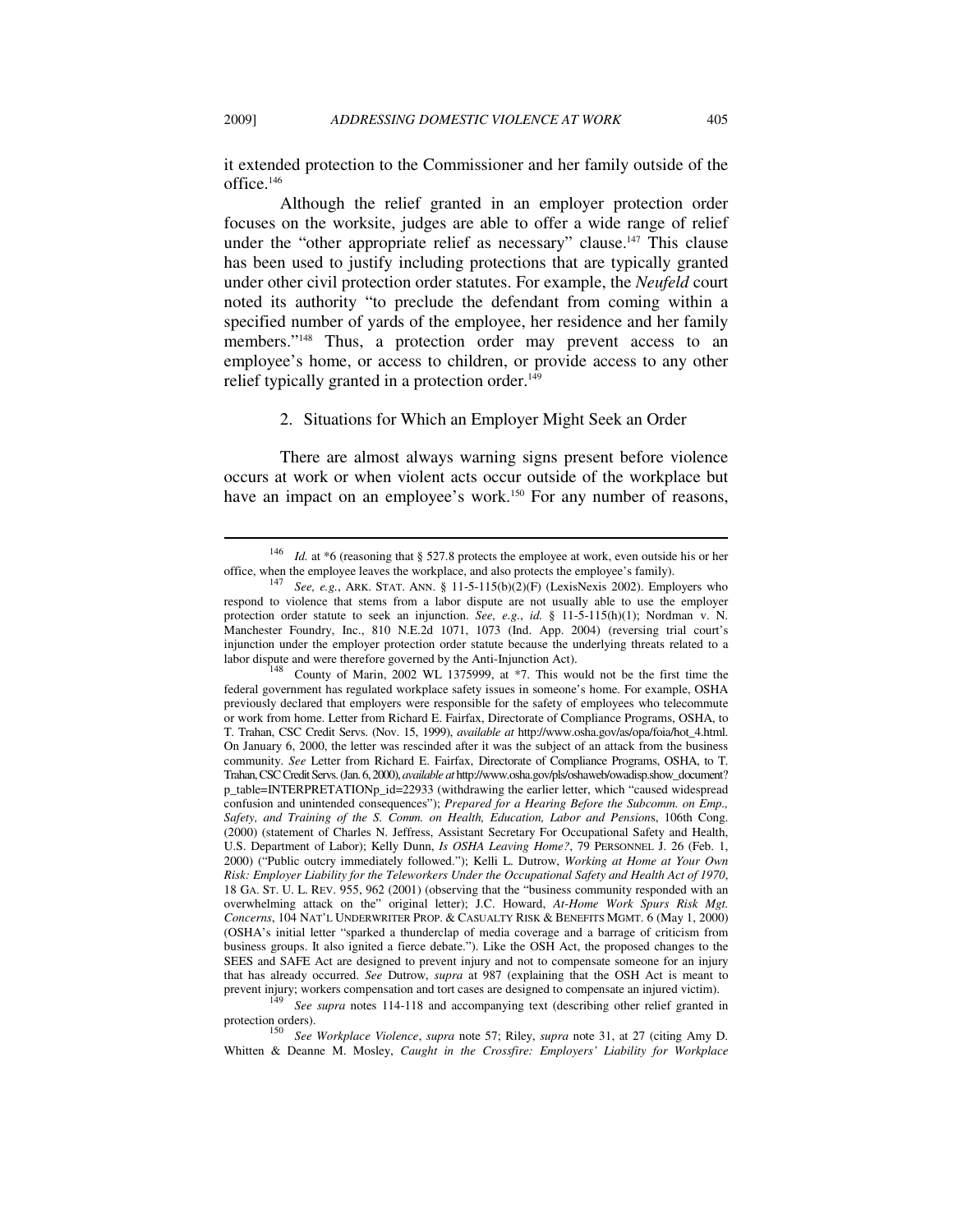however, a victimized employee may be unwilling to seek a protection order for herself. My proposal would allow an employer to seek an order when a threatened employee does not seek one on her own behalf or to supplement an employee's individual protection order.

The legislative history of some of the state laws is instructive. Situations were described where employees asked employers to seek a protection order out of fear that the perpetrator would take retribution against the employees if they sought an order themselves.<sup>151</sup> When an employer seeks an order, some of the pressure is removed from the victim's shoulders. According to the Arizona Coalition Against Domestic Violence, the perpetrator's retribution against the victim may decrease in this situation because the victim did not seek the order herself.<sup>152</sup> Having an employer seek an order may also increase the chance of keeping a victim's current (temporary or permanent) address away from the perpetrator.<sup>153</sup> Other advocates of employer protection orders have argued that a victim may be encouraged to seek additional help when an employer seeks a protection order.<sup>154</sup> Additionally, a state Senator in Nevada described a different, and presumably rare, situation: an employee elected not to seek a protection order on her own behalf, even after the employer's counsel explained how to get one and despite being asked by her employer to do so. The employee was being harassed by someone who was "incessantly calling the workplace" and parking in the employer's parking lot, but she did not seek a protection order because she did not want her husband to find out she was having an affair.155 Further, an employer's claim that an employee has been subjected to domestic violence or that a protection order is being violated may be treated more seriously by the police or the courts.<sup>156</sup>

Alternatively, an employer might seek an order to supplement a protection order obtained by a victim employee. This situation could exist when other employees or customers do not have jurisdiction to seek an order on their own behalf.<sup>157</sup> For example, the primary target may

*Violence*, 70 MISS. L.J. 505, 506 (2000)) ("In 99.9% of violent workplace incidents, warning signs

are present.").<br>
<sup>151</sup> See, e.g., Nevada Senate Hearing, *supra* note 4 (statement of Debra S. Jacobson, Lobbyist, Southwest Gas Corp.).

<sup>152</sup> ARIZONA COALITION AGAINST DOMESTIC VIOLENCE, MANUAL FOR LAY LEGAL ADVOCATES ASSISTING IN CASES OF VIOLENCE AGAINST WOMEN IN ARIZONA 87 (2003), *available at* http://www.delapointe.net/diannepost/docs/lay\_advocate.pdf.<br><sup>153</sup> State laws attempt to block access to this information in other ways to maintain a vic-

tim's privacy. *See, e.g.*, ARIZ. REV. STAT. § 13-4434 (West 2008) (absent court order, a victim may not be forced to testify about any new addresses or other information that would make her location known to the perpetrator).

<sup>&</sup>lt;sup>154</sup> See, e.g., Press Release, Soc'y for Human Res. Mgmt., *supra* note 122.<br><sup>155</sup> Nevada Senate Hearing, *supra* note 4 (statement of Senator Care, noting that "the easy

way out for the employer is to say, 'I do not need this, you are fired'").<br><sup>156</sup> Riley, *supra* note 31, at 27.<br><sup>157</sup> *Workplace Violence Protective Orders: Hearing on A.B. 429 Before the Cal. S. Comm. on the Judiciary*, 2005-2006 Reg. Sess. 3-4 (2005) (explaining similar circumstances under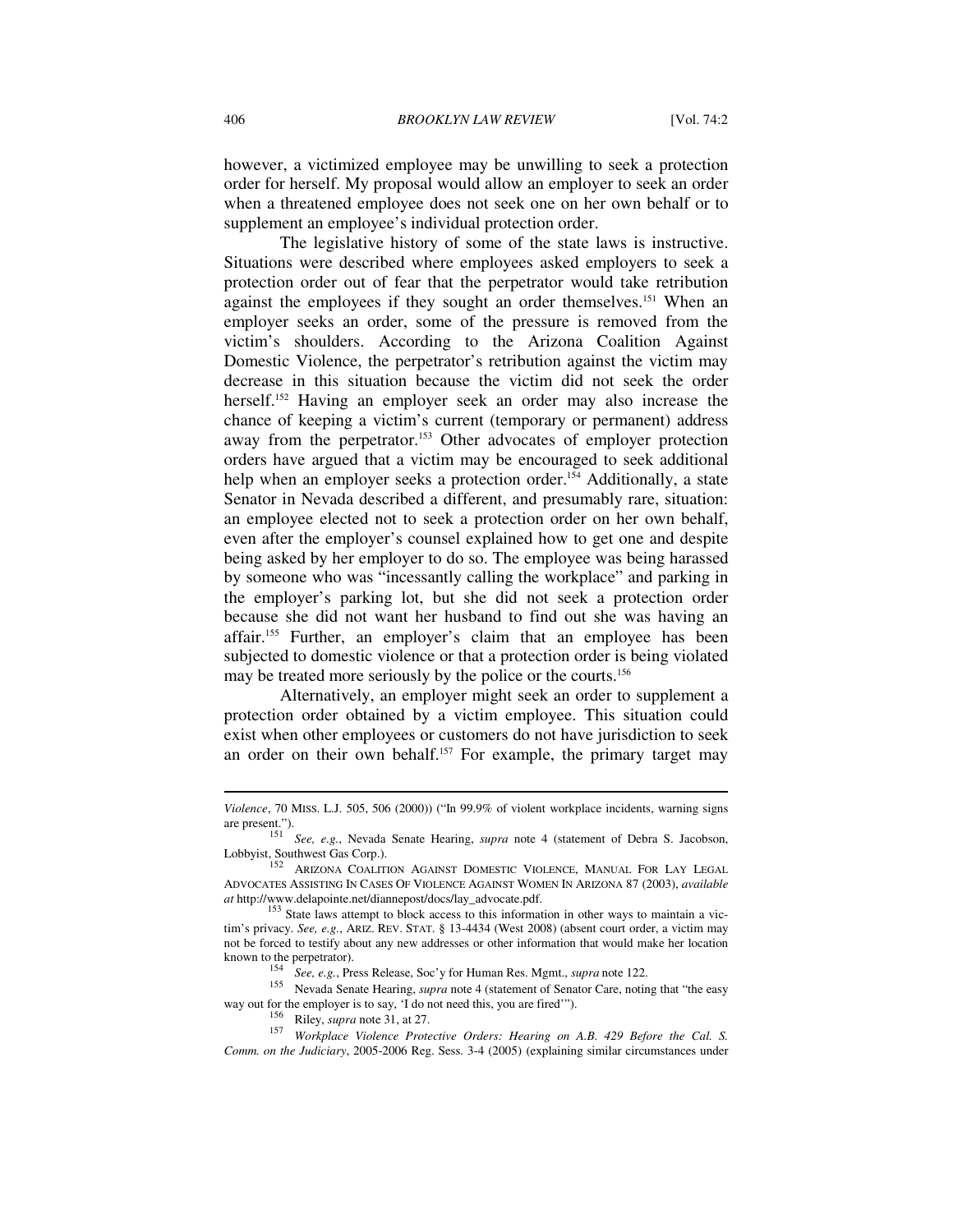obtain a protection order on her own behalf, but the employer may wish to seek an order on behalf of other employees.158 In another situation, a perpetrator called a victim employee at work so frequently that the employer's telephone system shut down.<sup>159</sup> As the Society for Human Resource Management ("SHRM") witness correctly noted at the Senate Hearing, "the [current SEES and SAFE Act] legislation . . . ignores the inevitable workplace safety issues that will . . . affect other employees."<sup>160</sup> This proposal complements other existing and proposed approaches by filling in this safety of others gap.<sup>161</sup>

#### 3. Consultation with the Targeted Employee Required

In an attempt to both recognize the importance of protecting other parties in the workplace and maintain the safety of a targeted employee, the proposal would require an employer to consult with an employee before an employer protection order may be issued.

There is evidence that demonstrates that violence increases immediately after a perpetrator is served with a protection order.<sup>162</sup> As a result, employers could potentially find themselves in another "catch-22" situation: an employer needs a protection order because it is concerned about safety and exposure to civil liability, but the service of an employer's protection order on a perpetrator may escalate a violent situation.163 It would not be good public policy to give employers a tool that would protect them but also increase the chance that one or more employees could be hurt.

which an employer may seek an order). An order may also be sought to protect employees from former disgruntled clients or employees.  $Id$  at 4.

*See, e.g.*, Puthukkeril v. Allen, No. A114069, 2007 WL 3112412, at \*3 (Cal. Ct. App. Oct. 25, 2007) (one employee sought and received a protection order on her own behalf; employer sought order on behalf of three other employees who had been threatened).

<sup>&</sup>lt;sup>159</sup> Nevada Senate Hearing, *supra* note 4 (statement of Nancy E. Hart, Deputy Attorney General, Civil Division).

<sup>&</sup>lt;sup>160</sup> Senate Hearing, *supra* note 29, at 9 (statement of Sue K. Willman).<br><sup>161</sup> This Article analyzes only one category of workplace violence—domestic violence. The other major categories of workplace violence are stranger violence, client/customer violence, and coworker violence. This amendment would also allow employers to seek protection orders for other types of violence at work, such as when one employee attacks or harasses another. For example, an employer could seek a protection order when violence has been threatened but no employee has been identified as a target. *See* USS-POSCO Indus. v. Edwards, 4 Cal. Rptr. 3d 436, 443 (Ct. App. 2003) (finding that there is no need for the employer to demonstrate that the threat of violence was specific to a certain employee or employees because "[g]iven the legislative intent to prevent workplace violence, it would indeed be absurd to read the statute [that way]"). Interestingly, a majority of the state laws were enacted after 9/11.

See, e.g., David M. Zlotnick, *Empowering the Battered Woman: The Use of Criminal Contempt Sanctions to Enforce Civil Protection Orders*, 56 OHIO ST. L.J. 1153, 1186 n.155, 1193 n.182 (1995) (citations omitted) (citing a study that suggests the risk of violence increases and newspaper articles that describe examples of violence that occurred "because the victim was attempting to leave the relationship or avail herself of a legal remedy such as a protection order"). 163 Kari Ricci, *Chapter 476: A Three-Pronged Approach to Addressing Issues of* 

*Domestic and Workplace Violence*, 38 MCGEORGE L. REV. 61, 71 (2007).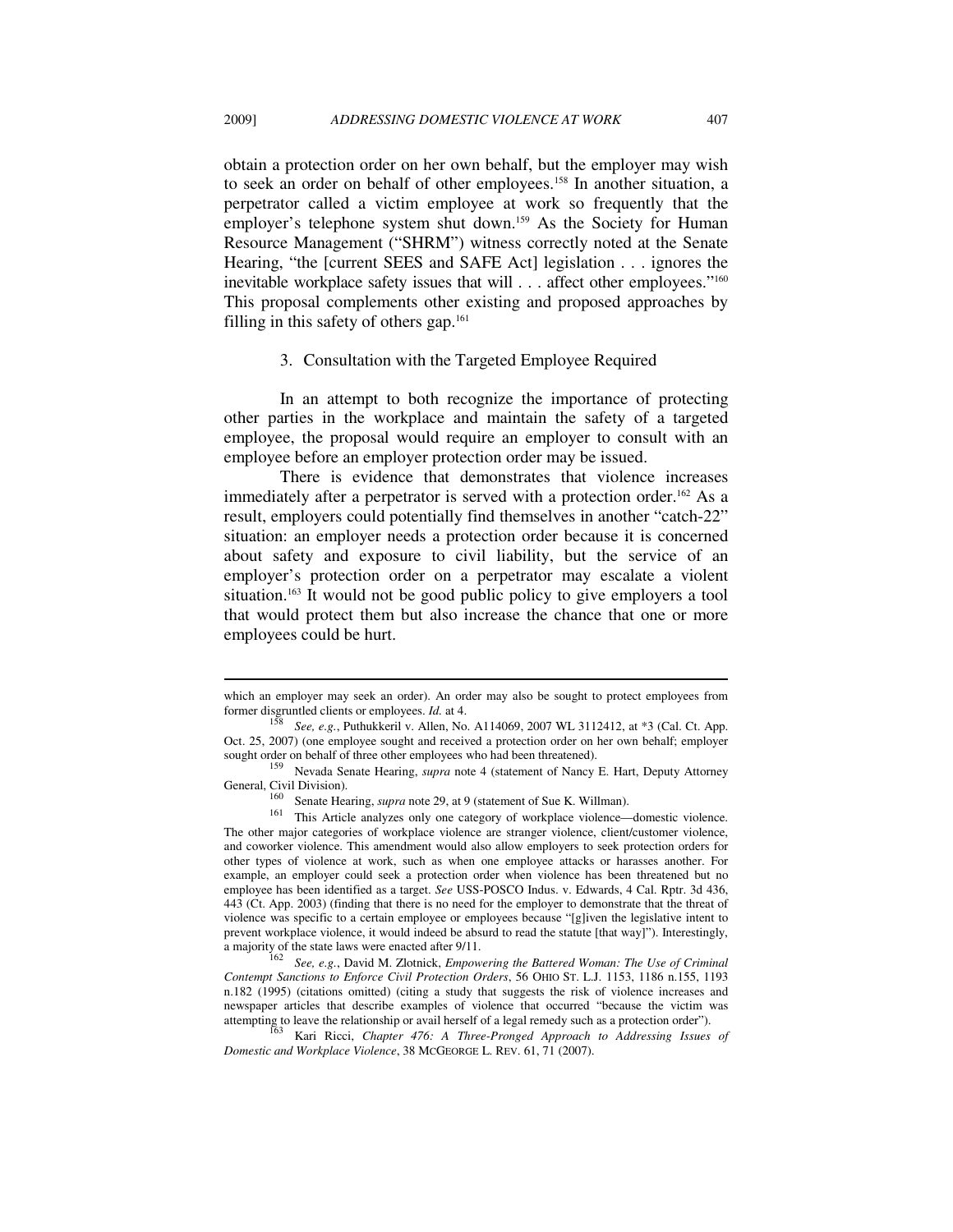#### 408 *BROOKLYN LAW REVIEW* [Vol. 74:2

In an effort to combat this "catch-22" and protect the victim employees, employers should be required to notify or otherwise engage in an interactive process with the targeted employees to ensure they have knowledge of the employer's efforts to seek a protection order. This interactive process would require employers to engage in a dialogue with the victim about safety planning and other available resources. Ultimately, however, an employer would be able to obtain a protection order with *or without* the support of the victim employee.

This proposal follows the requirements of some of the state laws. Nevada and Arizona require employers to "make a good faith effort" to notify the targeted employee of the employer's intent to seek an order.<sup>164</sup> North Carolina goes one step further by requiring employers to confer with the targeted employee before seeking an order "to determine whether any safety concerns exist *in relation to the employee's participation in the process*."165 North Carolina does not, however, require employers to engage with the targeted employee about the employer's decision to seek an order or have it served on the perpetrator.166 Other state statutes are silent on the issue.167

One of the other titles of the proposed SEES and SAFE Act would play an important role here. Title III would preclude adverse employment actions from being taken on the basis of someone's actual or perceived status as a victim of domestic violence.168 This protection would guarantee that employees would not be disciplined or fired for discussing events related to domestic violence with their employers or taking time off to testify in a court proceeding related to the employer's petition for a protection order.<sup>169</sup>

This anti-discrimination protection means that employees would not be economically disadvantaged at work if they elect not to participate in an employer's petition. Nonetheless, these orders would be controversial. They remove the choice of whether and/or when to obtain protection from the hands of the victim. To be clear, the proposed amendment would not require an employer to obtain the victim

<sup>164</sup> ARIZ. REV. STAT. ANN. § 12-1810.L (2003); NEV. REV. STAT. ANN. § 33.260

<sup>(</sup>LexisNexis 2006). 165 N.C. GEN. STAT. § 95-261 (2007) (emphasis added). 166 *Id.* The state is concerned with ensuring that the act of testifying or providing information to the employer does not place the employee in danger; it is not meant to combat the potential harm that may result if an order is obtained and served. 167 *See generally* CAL. CIV. PROC. CODE § 527.8 (West Supp. 2008) (no provision

indicating a requirement on employers to notify targeted employee(s) of an intent to seek an order); COLO. REV. STAT. ANN. § 13-14-102 (2007) (same).

<sup>&</sup>lt;sup>168</sup> SAFE Act, H.R. 2395, 110th Cong. § 303(a)(1)(A) (2007).<br><sup>169</sup> Id. § 303(a)(1). North Carolina combats this problem in a different way: the state law contains an anti-retaliation provision preventing employers from disciplining targeted employees that "are unwilling to participate in the process." N.C. GEN. STAT. § 95-261. Deborah Widiss notes that victims may be voluntarily more helpful in employer's efforts to obtain injunctive relief if they do not fear that they will be fired for discussing actual or threatened violence with their employers. Widiss, *supra* note 25, manuscript at 4.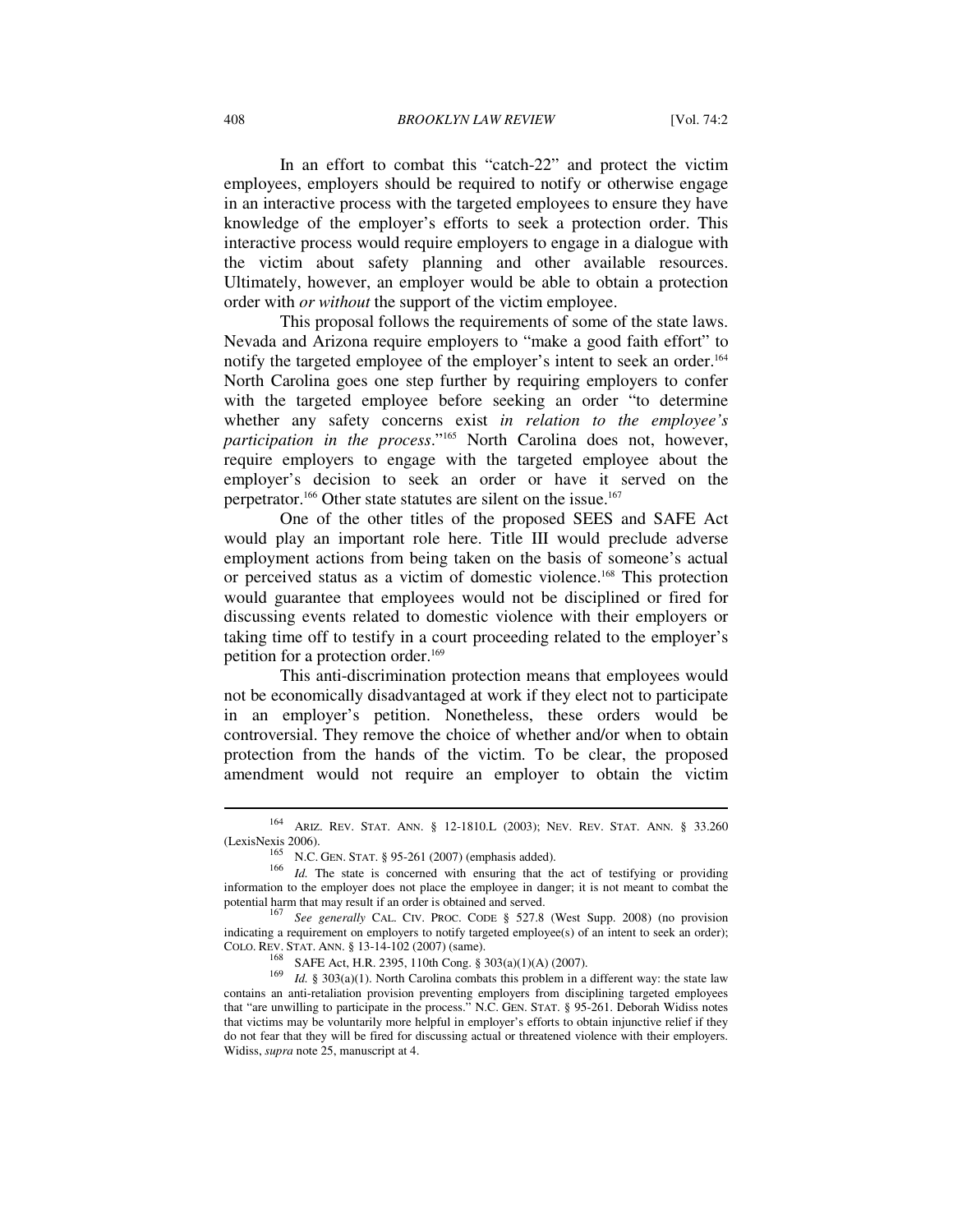employee's consent as a prerequisite to seeking an order. But it would require an employer to consult with the employee. Consultation is necessary to ensure the employee understands what actions are being taken and has the opportunity to take appropriate safety precautions, $170$ but consent (although preferable) cannot be required because it does not take into account the potential these orders have to protect other members of the workplace community.

Historically, protection order statutes were created to allow the victim to have a self-initiated process by which she could seek safety and be given a voice in her situation.<sup>171</sup> This proposal does not eliminate an employee's ability to seek her own protection order. Moreover, although the ultimate decision to seek an employer protection order remains with the employer, the proposal attempts to ensure that the victim is given a role in the employer protection order process if she wants it.

In some respects, this provision is similar to mandatory arrest and no-drop prosecution policies.<sup>172</sup> In mandatory arrest jurisdictions,<sup>173</sup> police officers must arrest a suspect if probable cause exists that an act of domestic violence has been committed, regardless of whether the victim desires an arrest to occur or the police officer has obtained a warrant.174 A primary purpose of mandatory arrest statutes is to remove police discretion and victim and witness hindsight from the arrest process.175 Before mandatory arrest policies became popular, and in jurisdictions without them, police officers had *discretion* over this decision and had the ability to take the victim's preference into account.<sup>176</sup>

No-drop prosecution eliminates a prosecutor's discretion to bring a criminal charge against an alleged perpetrator and removes the prosecutor's ability to consider the victim's wishes in deciding whether

<sup>170</sup> *See, e.g.*, Nevada Senate Hearing, *supra* note 4 (statement of Mark S. Sertic, counsel for the Nevada Human Resources Association) (one purpose of this notification provision is to allow an employee to make safety arrangements that do not involve the workplace).

<sup>&</sup>lt;sup>171</sup> See Jane Aiken & Kathy Goldwasser, *The Perils of Empowerment*, manuscript at 11-

<sup>12 (</sup>on file with author). 172 Mandatory arrest and no-drop prosecution laws are not universally approved of and have a significant number of detractors. *See, e.g.*, ELIZABETH M. SCHNEIDER, BATTERED WOMEN & FEMINIST LAWMAKING 186 (2000) (describing mandatory arrest provisions as "paternalistic" and noting that they re-victimize victims as a result of "coercion at the hands of the state" and by removing a woman's autonomy); Erin L. Han, *Mandatory Arrest And No-Drop Policies: Victim Empowerment In Domestic Violence Cases*, 23 B.C. THIRD WORLD L.J. 159, 162 (2003) ("call[ing] the appropriateness of these policies into question" because they "intrude upon the autonomy of victims"). 173 Twenty-one states and the District of Columbia have mandatory arrest provisions. Vi

T. Vu, Town of Castle Rock v. Gonzales: *A Hindrance in Domestic Violence Policy Reform and* 

*Victory for the Institution of Male Dominance*, 9 SCHOLAR 87, 97 (2006). 174 *See, e.g.*, COLO. REV. STAT. §§ 18-6-803.5(3)(b) to 803.6 (2008); *see also* Han, *supra*  note 172, at 174-81 (summarizing mandatory arrest policies). 175 *See* Gonzales Amicus Brief, *supra* note 116, at 6 (Mandatory arrest provisions

<sup>&</sup>quot;promote the safety of women and children, especially in light of the considerable research and data

that demonstrate the dangers of attemption of attention of a unit of attention of a unit of attention of a unit of  $\frac{176}{6}$  See Han, *supra* note 172, at 161, 174 (discussing mandatory arrest laws which remove police discretion).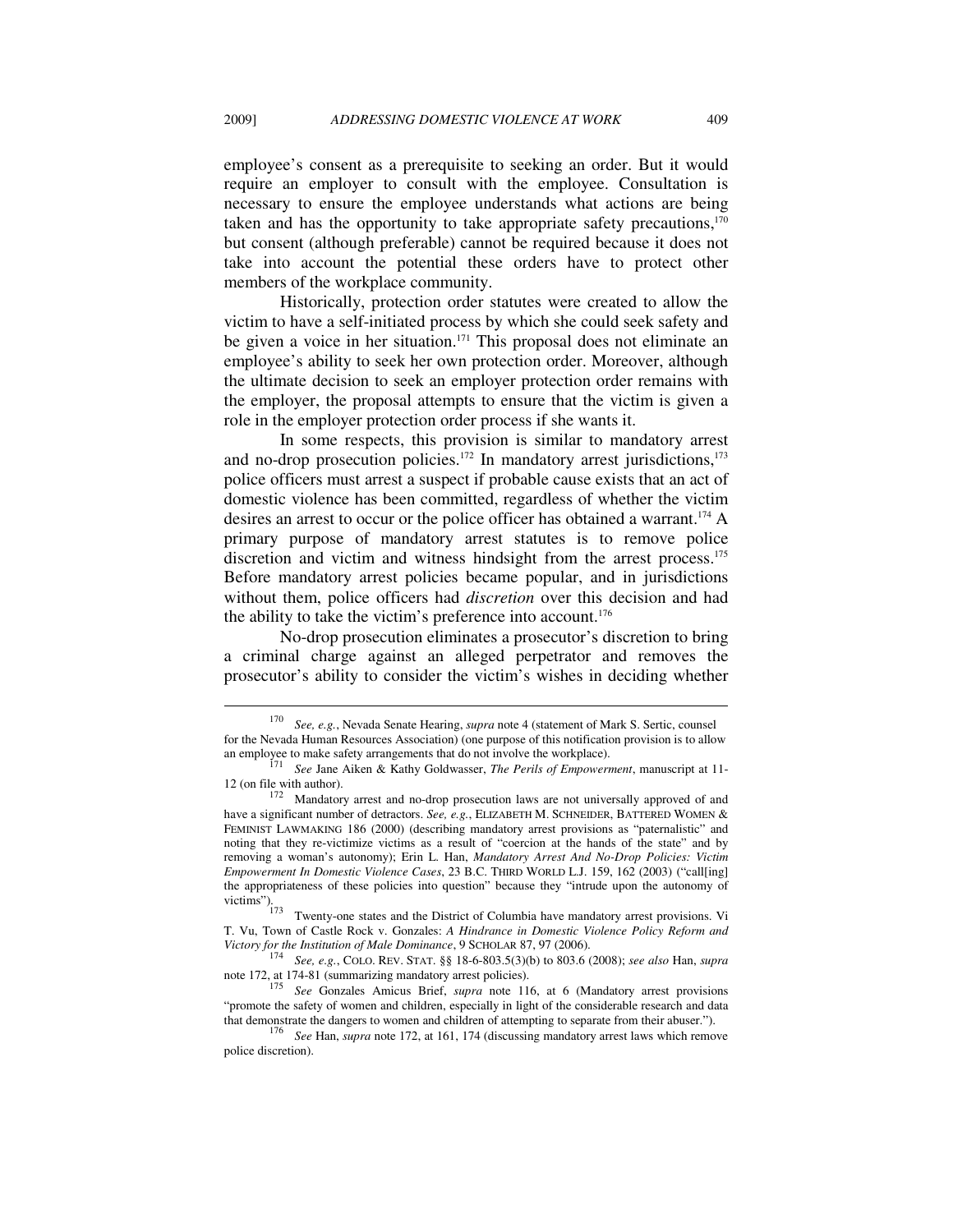to proceed.177 Under no-drop prosecution policies, the victim is often required to participate in the prosecution, even if she affirmatively does not want to participate or does not want the prosecution to occur.<sup>178</sup> In essence, the victim becomes a witness like any other witness in the criminal case.

As noted above, the proposed employer protection order provision would take the ultimate choice of whether to seek a protection order out of the hands of the targeted employee. But that is where the comparison to mandatory arrest and/or no-drop prosecution provisions must end. Unlike these policies, the proposal to amend the SEES and SAFE Act would essentially place employers in a position similar to the one police officers were in before mandatory arrest provisions existed in that employers are not required to seek a protection order. Instead, after consulting with the targeted employee, they may elect not to seek an order.179 However, just like police officers were required to consider the safety of others in determining whether or not to arrest someone for a crime involving domestic violence, so too are employers required to consider their duty to maintain a safe workplace for others. Moreover, if after consultation with the employee, an employer elects to seek an order, they may be in a similar situation as a prosecutor in a no-drop prosecution jurisdiction. In seeking an order, employers do not need to use testimony from the victims or force a victim to participate. Employers can use evidence gathered from other employees, third parties, or their own business records (such as computer, phone, and visitor logs). In sum, an employer may obtain a protection order without testimony from the targeted employee.<sup>180</sup>

> 4. Employers Still Have a Duty to Provide a Safe Workplace, Even with Immunity Against Negligence Claims

Allowing an employer to seek a protection order does not have to eliminate or expand an employer's duty to maintain a safe workplace. States could be required to include a provision that explicitly states that

 $\overline{\phantom{a}}$ 

<sup>177</sup> *See id.* at 181 (summarizing no-drop prosecution policies). 178 *Id.* at 161-62 ("No-drop policies require prosecution of a domestic violence perpetrator, regardless of the victim's wishes, and often force the victim to participate in the

prosecutorial process.").<br><sup>179</sup> For example, CAL CIV. PROC. CODE § 527.8 (West Supp. 2008) was "intended to provide *optional* remedies which supplement rather than replace existing remedies against workplace violence, and does not obligate an employer to seek those optional remedies." Franklin v. Monadnock Co., 59 Cal. Rptr. 3d 696-97 (Ct. App. 2007) (internal quotation marks and citation omitted) (emphasis added).

For example, an employer sought a protection order on behalf of twenty-two employees, but submitted affidavits from only six in *San Francisco Aids Foundation v. Best*, No. A095039, 2002 WL 31677132 (Cal. Ct. App. Nov. 27, 2002). The lack of testimony from every employee was immaterial. *Id.* at \*4. The court noted "the obvious fact that testimony from each employee is not required if there is other substantial evidence to support the finding that they suffered an act of violence or credible threat of violence." *Id.*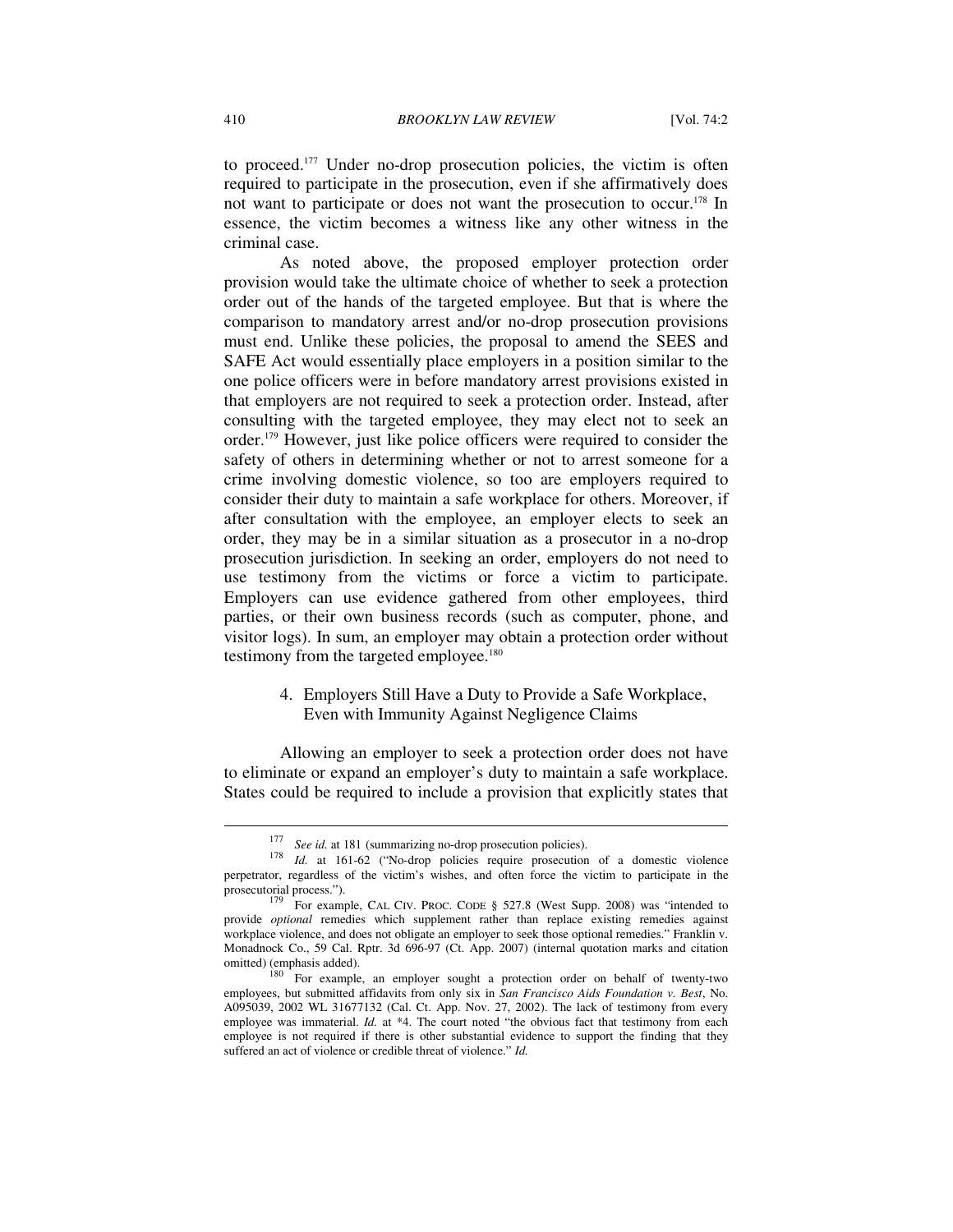the employer protection order statute does not "[e]xpand, diminish, alter or modify the duty of an employer to provide a safe workplace for its employees and other persons."181 The purpose of this proposal is to provide a tool for employers to address violence at work, not to change their duty to provide a safe workplace.

Employers need to be able to seek a protection order without expanding their liability under other laws. Assuming actions are taken in good faith, employers should be granted civil immunity for any action taken to seek a protection order. This immunity would serve as an affirmative defense against tort claims brought by victim employees, coworkers, or third parties for acting or failing to act pursuant to this law.

Some state laws already do this.<sup>182</sup> For example, Arizona, Arkansas, Rhode Island, and Nevada provide immunity to employers for actions taken in good faith under the employer protection order law. These states create a rebuttable presumption that employers act in good faith unless a "lack of good faith" is demonstrated.<sup>183</sup> Colorado provides a more limited immunity that applies only to an employer's decision not to seek a protection order.<sup>184</sup> Unlike the other states, Nevada also specifically grants immunity to employers who fail to seek an order regardless of whether the decision not to seek an order was made in good faith.<sup>185</sup> In addition, Arkansas's immunity provision also protects employees and invitees from negligence claims arising out of a decision not to use the protections granted in the act.<sup>186</sup>

<sup>181</sup> ARIZ. REV. STAT. ANN. § 12-1810(K)(1) (2003); *see also* GA. CODE ANN. § 34-1-7(h) (2004) ("[This law shall not be] construed as expanding, diminishing, altering, or modifying the duty, if any, of an employer to provide a safe workplace for employees and other persons."); IND. CODE ANN. § 34-26-6-15 (LexisNexis 2008) ("[The law] may not be construed to . . . expand, diminish, alter, or modify the duty, if any, of an employer to provide a safe workplace for an employee or another person."); NEV. REV. STAT. ANN. § 33.360(1) (LexisNexis 2006) (stating that the law does not change an employer's duty to provide a safe workplace); N.C. GEN. STAT. § 95-271 (2007) (same); TENN. CODE ANN. § 20-14-108 (LexisNexis 2007) (same). Some of these states clarify that the employer protection order laws do not prevent employers or employees from "pursu[ing] any other civil or criminal remedy provided by law." *See, e.g.*, N.C. GEN. STAT. § 95- 271; TENN. CODE ANN. § 20-14-108. This is just another way of saying that utilizing the provisions of the law are optional and do not alter one's duties under current law.<br><sup>182</sup> Some states have also granted civil liability to employers in a related area—reference

checks. These laws immunize employers who are asked about a current or former employee by a prospective employer. For example, Florida grants immunity for any information provided in a reference unless clear and convincing evidence exists that false information was knowingly given. FLA. STAT. ANN. § 768.095 (2005). SHRM has also taken a position and created a legislative toolkit for reference-check legislation. *See* SHRM, SUCCESS OF HR VOICE, *supra* note 122, at 3. 183 ARIZ. REV. STAT. ANN. § 12-1810(P); ARK. CODE ANN. § 11-5-115(f) (2002); NEV.

REV. STAT. ANN. § 33.340(1) (LexisNexis 2006); R.I. GEN. LAWS § 28-52-2(e) (2003). Except in Nevada, the "lack of good faith" must be "shown by clear and convincing evidence." ARIZ. REV.<br>STAT. ANN. § 12-1810(P); ARK. CODE ANN. § 11-5-115(f); R.I. GEN. LAWS § 28-52-2(e).

COLO. REV. STAT.  $\S$  13-14-102(4)(b) (2007) ("An employer shall not be liable for failing to obtain a civil protection order in the name of the business for the protection of the employees and patrons.").

<sup>&</sup>lt;sup>185</sup> *See* NEV. REV. STAT. ANN. § 33.340(1).<br><sup>186</sup> ARK. CODE ANN. § 11-5-115(g).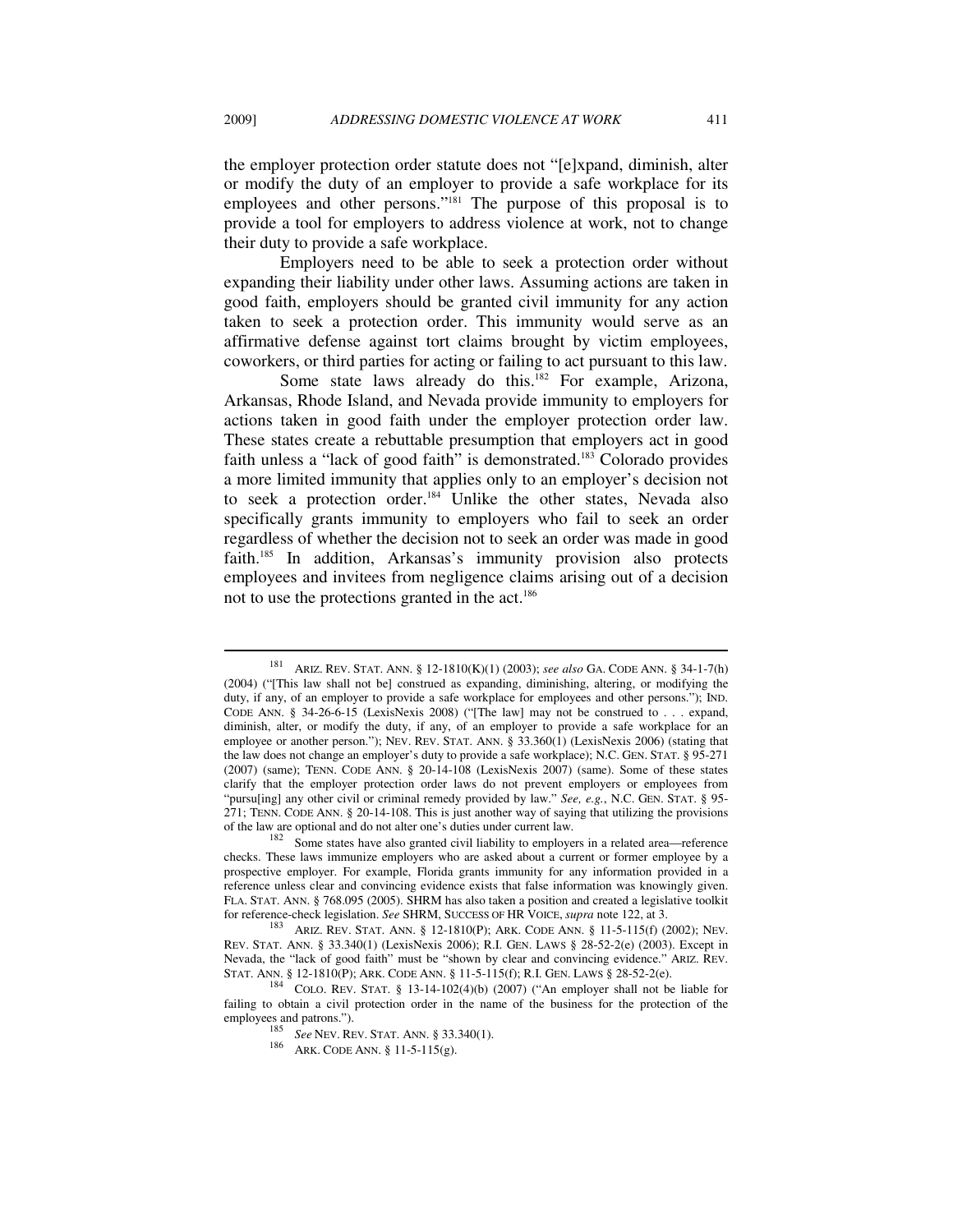Even in states that do not explicitly provide employers with immunity, few cases have challenged an employer for "using, misusing, or failing to use" the employer protection order statute.<sup>187</sup> Moreover, a limited provision for employers has been created by case law in some of the states without specific statutory immunity. For example, a California state appellate court held that a malicious prosecution action could not be brought against an employer who filed for an employer protection order in *Robinzine v. Vicory*. 188 The employer had obtained a temporary protection order against an employee's spouse.189 During the hearing for a permanent protection order, however, the employer was not able to prove unlawful violence against any employee and the court dissolved the temporary order and denied the petition for a permanent order.190 The employee's spouse brought a malicious prosecution action on the basis of "phony allegations of workplace violence" that were not enough to sustain a protection order and were "a pretext for further harassment and retaliation."191 The state court of appeals held that employers are immune from any such claim.<sup>192</sup>

In addition to immunizing actions taken while deciding to seek a protection order, the proposal would prevent evidence of this decision from being admitted as evidence in a negligence case. This provision based on state laws—would prevent any act or statement made while seeking a protection order from being introduced as evidence.<sup>193</sup> For example, Nevada prevents any such statement from being "deemed an admission by the employer of any fact."194 Under the proposal, this evidence would still be admissible in intentional tort claims.

An alternative would be to allow this evidence to be introduced for impeachment purposes only. A number of states do this. For example, in Arizona and Nevada, any act or statement of an employer used to obtain an injunction may not be deemed an admission of any fact but may be used for the purposes of impeachment.<sup>195</sup> But the potential prejudicial nature of this evidence dictates that it not be introduced at all (as opposed to having it introduced for the limited purpose of impeaching a witness).

<sup>&</sup>lt;sup>187</sup> Riley, *supra* note 31, at 20-21 (reporting that no cases were brought in California from 1994 to 2002). 1994 to 2002).<br>
<sup>188</sup> 50 Cal. Rptr. 3d 65, 66 (Ct. App. 2006).<br>
<sup>189</sup> *Id.* at 67.<br>
<sup>191</sup> *Id.* (internal quotation marks omitted).<br>
<sup>192</sup> *Id.* at 66, 71.<br>
<sup>193</sup> *See, e.g.*, R.I. GEN. LAWS § 28-52-2(f) (2003).<br>
<sup>194</sup> NE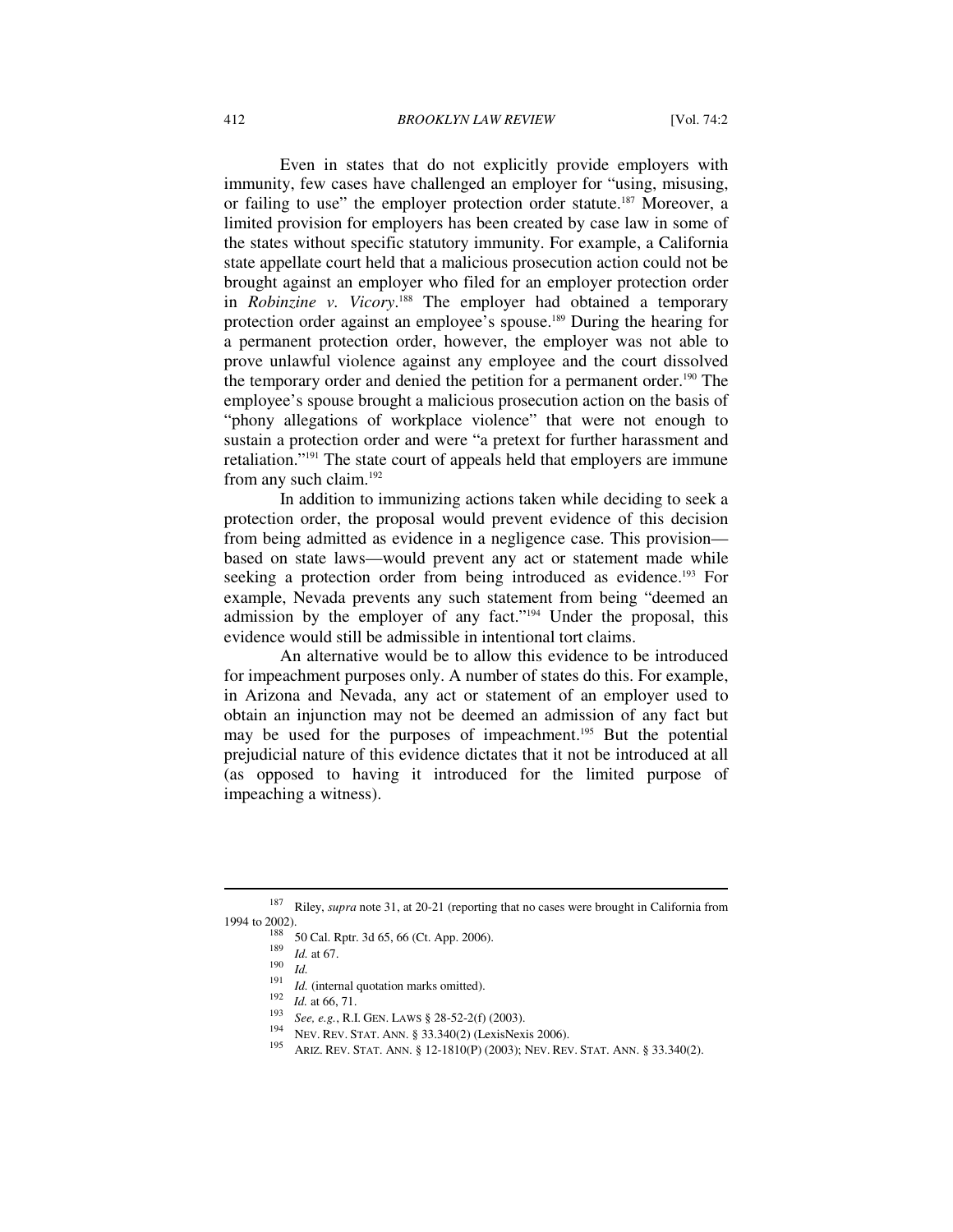### 5. Properly Enforced Protection Orders Combat Future Violence

The liability provision discussed above demonstrates that this proposal would limit an employer's liability for utilizing this tool to address domestic violence at work. But the question remains whether a protection order actually deters violence and helps to create a safer workplace. Recently, protection orders have been called into question for two reasons: (1) there is notoriously bad enforcement of protection order violations; and (2) some people believe that there is little evidence that protection orders are effective in protecting the petitioner or preventing further violence.<sup>196</sup>

With respect to the first concern about the effectiveness of protection orders, there is substantial evidence of poor efforts to enforce protection orders, even in states with "mandatory" arrest policies.197 In some respects, "[p]rotection orders . . . are only as effective as their enforcement[, and a]n order without enforcement can create a false sense of security for victims of domestic violence."198 This safety rationale is one of the driving forces behind calls for mandatory enforcement of protection orders.199 But the Supreme Court has hampered these calls.

In 2005, *Castle Rock v. Gonzales* presented the Supreme Court with the issue of whether an abused wife and her now-deceased children had the right to sue the city for its failure to enforce a temporary restraining and child custody order pursuant to the mandatory enforcement language present in Colorado's domestic violence statute.200 The Court held that the state could be immune from liability for failing to comply with a mandatory arrest law.201 In essence, the court held that the word "mandatory" meant something else.<sup>202</sup>

legislative efforts to protect victims of domestic violence. *Id.* at 25-26.<br><sup>201</sup> *Castle Rock*, 545 U.S. at 760-63.<br><sup>202</sup> *See also Tarr, supra* note 39, at 401 (noting that *Castle Rock* "undercuts the notion that a nationwide commitment to protecting victims of domestic violence exists [creating] the potential

 $\overline{\phantom{a}}$ 

<sup>196</sup> *See, e.g.*, Michelle R. Waul, *Civil Protection Orders: An Opportunity for Intervention with Domestic Violence Victims*, 6 GEO. PUB. POL'Y REV. 51, 54 (2000) (mentioning studies from the 1980s—and later studies clarifying those findings—that "reported that having a protection order did not reduce the likelihood of subsequent violence").

<sup>&</sup>lt;sup>197</sup> See Ko, *supra* note 113, at 380-81 & nn.160-67.<br><sup>198</sup> Gonzales Amicus Brief, *supra* note 116, at 9; *see also* Ko, *supra* note 113, at 379-80 (describing studies that conclude that poor enforcement by prosecutors and judges of protection

orders has hampered their value). 199 *See, e.g.*, Gonzales Amicus Brief, *supra* note 116, at 2-3 (All thirteen organizations that signed the brief "believe that mandatory protection order enforcement is required to ensure the safety of abused women and children.").

 $200$  545 U.S. 748, 751-54 (2005). This author was part of the team that drafted an amicus brief in this case on behalf of the Family Violence Prevention Fund, the National Center on Domestic and Sexual Violence, and eleven other organizations. *See* Gonzales Amicus Brief, *supra*  note 116. The brief argued for the recognition and protection of separate procedural due process rights and rights to protection under the order for the three Gonzales children (allegedly protected parties under the order). *Id.* at 18-19. The brief also addressed how the police's failure to grant the children even minimal due process undermined both the order and well-established judicial and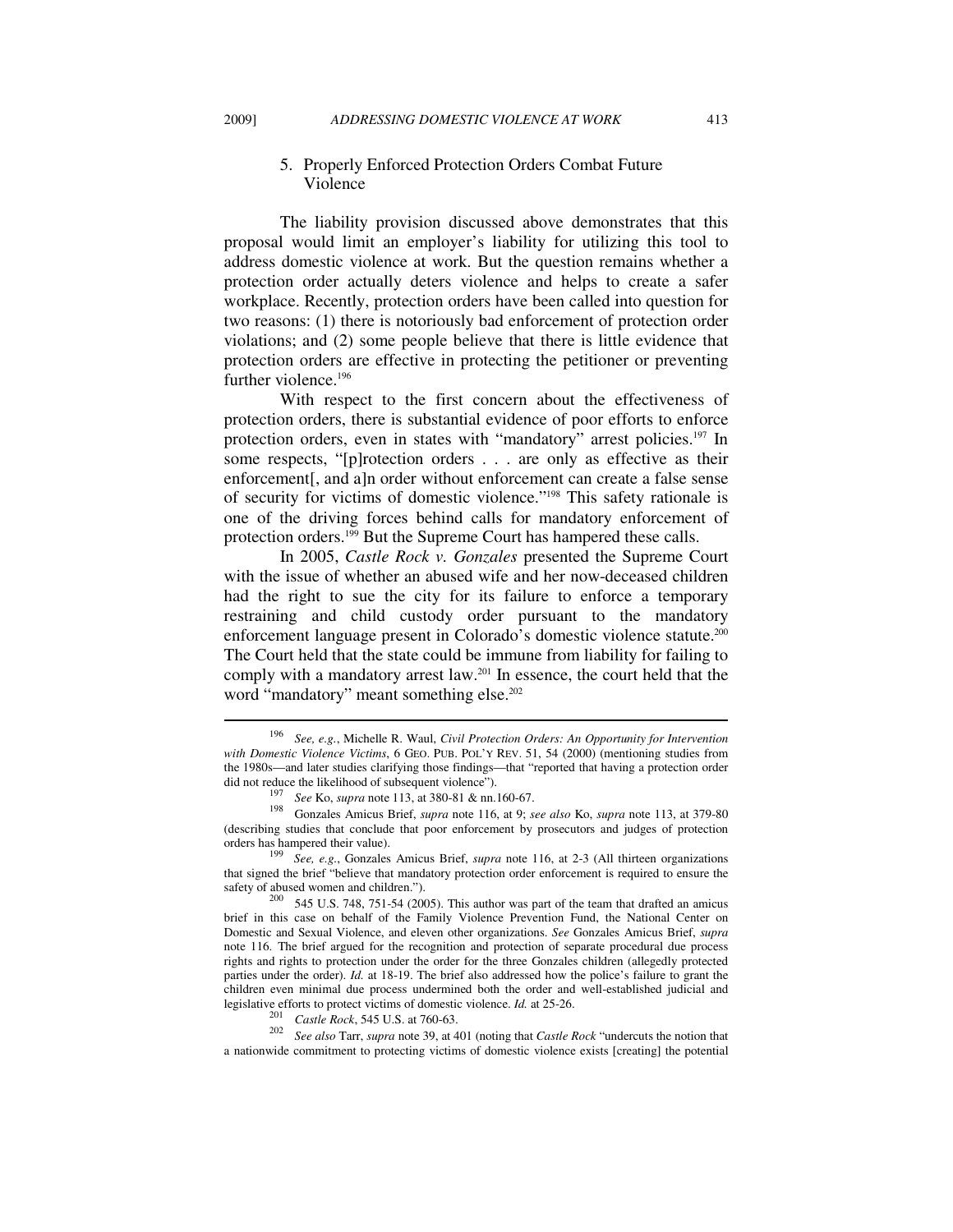#### 414 *BROOKLYN LAW REVIEW* [Vol. 74:2

With respect to the second critique, there is conflicting evidence.203 But there is anecdotal evidence that individual victims and employers are seeking protection orders in hopes that they are effective.204 For example, the California State Attorney General's Office reports that there were 1518 active employer protection orders in the California Domestic Violence Restraining Order System ("DVROS") on February 23, 2005.<sup>205</sup> Moreover, there is something powerful about having a court issued document that states a protective right. It empowers employers to call the police or take action. While it is true that the police could be called if an unwanted trespasser enters the employer's property regardless of whether an employer has obtained a valid order against the person, violating a protection order in and of itself is a crime.

Protection orders state as much on the face of the document themselves. For example, the Indiana Workplace Harassment Order states, "Violation of this order is punishable by confinement in jail, prison, and/or a fine."206 And while an order is merely a piece of paper that may or may not be enforced, there is something powerful about putting a perpetrator on notice that someone else is watching and that violating the order has consequences in and of itself.

You can never stop violence completely, but early intervention—including the ability to rely on a protection order—should help make the workplace safer.

physical domestic violence").<br><sup>204</sup> *See* Gonzales Amicus Brief, *supra* note 116, at 9 (noting that protection orders are one of the most utilized forms of legal recourse for victims of domestic violence).

for employers to use the holding to support their argument that there is no public policy on which to hang an exception to the at-will employment doctrine").

Judith A. Smith, *Battered Non-Wives and Unequal Protection-Order Coverage: A Call For Reform*, 23 YALE L. & POL'Y REV. 93, 123 (2005) (contrasting early studies that concluded that protection orders failed to prevent additional violence with more recent studies finding that protection orders do reduce future harm); Larry Zalin, *Protection Orders Curb Partner Violence, but Few Seek Them*, U. OF WASH. NEWS, Jan. 2, 2003, http://uwnews.washington.edu/ni/article.asp?article ID=2031 (protection orders kept women "safer than those without them in the five-month period after they were initially threatened or abused," and the protection grew stronger after another four months); REPORT FROM THE ATTORNEY GENERAL'S TASK FORCE ON LOCAL CRIMINAL JUSTICE RESPONSE TO DOMESTIC VIOLENCE, KEEPING THE PROMISE: VICTIM SAFETY AND BATTERER ACCOUNTABILITY 16 (2005) [hereinafter REPORT FROM THE ATTORNEY GENERAL'S TASK FORCE], *available at* http://www.safestate.org/documents/DV\_Report\_AG.pdf (citing studies demonstrating that protection orders "are associated with decreased likelihood of subsequent physical and non-

<sup>&</sup>lt;sup>205</sup> Workplace Violence Protective Orders: Hearing on A.B. 429 Before the Cal. S. *Comm. on the Judiciary*, 2005-2006 Reg. Sess. 2 (2005) (noting information given by the Attorney General's office). DVROS is the system in which all enforceable orders are recorded. *Id.* at 1.

<sup>&</sup>lt;sup>206</sup> Order After Hearing on Petition of Employer for Injunction Prohibiting Violence or Threats of Violence Against Employee, Form WV-0106 (Jul. 1, 2008), *available at* http://www.in.gov/judiciary/forms/po/wvro/wv-0106.pdf; *see also* CAL. CIV. PROC. CODE § 527.8(k) (West 2008) and CAL. PENAL CODE § 273.6 (West 2008) (intentional violation of a protection order is a crime). "The threat of punishment is intended to deter abusers, both those subject to an order and batterers in general, from engaging in prohibited contact, thereby decreasing the risk of new domestic violence." REPORT FROM THE ATTORNEY GENERAL'S TASK FORCE, *supra* note 203, at 16.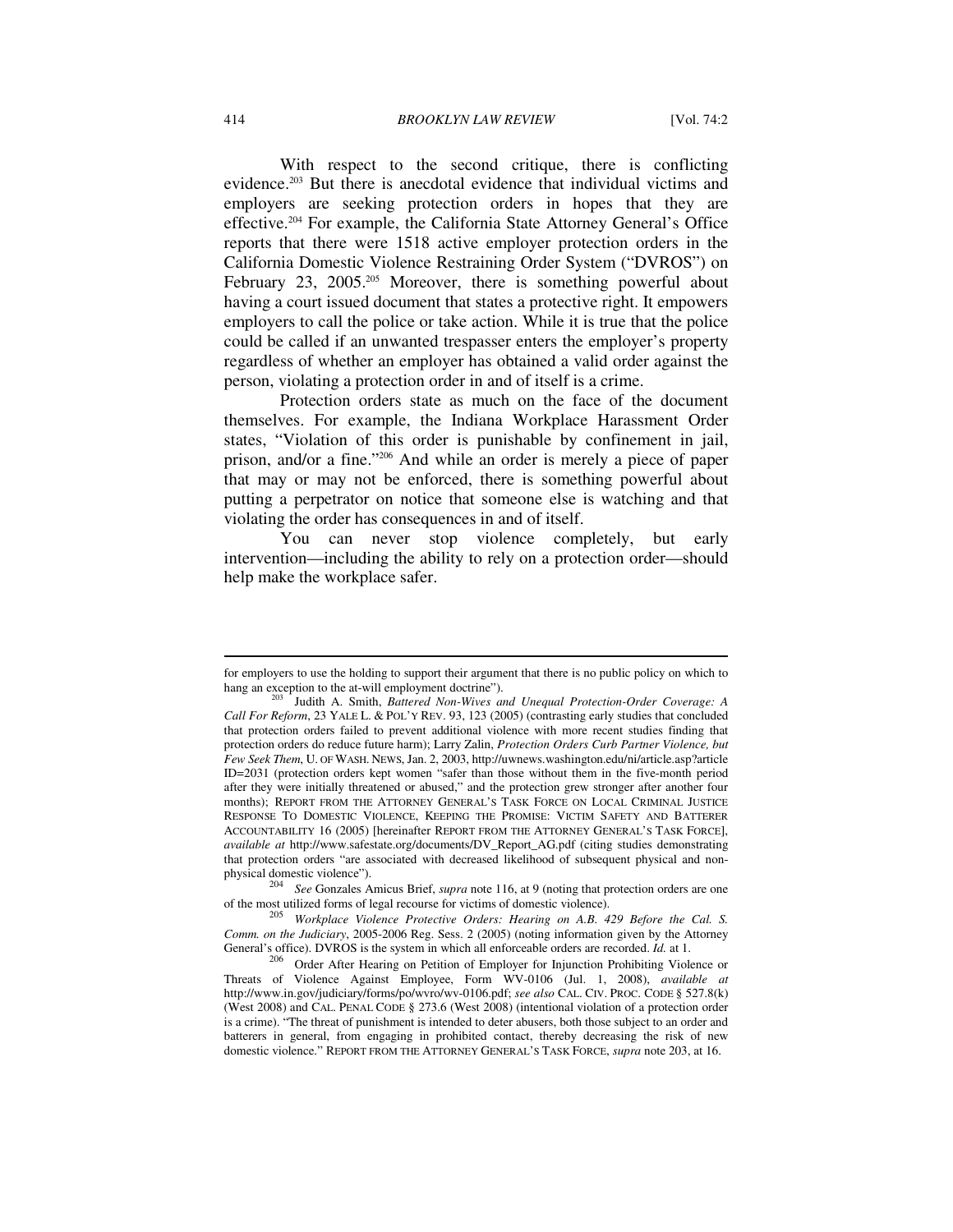### 6. Congressional Action Is Appropriate

In 2000, the Supreme Court's decision in *United States v. Morrison* held that Congress could not create a federal civil cause of action for a claim of gender-motivated violence because it was not sufficiently related to interstate commerce.<sup>207</sup> The Court held that the new claim went beyond Congress's power, despite evidence in the legislative history showing a substantial impact on interstate commerce.<sup>208</sup> After *Morrison*, it is unclear whether a proposal that created a new federal cause of action could withstand a constitutional challenge, but this is a question for which it is worth grappling.<sup>209</sup>

Nonetheless, it is a question that need not be answered here because Congress can *encourage* states to provide the tools described in this section. While Congress has no authority to force states to enact this proposal, it can condition certain federal funds on a state's decision to do so. Pursuant to the Spending Clause,<sup>210</sup> Congress may attach conditions on a state's receipt of federal funds to advance policy, provided any such requirements are unambiguous and clearly stated, made in the pursuit of the "general welfare," and voluntarily and knowingly accepted by the state.211 Thus, Congress could encourage states to enact the proposal

 $\overline{\phantom{a}}$ 

<sup>207 529</sup> U.S. 598, 617 (2000). For a more detailed discussion of *Morrison*, see Tarr, *supra*  note 39, at 391-92; *see also* Jennifer R. Hagan, *Can We Lose the Battle and Still Win the War?: The Fight Against Domestic Violence After the Death of Title III of the Violence Against Women Act*, 50 DEPAUL L. REV. 919, 925 (2001) (proposing the use of the Thirteenth Amendment for this type

<sup>&</sup>lt;sup>208</sup> *Morrison*, 529 U.S. at 614. <sup>209</sup> The proposed employer protection order provisions are different than the invalidated federal claim contained in 42 U.S.C. § 13981 (2000)*.* Unlike the cause of action in *Morrison*, an employer protection order has a more direct economic link to and effect on interstate commerce. *Morrison* involved a freshman woman who was allegedly assaulted and raped by two members of the football team at Virginia Polytechnic Institute. *Morrison*, 529 U.S. at 602. Tragic as these alleged events were, the factual situation is very different from the ones that the proposal under discussion here attempts to address. *Morrison* was not an employee or independent contractor of the school. As a result, the proposal here contains a much more direct link to employment and would offer employers a way to get involved when there have been acts or threats of action at or impacting work. The proposal is not to make domestic violence itself a federal crime or to provide a federal cause of action that would involve the potential for compensatory or punitive damages. Instead, it is offering a civil protection order response to domestic violence *at work*. In essence, it would regulate the workplace just like the FMLA, OSH Act and any number of other laws. Of course, an employer protection order issued under a current state law that allows them would be enforceable in every

other state under the Full Faith and Credit Clause. 18 U.S.C. § 2266(5) (2000).<br><sup>210</sup> U.S. CONST. art. I, § 8, cl. 1 ("Congress shall have Power To lay and collect Taxes, Duties, Imposts and Excises, to pay the Debts and provide for the common Defence and general Welfare of the United States....").

<sup>&</sup>lt;sup>211</sup> Arlington Cent. Sch. Dist. Bd. of Educ. v. Murphy, 548 U.S. 291, 296 (2006) (citations omitted); *see also* Ann Carey Juliano, *The More You Spend, The More You Save: Can the Spending Clause Save Federal Anti-Discrimination Laws?*, 46 VILL. L. REV. 1111, 1155-56 (2001); W. Paul Koenig, *Does Congress Abuse Its Spending Clause Power by Attaching Conditions on the Receipt of Federal Law Enforcement Funds to a State's Compliance With "Megan's Law"?*, 88 J. CRIM. L. & CRIMINOLOGY 721, 722-23 (1998) (detailing the authority for and analyzing the legality and appropriateness of Congress's decision to condition federal law enforcement funds on the state's establishment of certain sex offender registry requirements).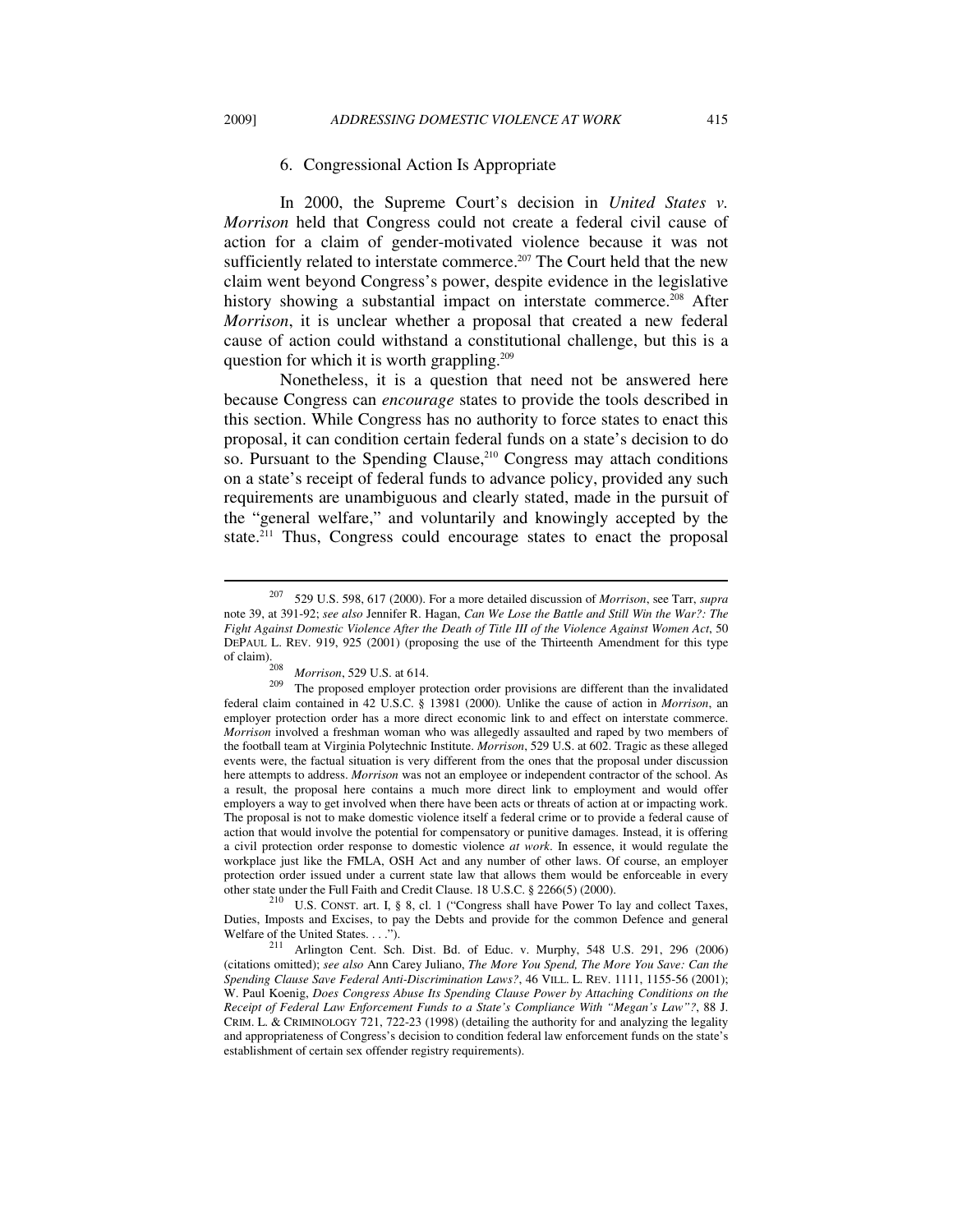described in this section by tying them to the provision of appropriate federal funds.

A *significantly* weaker second alternative also exists: the SEES and SAFE Act could be amended to include a new title that expresses a sense of Congress that states should provide the provisions of this proposal.<sup>212</sup>

# *C. Creating a Refundable Tax Credit for Employers That Take Safety Precautions*

The current text of the SEES and SAFE Act would impose a number of mandates on employers requiring them to take affirmative steps to address domestic violence.<sup>213</sup> Another way to tackle the societal goal of reducing violence at work is through a tax credit or other financial incentive.214 The third proposal utilizes this concept of using the tax system to encourage employers to proactively take steps to address violence at work by providing a refundable business tax credit to employers to recoup certain costs associated with addressing domestic violence.<sup>215</sup> It also would earmark money to the Internal Revenue Service ("IRS") to publicize this new credit and contain language granting

<sup>212</sup> *See, e.g.*, H.R. 3514, 105th Cong. § 761 (1998). This section contains a Sense of Congress statement regarding ways in which state workers compensation laws could address this problem by expressing the sense of the Congress that "State workers' compensation laws should provide benefits to [eligible female] victims of workplace violence[,] . . . including full compensation for physical and nonphysical injuries;" and "permit the employee to pursue an action at law . . . other than statutory workers' compensation benefits, based on an employer's role in the act of workplace violence."  $Id. \S$  761(b)(1)-(2).

 $21\frac{3}{5}$  For example, Title I would mandate the provision of time off to employees who are victims of domestic violence. SAFE Act, H.R. 2395, 110th Cong. tit. 1, §§ 101-108 (2007).<br><sup>214</sup> While this section focuses on tax credits, there are a number of other financial

incentives that could be utilized to incentivize employers to take measures to address the impact of domestic violence at work. Government sponsored grant programs are one commonly discussed alternative to tax credits. One benefit of utilizing a grant program is that the cost to the government of the grant would be known in advance and before any such program was implemented. For example, the Women in Apprenticeship and Nontraditional Occupations Act gives the Department of Labor authority to offer grants to community based organizations to deliver technical assistance to employers and labor organizations to help them recruit, train, employ, and retain women in "apprenticeable . . . and nontraditional occupations." 29 U.S.C. §§ 2501-2509 (1992). By statute,

only one million dollars was designated to administer this grant program. *Id.* § 2509.<br><sup>215</sup> This proposal also responds to a direct request from the business community that, "[i]nstead of burdening small employers, Congress might consider incentives for employers to provide additional resources or benefits to [victim employees]." Senate Hearing, *supra* note 29, at 14 (statement of Sue K. Willman).

The government imposes a tax on businesses every year at a rate that varies depending on the amount of "taxable income" generated. 26 U.S.C.  $\S$  11(a)-(b) (2006). A business's tax liability consists of its gross income minus any authorized deductions. JOINT COMM. ON TAXATION, OVERVIEW OF THE FEDERAL TAX SYSTEM AS IN EFFECT FOR 2008 8 (2008), *available at*  http://www.house.gov/jct/x-32-08.pdf. Business "tax liability [may also be reduced] by any applicable tax credits." *Id.* at 9. A tax credit reduces the taxpayer's tax amount dollar for dollar. Kimberly Lankford, *Tax Credit vs. Deduction*, KIPLINGER.COM, Mar. 19, 2007, http://www.kiplinger.com/ columns/ask/archive/2007/q0319.htm. It is more valuable than an equivalent tax deduction, which allows the incurred expense to be subtracted from the taxpayer's gross income and lowers the overall taxable income. *See id.*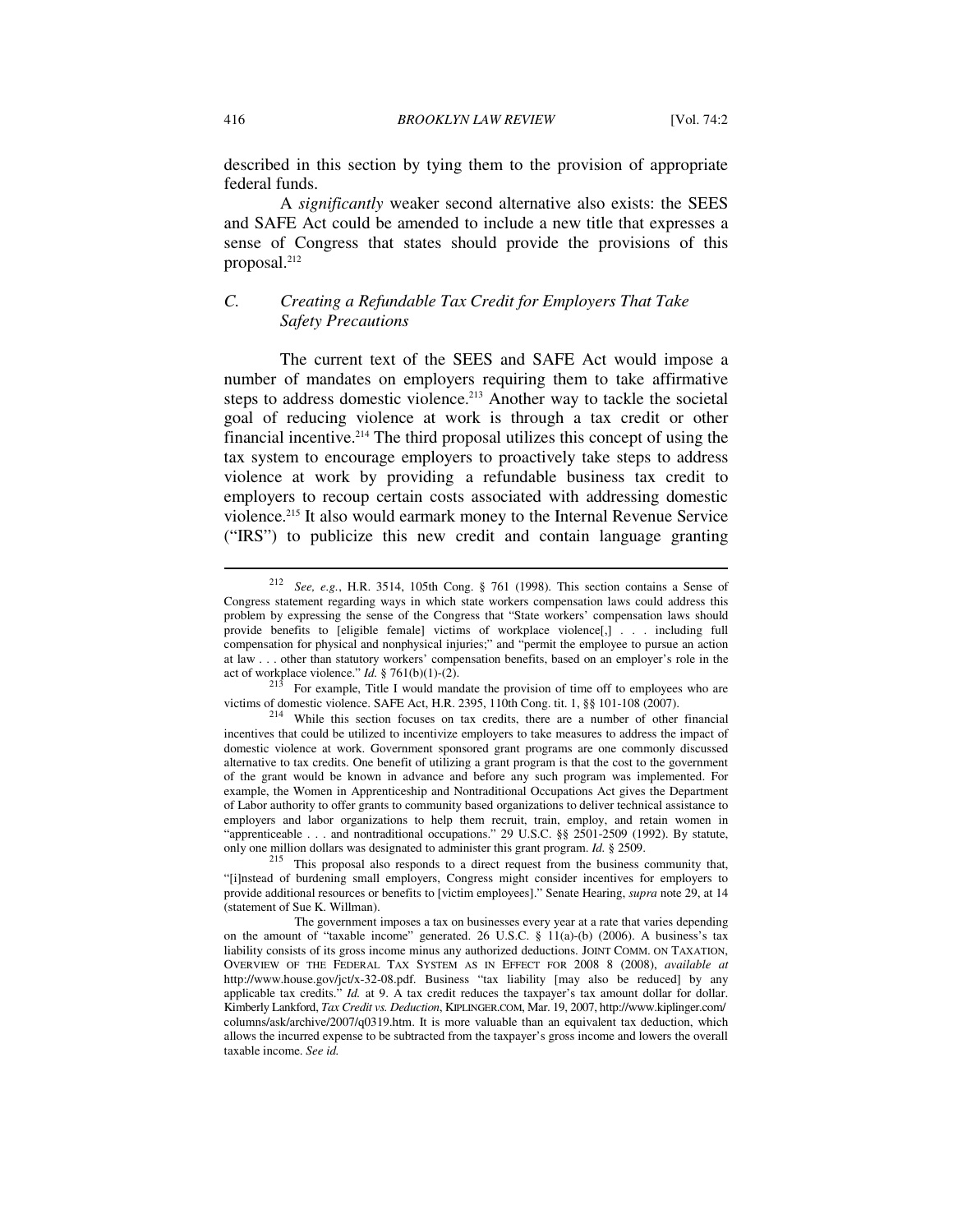employers civil immunity from liability in negligence actions taken while seeking or failing to seek the credit. In so doing, this proposal recognizes that the government has a role to play in helping employers reduce violence in the workplace. The government, through the refundable tax credit,<sup>216</sup> can incentivize action and educate employers on how to appropriately deal with the effects of violence at work.

Under the first element of this proposal, employers could recoup some percentage of costs related to addressing domestic violence through a refundable tax credit for acts or programs such as: training employees to recognize warning signs for potential violence and educating them on available options if violence occurs; purchasing new identification systems or lighting or security equipment; hiring new security personnel; organizing escorts to walk people to their cars; establishing an employee assistance program that provides services related to domestic violence (such as counseling or referral services); retaining counsel to help employees seek protection orders; hiring a financial counselor to aid employees trying to leave a violent situation; relocating an employee to another facility; implementing time off or flexible work policies; or creating or following personal policies to protect or support victimized employees.

An employer that performs these acts needs to be aware that some of them may potentially be considered taxable income for an employee under section 61 of the Internal Revenue Code.<sup>217</sup> As a result,

<sup>216</sup> Generally, refundable tax credits are only for individual tax liability. The primary federal refundable tax credit programs are the Earned Income Tax Credit, 26 U.S.C. § 32 (2000), the Child Tax Credit, 26 U.S.C. § 24 (2000), and a health insurance tax credit, 26 U.S.C. § 35 (2000). A few states, however, have established refundable tax credits for business. For example, the Nebraska Advantage Microenterprise Tax Credit Act allows companies with five or less employees to qualify for a 20% refundable tax credit for up to \$10,000 of a new investment in a struggling community. NEB. REV. STAT. ANN. § 77-5906 (LexisNexis 2007); *see also* Michelle Janowitz, *Nebraska's New Advantage*, BUS. FACILITIES ONLINE, Oct. 2005, http://www.businessfacilities.com/bf\_05\_10\_analysis2.php (describing this program as part of "a new set of incentives designed to grow").

A refundable credit is recommended here to ensure that an employer would receive money back even if the employer had no tax liability. If this were a non-refundable tax credit, an employer that does not have any tax liability would not get any money back. 360 Degrees of Financial Literacy, *Refundable Versus Non-Refundable Tax Credits*, http://www.valueyourmoney.org/

military-and-reserves/taxcredit.asp (last visited Sept. 12, 2008).<br><sup>217</sup> 26 U.S.C. § 61 (2000). Some of these are already excluded from income. For example, help provided under qualified employee assistance and education programs is not considered income to employees. *See* EMPLOYEE BENEFIT RESEARCH INST., TAX EXPENDITURE AND EMPLOYEE BENEFITS: AN UPDATE FROM THE FY 2005 BUDGET 1-2 (2004), *available at*  http://www.ebri.org/pdf/publications/facts/0204fact.pdf (listing examples of tax exempt employee benefits).

Some of the costs associated with these activities may be considered "ordinary and necessary" business expenses. Under the Internal Revenue Code, ordinary and necessary business expenses may reduce an employer's overall tax liability. 26 U.S.C. § 162(a) (2000). The Code does not define the terms "ordinary" or "necessary". Agency guidance, however, has defined an "ordinary" business expense to be one that is "common and accepted" in a trade or business. IRS, Business Expenses, http://www.irs.gov/businesses/small/article/0,,id=109807,00.html (last visited Sept. 19, 2008). A "necessary" expense must be "helpful and appropriate" in a trade or business; it need not be indispensable. *Id.* In addition, these costs must not be deemed personal expenses. *See*  Paul Caron, *What is an "Ordinary" Business Expense Under § 162?*, Dec. 5, 2006,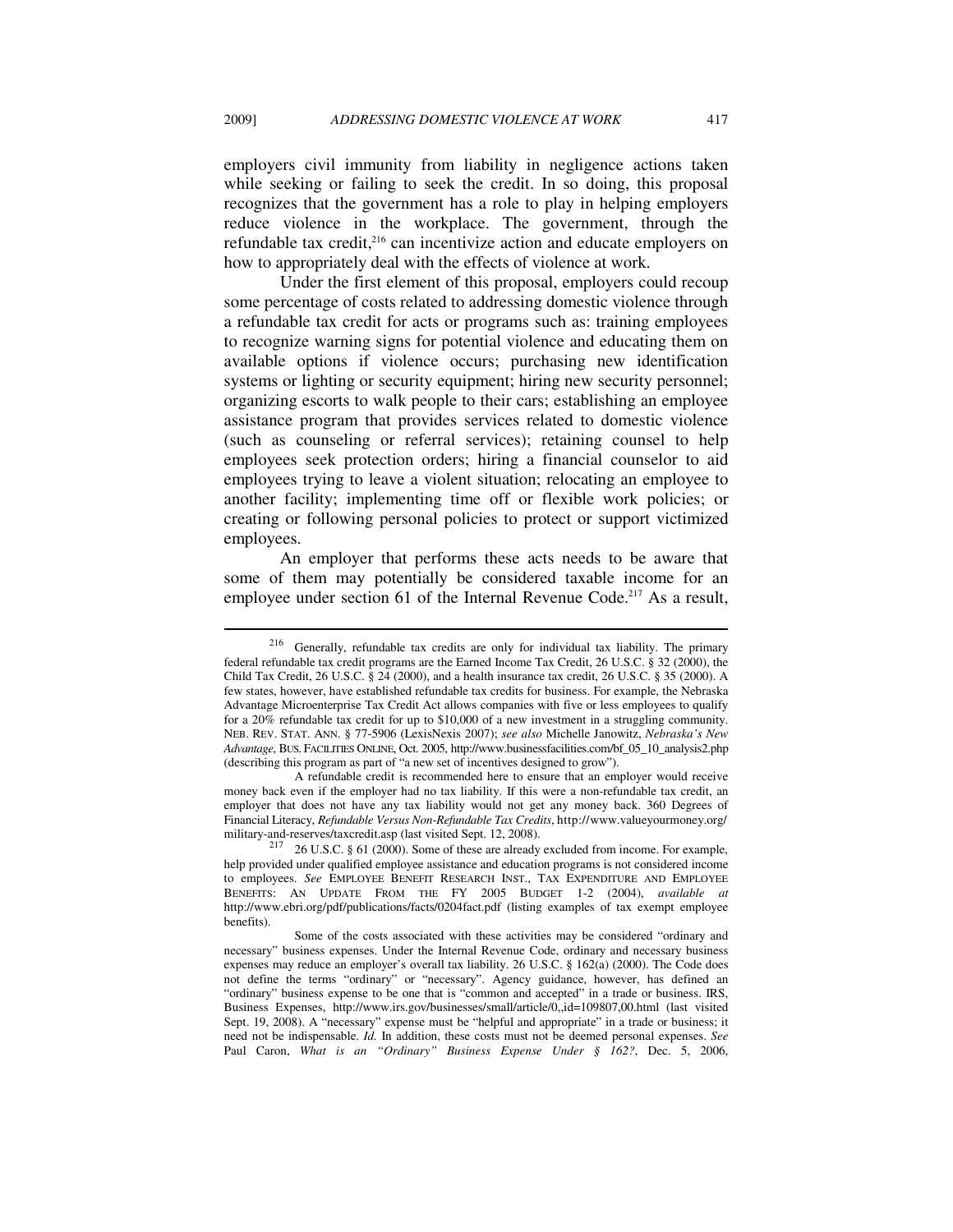the proposal would require employers to notify an employee of any possibility that a service they are willing to give the employee would count as income under the Code. In addition, the Secretary of Treasury would be given the authority to certify costs that may be included in the calculation of the tax credit. Employers would then submit a certification containing all eligible costs to the IRS with their regular tax filing.<sup>218</sup>

The proposed tax credit would be available to all private employers.219 Rather than limiting the credit to employers with only a certain number of employees, the tax credit would be tiered, with the greatest percentage of credit going to small employers.220 In essence, this would stagger the credit based on the number of employees that an employer has (much like the Earned Income Tax Credit staggers the amount depending on the number of dependent children in a family<sup>221</sup>).

This tiered approach is suggested to allow the largest incentive to go to smaller employers who have the hardest time adapting their workplace to address or otherwise assist victims dealing with the aftermath of domestic violence. Indeed, small employers are frequently faced with limited resources and conflicting legal and moral obligations.222 These employers "often have neither the resources nor the staffs" to appropriately address domestic violence.<sup>223</sup> They may see "prevention . . . as an unwarranted expenditure rather than an investment with a return."<sup>224</sup> This tiered approach attempts to combat that philosophy by targeting the most support and greatest monetary incentive towards prevention efforts at small business.

http://taxprof.typepad.com/taxprof\_blog/2006/12/what\_is\_an\_ordi.html (for example, courts have denied the deduction of expenses for hiring a minister for a business's employees because the services provided are of an inherently personal nature).

To the extent these costs qualify for the ordinary and necessary business deduction, a legislative fix would not be needed to allow businesses to claim them. The IRS could do a great service by issuing guidance and/or other technical assistance that explicitly states whether these expenses may be claimed as such.<br><sup>218</sup> As with all self-reported aspects of the tax system, an underreporting issue may result.

However, one goal of the earmark is to have it be large enough to provide additional staff for enforcement related activities to attempt to limit the scope of this problem.<br><sup>219</sup> Certain employers would be exempt from this proposal because they are not subject to

federal tax liability. *See* 26 U.S.C. § 501(a), (c) (listing organizations that are exempt from paying federal income tax). A grant program or some other financial incentive—perhaps the budget process for government employers—may incentivize these employers to act.

<sup>&</sup>lt;sup>220</sup> The majority of Americans work for small businesses. U.S. CENSUS BUREAU, STATISTICS ABOUT BUSINESS SIZE (INCLUDING SMALL BUSINESS) FROM THE U.S. CENSUS BUREAU, http://www.census.gov/epcd/www/smallbus.html (last visited Jan. 14, 2008) (listing statistics for

<sup>2002). 221 26</sup> U.S.C. § 32(b) (2000). 222 Michael A. Mayo, *Ethical Problems Encountered by U.S. Small Businesses in International Marketing*, 29 J. OF SMALL BUS.MGMT. 51-59 (1991), *available at* http://www.allbusiness.com/ human-resources/employee-development-employee-ethics/163877-1.html (last visited Sept. 29, 2008) (stating that small businesses have limited resources, such as no legal specialists, to deal with issues and ethical dilemmas); see also NIOSH, supra note 60, § 2.1.8.

<sup>&</sup>lt;sup>223</sup> NIOSH, *supra* note 60, § 2.1.8. <sup>224</sup> *Id.* (also noting small employers "fac[e] high risks" of violence at work).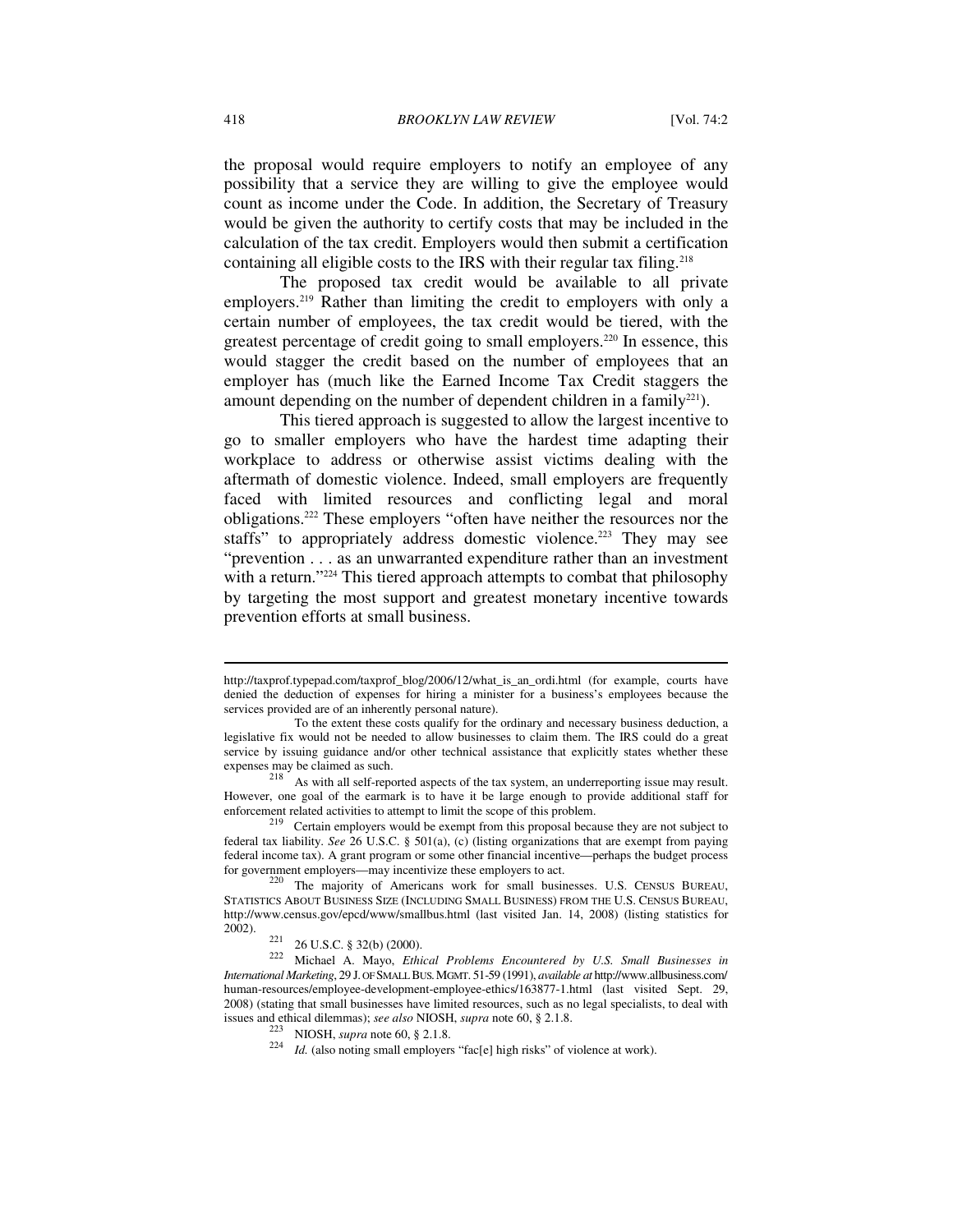The second element of this proposal posits that Congress should earmark money to the IRS for activities related to education and enforcement of this new tax credit.225 This earmark could fund education efforts about the tax credit through programs such as staffing a 1-800 number that employers could call to have questions answered or putting on a road show or Internet road show to educate a broader range of businesses and locations.226 It also could provide technical assistance about which costs are eligible for inclusion in the tax credit.

In addition, the staff could refer callers to other entities with the capability to provide technical assistance on steps employers can take to address domestic violence at work. For example, the National Workplace Resource Center would be an ideal referral partner for the IRS on this issue. The National Workplace Resource Center was created as part of the reauthorization of the Violence Against Women Act of 2005 ("VAWA 2005").227 VAWA 2005 authorized a grant to a private nonprofit entity to operate a national clearinghouse to help businesses develop and implement policies, guidelines, and plans to make their workplaces safer and more productive while supporting domestic violence victims.228 Taken together, this earmark has the potential to fund activities related to education about both the existence and requirements of the tax credit, as well as referrals and information from subject matter experts on how to prepare an effective safety plan.

The third element of this proposal contains civil liability language that mirrors the employer protection order proposal described above.229 In sum, it would note that an employer's duty to provide a safe workplace does not change because the employer obtained a tax credit (or other monetary incentive) under the SEES and SAFE Act. Nor would an employer be able to escape liability under other laws simply because it sought or obtained this credit. Of course, this proposal would not immunize employers against charges of tax evasion or any IRS enforcement action related to statements or acts made or not made while applying for, utilizing, or justifying or clarifying an employer's eligibility for or calculation of this tax credit.

<sup>225</sup> James M. Buchanan, *The Economics of Earmarked Taxes*, 71 J. POL. ECON. 457, 457- 58 (1963) ("'Earmarking' is defined as the practice of designating or dedicating specific revenues to

 $\overrightarrow{226}$  For example, the current efforts of the Employee Benefits Security Administration to educate employers about fiduciary liability can be found at http://www.dol.gov/ebsa/ (last visited

Jan. 24, 2009).<br><sup>227</sup> Violence Against Women and Department of Justice Reauthorization Act of 2005, 42 U.S.C. § 14043f (2006). This center was first introduced in an earlier version of the SAFE Act. *See*  Battered Women's Economic Security Act, S.2558, 105th Cong. § 211 (1998) (proposing a National

Clearinghouse on Domestic Violence and Sexual Assault in the Workplace Grant).<br><sup>228</sup> 42 U.S.C. § 14043f(a) (2006). VAWA 2005 appropriates \$1 million annually for five<br>years starting in fiscal year 2007 for this purpose. *I* 

See supra Section III.B for a discussion of the proposed civil liability provision.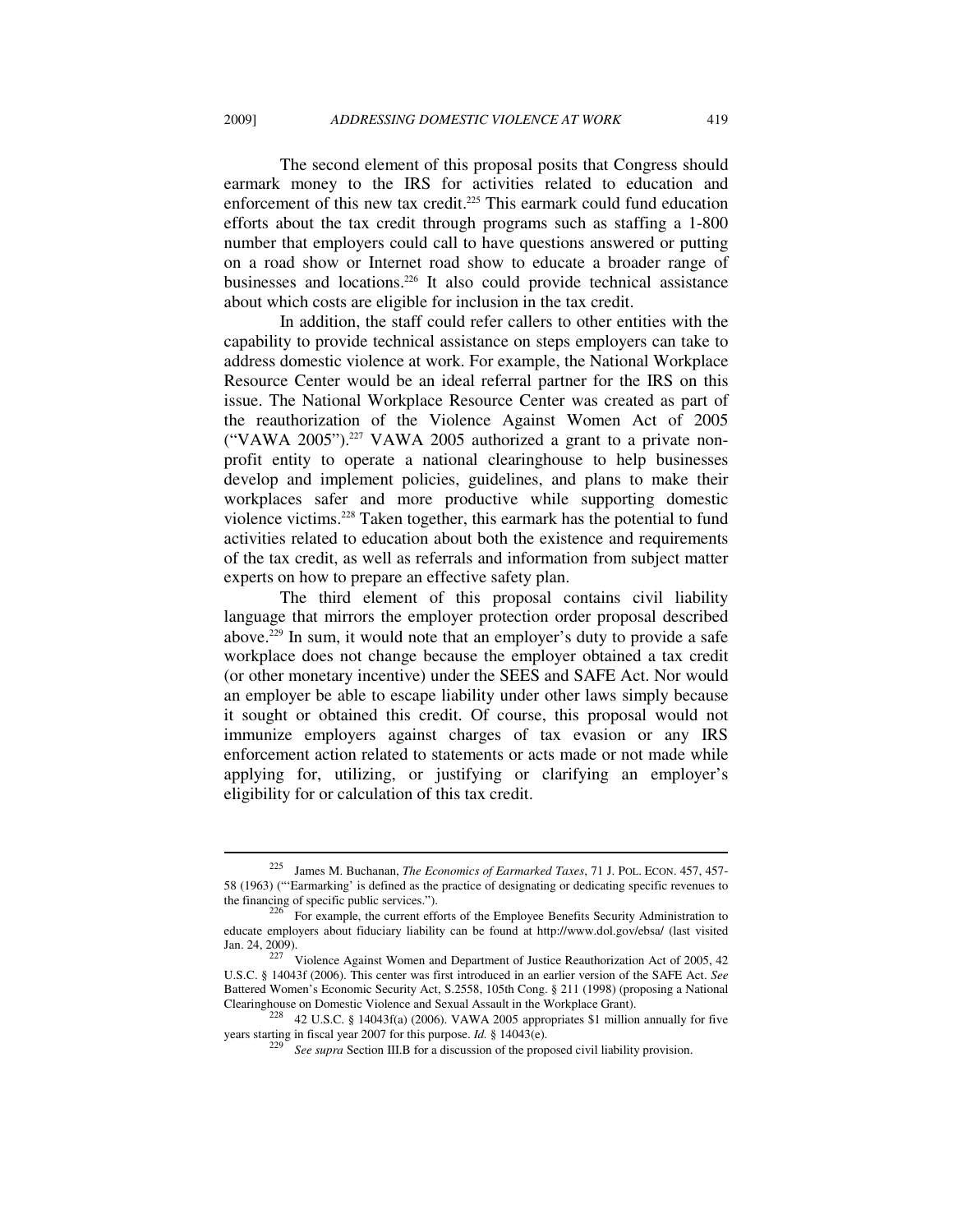Parts of this proposal are based on a tax provision included in earlier versions of the SEES and SAFE Act that would have amended the Code to provide a tax credit equal to 40% of the costs an employer paid for violence prevention, safety, and education programs.230 Similar tax credits have also been proposed on the state level. A California bill would have authorized a tax credit for employers who establish and maintain "resources or educational programs to raise awareness of domestic violence in the workplace."231 Section 1 (c) stated, "In order to encourage businesses to develop workplace domestic violence programs that educate, support, and protect their employees, this act provides a 75 percent tax credit for businesses that offer a domestic violence program. This tax credit is intended to reduce the cost of providing these programs."232 Illinois and Hawaii also entertained proposals that would have entitled employers to a tax credit equal to 40% of the domestic violence safety and education costs paid or incurred by the employer during the taxable year.<sup>233</sup> The states would have certified the costs eligible for the credit or otherwise created appropriate forms.234 Missouri's bills would have authorized a tax credit for an employer's expenses in developing domestic violence prevention programs.235 Finally, North Carolina's bill would have provided a tax credit equal to the amount expended on a workplace safety program.236 None of these bills became law or are up for consideration at this time.

Since a tax credit provides employers with an incentive to address violence at work without *requiring* employers to do anything, it involves a more incremental change than some of the other provisions of the SEES and SAFE Act.<sup>237</sup> For example, in contrast, the antidiscrimination provisions of Title III would require an immediate change in the way some employers do business.238 Nonetheless, it would still be a change, and with the right outreach and education, a significant one whose importance would only be expanded when combined with the other protections of the proposed SEES and SAFE Act.239

<sup>230</sup> *See, e.g.*, Battered Women's Economic Security Act, S. 2558, 105th Cong. 2d Sess.

 $$45D (1998)$ . However, the federal bills introduced since 2005 have not contained such a provision.<br>
231 S. 1691 § 3, 1999-2000 Reg. Sess. (Cal. 2000).<br>
232 Id.<br>
233 H. 3428, 93d Gen. Assem., Reg. Sess. (Ill. 2003); H. 21

<sup>&</sup>lt;sup>234</sup> H. 3428 (Ill. 2003); H. 2123 (Haw. 2001); S. 2438 (Haw. 2001).<br><sup>235</sup> H.B. 428, 93rd Gen. Assem. (Mo. 2005); H.B. 429, 93rd Gen. Assem. (Mo. 2005).<br><sup>236</sup> Workplace Safety Tax Credits, S.B. 680, 2003-2004 Gen. Assem. *Choices*, 96 COLUM. L. REV. 2001, 2080 (1996) (noting "the inherent difficulty of using incremental changes in financial incentives and entitlements to influence patterns of behavior that reflect deep-

seated attitudes about gender roles").<br><sup>238</sup> SAFE Act, H.R. 2395, § 303(a) (2007).<br><sup>239</sup> Alstott, *supra* note 237, at 2005 (noting "the limited capacity of legal rules governing financial entitlements to change deeply entrenched social norms about gender roles" and concluding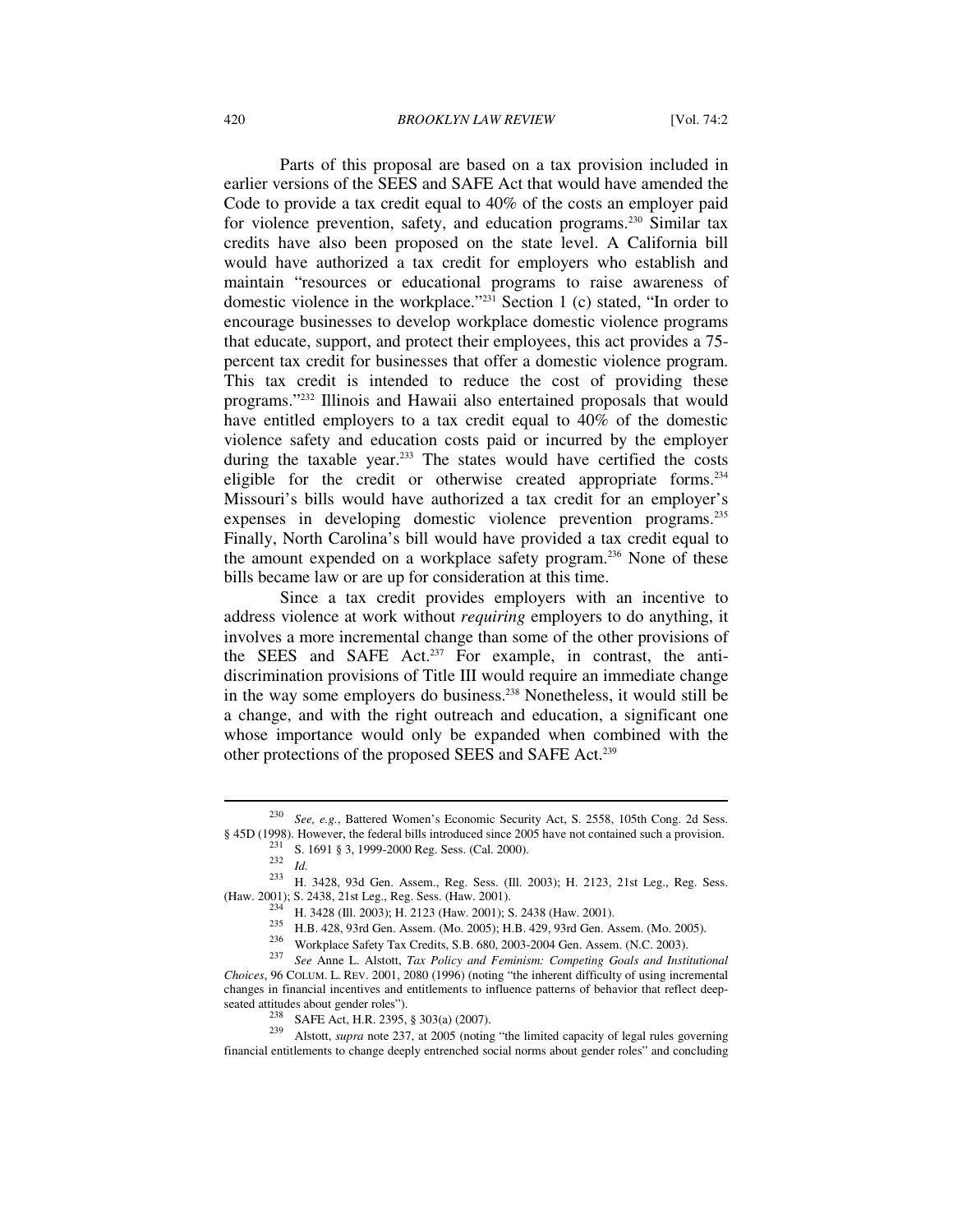This proposal is also consistent with the shift in recent years to have more social policies enacted through the Code rather than government requirements or direct services.<sup>240</sup> Providing a tax credit would represent a paradigmatic shift in the state of the current law, which has focused on dealing with domestic violence through the criminal justice system and violence prevention through protection orders.241 By contrast, offering a tax credit does not involve a criminal or civil court to respond to domestic violence. Rather, it presents the government with a way to involve employers and invite them to be a part of the solution when domestic violence impacts their workplaces without going to court.242 More than a reactive legal response is needed to combat the multiple ways in which violence has infiltrated the workplace. In this respect, a tax credit is an important part of a coordinated effort to address the problem from multiple angles. $243$ 

Indeed, encouraging or assisting women's workforce participation through tax credits is not a new concept. The most discussed example is the Earned Income Tax Credit ("EITC").<sup>244</sup> It provides a refundable tax credit that reduces or eliminates taxes on lowincome married or single working people.<sup>245</sup> The EITC is phased out as income rises to ensure the credit is taken by only those with low income.246 It does not provide a specific dollar amount, but rather contains a range depending on the recipients' marital status and number of dependent children present in the immediate family.<sup>247</sup>

<sup>&</sup>quot;that coordination between tax rules and other legal rules could draw on the diverse strengths of different legal regimes to expand the institutional options for feminist legal reform"). 240 *See, e.g.*, Tax Policy Center,Working Families, http://www.taxpolicycenter.org/taxtopics/Working-

Families.cfm (last visited Jan. 14, 2008) ("Over the past 15 years, federal tax policy has come to play a central role in the well-being of these families.").

<sup>&</sup>lt;sup>241</sup> See generally Ann E. Freedman, *Fact-Finding in Civil Domestic Violence Cases: Secondary Traumatic Distress and the Need for Compassionate Witnesses*, 11 AM. U. J. GENDER SOC. POL'Y & L. 567, 587-92 (2003) (discussing the current "emphasis on criminal law remedies [that] dominates much of our public discourse on domestic violence"); *see also* SCHNEIDER, *supra*  note 172, at 197 (noting that tax credits would be "an important antidote to the criminalization emphasis . . . and represent a different form of state involvement and assistance"). 242 Yoram Margalioth, *The Many Faces of Mandates: Beyond Traditional* 

*Accommodation Mandates and Other Classic Cases*, 40 SAN DIEGO L. REV. 645, 692 (2003) ("Tax advantages are given to taxpayers as a means of inducing certain behaviors perceived by the

<sup>&</sup>lt;sup>243</sup> Alstott, *supra* note 237, at 2066 ("[C]oordination between tax policy and other legal regimes can expand the available menu of policy options by drawing on the diverse strengths of different legal regimes.").<br>  $\frac{244}{266 \times 1000}$  and  $\frac{(2000)(10000)(1000)}{244}$ 

<sup>26</sup> U.S.C. § 32 (2000). The EITC began in 1975 and has been expanded over the years. *See generally* STEVE HOLT, THE BROOKINGS INSTITUTION, RESEARCH BRIEF: THE EARNED INCOME TAX CREDIT AT 30: WHAT WE KNOW (2006); Alstott, *supra* note 237, at 2038-39 (articulating a feminist view of the EITC).

Jonathan Barry Forman, *Earned Income Credit*, *in* THE ENCYCLOPEDIA OF TAXATION AND TAX POLICY 99-100 (Joseph J. Cordes et al. eds., 1999), *available at* http://www.taxpolicycenter.org/

publications/url.cfm?ID=1000524. 246 *See* 26 U.S.C. § 32 (2000). 247 *Id.* § 32(b).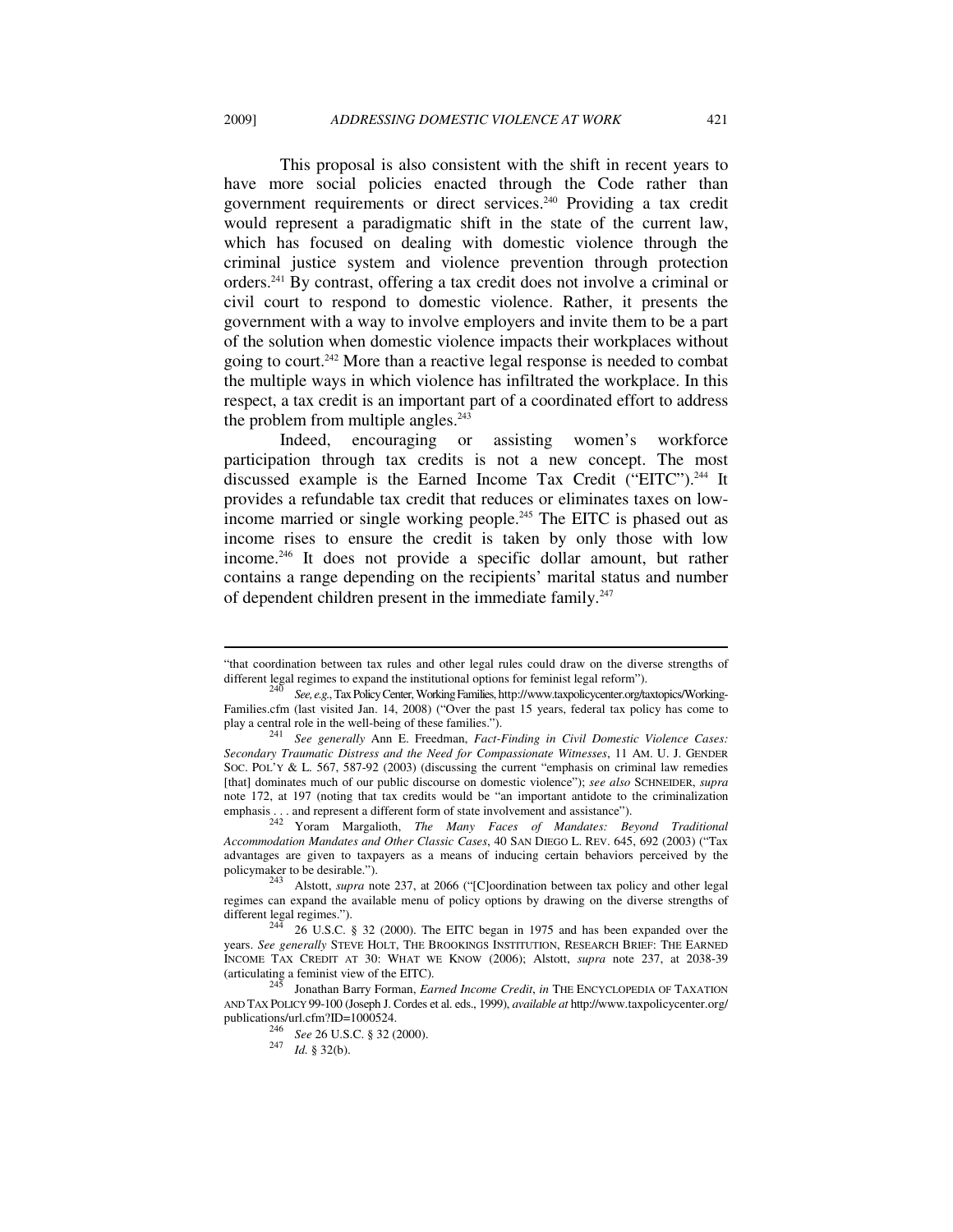In addition to the EITC, tax credits have been proposed for any number of social policies in an effort to incentivize employers to do something that is good for society. For example, Illinois created a financial incentive for employers to hire more veterans with a state tax credit of up to \$600 per veteran hired.248 Missouri established a tax credit for employer contributions to domestic violence shelters that may be used to offset the state income tax, corporate franchise tax, financial institutions tax, or the tax on the gross receipts of express companies by up to 50% of qualified contributions of up to \$2 million annually.<sup>249</sup> These are just two of many examples of this policy-making-through-taxcredit function.

This proposal also avoids some of the usual criticisms of tax credits. The most common criticism is that tax credits reward businesses that would otherwise be taking the same actions without the credit (mostly large employers).250 But that would not be the case here. The reality is that the majority of employers are not doing anything to prevent or address domestic violence in the workplace. Even though a recent survey found that 94% of corporate security personnel at Fortune 100 companies believe domestic violence is a major security concern,<sup>251</sup> "[o]ver 70 percent of United States workplaces have no formal program or policy that addresses workplace violence," and only 44% of those that do have a program or policy address domestic violence.252 As Verizon's Public Affairs Manager recently put it, "[t]he employer's job is to provide access to resources and to be able to 'recognize, respond, and

<sup>248 35</sup> ILL. COMP. STAT. 5/217(a) (2000); *see also* Business and Legal Reports, Inc., *Illinois: State Institutes Tax Credit for Hiring Veterans*, *available at* http://www.blr.com/display\_shrm.cfm/ topic/178/state/117 (last visited Dec. 23, 2007).

Illinois also created a program to promote the Veteran's Tax Credit in an effort to make the credit useful. *See* Press Release, Office of the Governor, Gov. Blagojevich Encourages Employers to Hire Veterans During "Hire a Vet" Month in Illinois, Nov. 1, 2007, http://www.revenue.state.il.us/AboutIdor/PressReleases/PR-11-01-2007.pdf; Business and Legal Reports, Inc., *supra*. 249 MO. ANN. STAT. § 135.550 (West 2000); *see also Missouri Grants Tax Credits*, NAT'L

BULL. ON DOMESTIC VIOLENCE PREVENTION (West), Sept. 1999 (noting the new Missouri tax credit that allows taxpayers to receive a credit of up to 50% of the amount they donate to a domestic violence shelter); S.B. 1471, 208th Leg. (N.J. 1998) (employers may reduce their gross income tax by 50% of contributions to domestic violence shelters of at least \$100).

<sup>&</sup>lt;sup>250</sup> See, e.g., *Tax Incentives and the Cal. Economy: Joint Hearing Before the S. and Assemb. Comms. on Revenue and Taxation*, 1993 Leg., 1993-1994 Sess. (Cal. 1993), *available at*  http://www.nathannewman.org/EDIN/.econ/.cch/.cch-goldb.html (statement of Lenny Goldberg, Executive Director, California Tax Reform Association) ("Tax incentives reward activity which would otherwise take place.").

<sup>&</sup>lt;sup>251</sup> Charlene Marmer Solomon, *Talking Frankly About Domestic Violence*, 74 PERSONNEL J. 62, 64 (1995); *see also* ALABAMA COALITION AGAINST DOMESTIC VIOLENCE & VERIZON WIRELESS, *supra* note 12, at 1, 4; EMPLOYERS AGAINST DOMESTIC VIOLENCE, *supra* note

<sup>&</sup>lt;sup>252</sup> Half of Large Employers Had Workplace Violence Incident in Last Year, BUS. & LEGAL REP., Oct. 30, 2006, http://hr.blr.com/news.aspx?id=19318 (citing a survey conducted by Bureau of Labor Statistics for NIOSH); *see also* SAFE Act, H.R. 2395, 110th Cong. § 2(11) (2007) (further noting that "only 4 percent of employers provided training on domestic violence").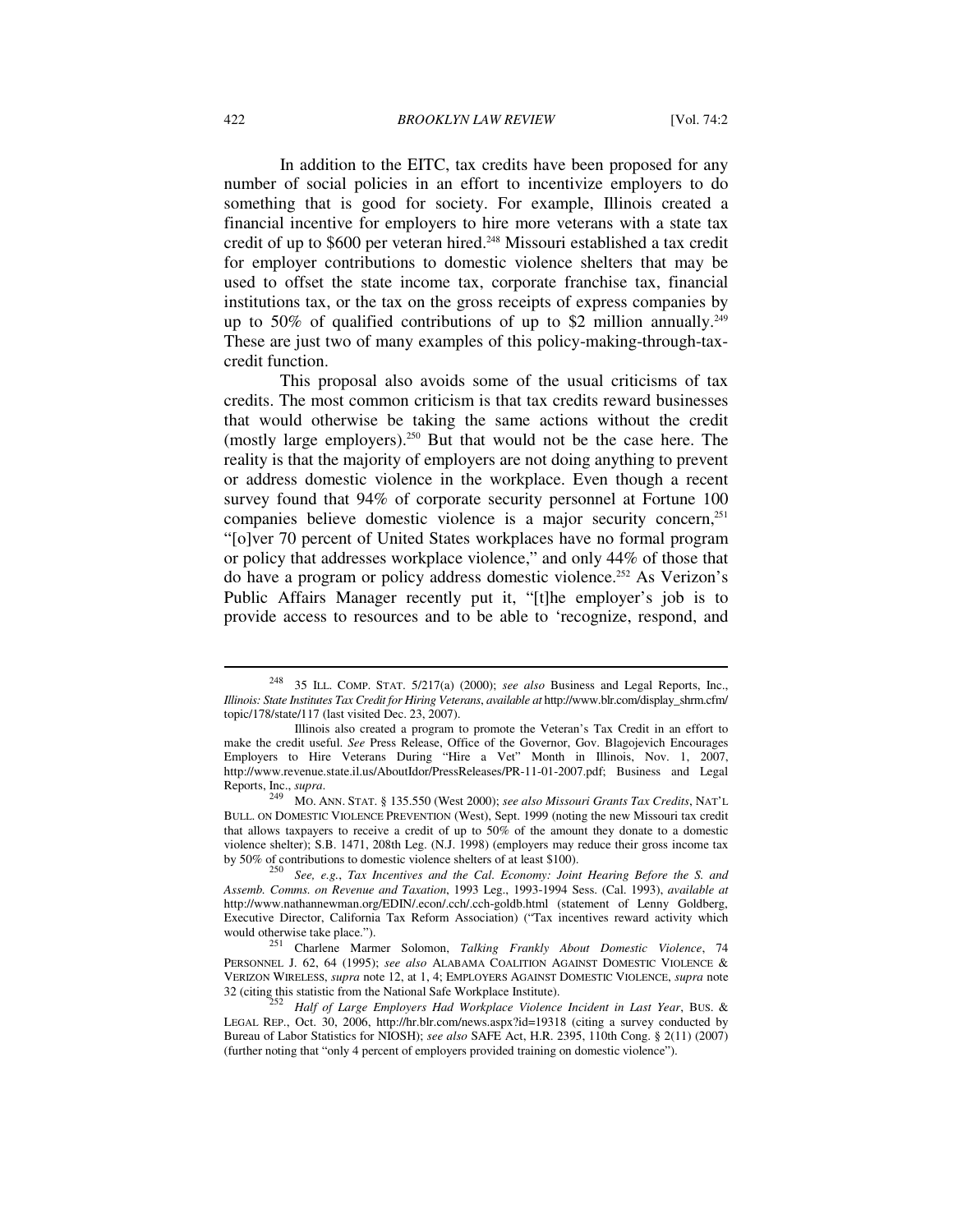refer'" to domestic violence at work.<sup>253</sup> Unfortunately, not enough employers know how to or are doing this.

Violence at work is often predictable and preventable. "The most important function of a workplace violence prevention program is to make sure it includes 'an early detection mechanism and a wellcoordinated response . . . .'"254 Employers may (and some do) voluntarily perform this function.255 Increased publicity of particular incidents of and costs associated with domestic violence and the real risk of employer liability have caused a number of organizations to start working to create workplaces that truly respond to employees' safety needs.<sup>256</sup> These efforts—along with the National Workplace Resource Center when it becomes operational—could provide the important steps of offering model employers and best practices. This could go a long way to educate employers and provide them with the information they need to "recognize, respond, and refer" to domestic violence. As noted above, it also could be a vital resource and potential referral partner for the IRS personnel funded under this proposal. But some employers with successful prevention programs may be unwilling to share their strategies with others in response to privacy and proprietary concerns.<sup>257</sup> And neither the existence of these model policies nor a national resource center that captures them is sufficient by itself to encourage others to follow these examples or use the center.<sup>258</sup> This proposal, however, goes one step further in encouraging employers to develop a plan *before*

<sup>253</sup> *When Domestic Violence Comes to Work, Verizon Wireless, Gap Have Response* 

*Plans*, OSHA Rep. (BNA), Apr. 26, 2007, at 370. 254 *Workplace Violence*, *supra* note 57 (quoting Mark Braverman, a workplace violence consultant from Bethesda, MD).<br>
<sup>255</sup> Corporate Alliance to End Partner Violence, Best Practices,

http://www.caepv.org/getinfo/bestprac.php (last visited Jan. 14, 2008) (providing a list of some member businesses that voluntarily perform these functions; examples of the practices found at each company can be located by clicking on the name of the company); LISA A. GOODMAN & DEBORAH EPSTEIN, LISTENING TO BATTERED WOMEN: A SURVIVOR-CENTERED APPROACH TO ADVOCACY, MENTAL HEALTH, AND JUSTICE 129-30 (2008). 256 Swanberg et al., *supra* note 1, at 299, 300-01 (noting that "some" organizations have

acted to combat the impact of violence at work as a result of awareness of the "problem and its associated economic and social costs and consequences" and further "suggest[ing] that a concern to 'keep talent, reduce absenteeism, and avoid liability' has been moving organizations to take action" (quoting J. Pereira, *Employers Confront Domestic Abuse*, WALL ST. J., Mar. 2, 1995, at B1);

FARMER & TIEFENTHALER, *supra* note 26, at 31.<br><sup>257</sup> NIOSH, *supra* note 60, § 2.1.6.<br><sup>258</sup> It also fails to address some of the problems that exist when the government elects to outsource a public good like this. For examples of problems outsourcing may cause, see Jessica Holzer, *Pay-go Could Stymie Efforts to End Private Tax Program*, THEHILL.COM, May 14, 2007 (discussing congressional efforts to block an outsourcing plan through the appropriation process); David Cay Johnston, *I.R.S. Enlists Help in Collecting Delinquent Taxes*, N.Y. TIMES, Aug. 20, 2006 (discussing the IRS's plan to outsource the collection of past-due taxes from those who owe \$25,000 or less); Bill Leonard, *EEOC Kills Call Center Contract, Warns of Slow Service*, SHRM HR NEWS, Nov. 14, 2007, http://www.shrm.org/hrnews\_published/articles/CMS\_023662.asp (discussing problems with the outsourcing of the EEOC's call center).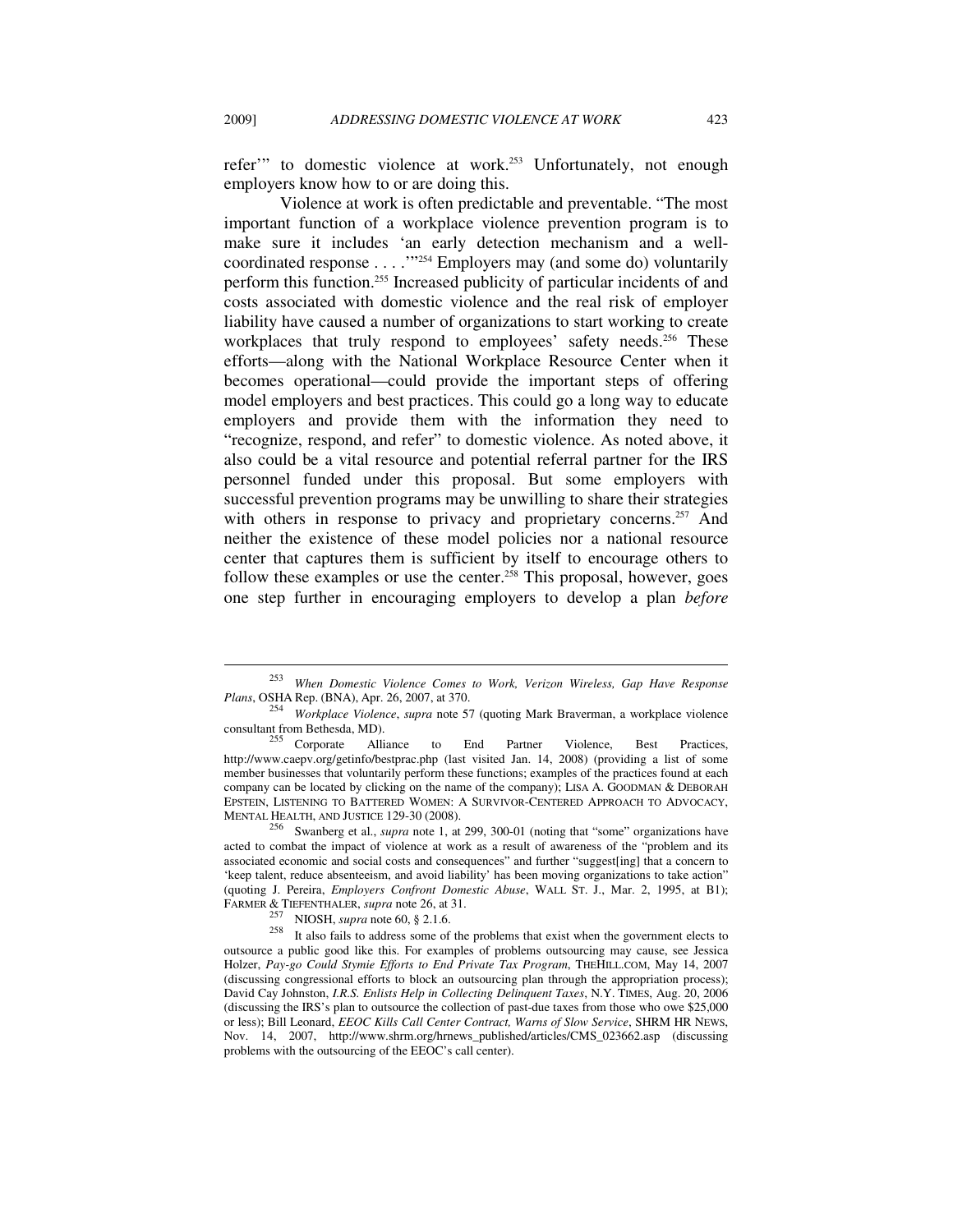violence occurs and have an appropriate and prompt response ready if violence happens.259

A permutation of this critique is that it is not good public policy to reward bad actors. Certain employers may create a violence prevention and education program or policy only in response to a citation or lawsuit. The question becomes whether these "bad" entities should be offered a financial reward for actions they would take anyway in responding to the incident underlying an existing or prior citation or lawsuit. One state bill attempted to deal with this concern by allowing only employers that could demonstrate that they had not been cited recently under the OSH Act to be considered an eligible employer such that they could receive the proposed tax credit.<sup>260</sup> The underlying premise of this exclusion was that these employers would not need additional incentive because the occurrence of a violent incident or actual or threatened lawsuit would be incentive enough.261 However, there is still a need to encourage these employers not to merely react to the case at hand, but rather to create a comprehensive approach that would address a variety of situations and consider the needs of other and future employees.

Some people have argued that tax credits do not provide enough "bang for the buck."<sup>262</sup> Essentially, this posits that the amount of money that would need to be used to properly incentivize employers and administer the tax credit is too large. The positive outcomes that would result from the tax credit are not worth it when weighed against the financial and other costs that might be saved by employers and their employees who benefit from the employers' actions. Without having additional information, it is difficult to estimate precisely how much the proposed tax credit would cost or the exact amount of economic utility the proposal has in terms of how much and which costs utilizing the

<sup>259</sup> Campbell & Karin, *supra* note 2, at 7 (describing the elements of a "well-written antiviolence policy").<br> $^{260}$  H.B. 919, Gen. Assem., 2003 Sess. § 105-129.16(b)(1) (N.C. 2003) (defining an

eligible employer as one "that certifies that, as of the time the employer first claims the credit, at the business location with respect to which the credit is claimed, the employer has no citations under the [OSH] Act that have become a final order within the past three years for willful serious violations or for failing to abate serious violations"); S.B. 680, Gen. Assem., 2003 Sess. § 105-129.16(b)(1) (N.C.

<sup>2003) (</sup>same). 261 Michele Abbott, *North Carolina Labor Commissioner Touts Safety Reform Initiative*, HIGH POINT ENTERPRISE, June 1, 2003 (describing bi-partisan support for the bill because it offers a "carrot" to encourage voluntary efforts for increased workplace safety rather than a "stick" in the

usual form of a citation). 262 *See, e.g.*, Sheldon S. Cohen, *The Erwin N. Griswold Lecture*, 14 AM. J. TAX POL'Y 113, 121 (1997) (criticizing a tax credit proposed by President Clinton for educational expenses in part because scholarship or student loans would have provided "a bigger bang for the bucks"); *see also* Katherine Pratt, *Deficits and the Dividend Tax Cut: Tax Policy as the Handmaiden of Budget Policy*, 41 GA. L. REV. 503, 565 (2007) (providing a formula to measure how much "bang for the buck" a "stimulative effect of a tax cut or spending increase" has by determining "the ratio of the stimulative effect of the tax cut (or spending program) divided by the revenue loss (or budget costs)").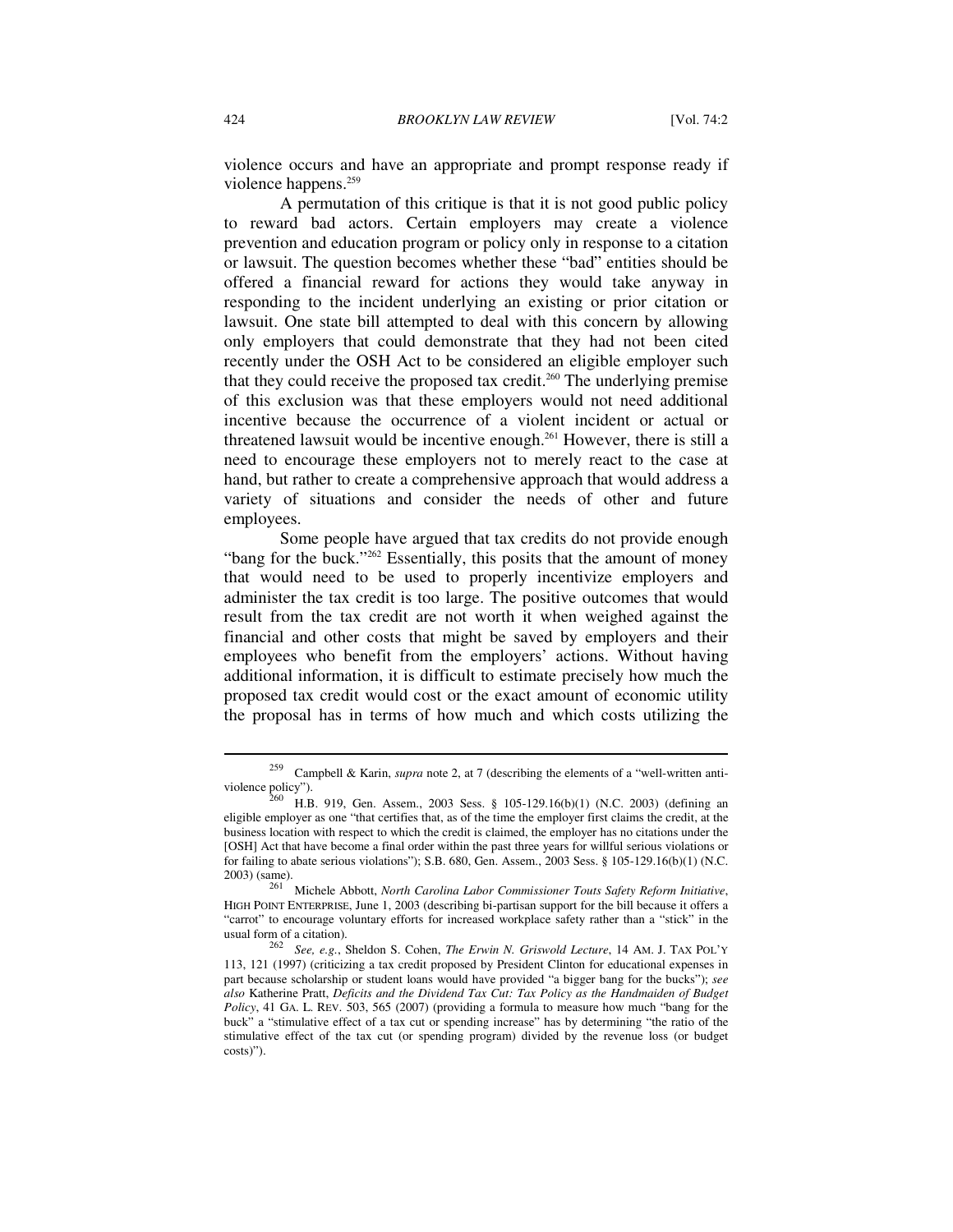credit would save. In part, this is because every dollar that the government would spend on this tax credit is a dollar it cannot spend on something else. This limitation, however, would apply to almost anything the government does. The government is always forced to make choices in determining resource allocation. At least until the costs and benefits of the proposal can be measured, $263$  the proposed credit is a choice worth pursuing. The costs of continued inaction are too great.

Of course, Congress could impose any number of limitations on the proposal to tailor the targeted population and limit the amount of money spent for this purpose. For example, specific requirements that limit the amount of money spent on this tax credit or further limit the scope of employers eligible to utilize it ultimately could range from including a monetary limit above which expenses would not be eligible for the credit to imposing a "reasonableness requirement" on eligible expenses to removing the "refundable" aspect of the tax credit.<sup>264</sup>

A related criticism of tax credits focuses on the amount of money it costs to properly administer and enforce a tax credit. The U.S. tax system is based on voluntary reporting and payment.<sup>265</sup> There is little direct enforcement and "minimal interaction with the government."<sup>266</sup> As a result, this system has "both unintentional taxpayer errors and intentional taxpayer evasion."267 When combined with other factors, a tax gap—"the difference between the amount of tax that taxpayers should

<sup>263</sup> Federal legislation regularly includes some form of study requirement, often paired with a reevaluation period. *See, e.g.*, 29 U.S.C. §§ 2631-2636 (1993) (creating a Commission on Leave with a mandate to report back to Congress with findings from a comprehensive study of the costs, benefits, policies, and programs related to a variety of time off issues and the impact of some<br>of the new law's provisions).<br> $^{264}$  See a.g. Employer Provided Child Care Credit 26 U.S.C. 8.45E(b) (2006) (creating

See, e.g., Employer-Provided Child Care Credit, 26 U.S.C. § 45F(b) (2006) (creating a cap of \$150,000 per taxable year for this credit); Disabled Access Tax Credit, 26 U.S.C. § 44(a) (2006) (providing small businesses with a 50% credit on the first \$10,000 (excluding the first \$250 spent)); Disabled Access Tax Credit, 26 U.S.C. § 44(c)(3) (2006) (allowing small businesses to include "only expenditures which are reasonable and . . . not include expenditures which are unnecessary to accomplish" compliance with the ADA). Any of these could be used to limit the amount of money the government spends on this tax credit in lieu of or in combination with a cap on the tier-system based on the size of employer (or income generated per year) proposed above.<br><sup>265</sup> "The vast majority of Americans pay their taxes accurately . . . ." IRS, IRS Updates

Tax Gap Estimates, Feb. 14, 2006, http://www.irs.gov/newsroom/article/0,,id=154496,00.html (quoting former IRS Commissioner Mark W. Everson) (internal quotation marks omitted); IRS,

REDUCING THE FEDERAL TAX GAP: A REPORT ON IMPROVING VOLUNTARY COMPLIANCE 1 (2007).<br><sup>266</sup> For example, the IRS audited 59,516 businesses in FY 2007, even though over nine million filed returns. IRS, Fiscal Year 2007 Enforcement and Services Results, http://www.irs.gov/newsroom/article/0,,id=177701,00.html (last visited Jan. 14, 2009); IRS, Fiscal Year 2007 IRS Enforcement and Service Statistics, 6, *available at* http://www.irs.gov/pub/irsnews/irs\_enforcement\_and\_service\_tables\_fy\_2007.pdf. 267 IRS, REDUCING THE FEDERAL TAX GAP, *supra* note 265, at 3. Noncompliance exists

<sup>&</sup>quot;due to tax law complexity that results in errors of ignorance, confusion, and carelessness. . . at this point, the IRS does not have sufficient data to distinguish clearly the amount of noncompliance that arises from willful, as opposed to unintentional, mistakes. Moreover, the line between intentional and unintentional mistakes is often a grey one, particularly in areas such as basis reporting, where a taxpayer may know that his or her reporting is inaccurate but does not have ready access to accurate information." *Id.* at 6.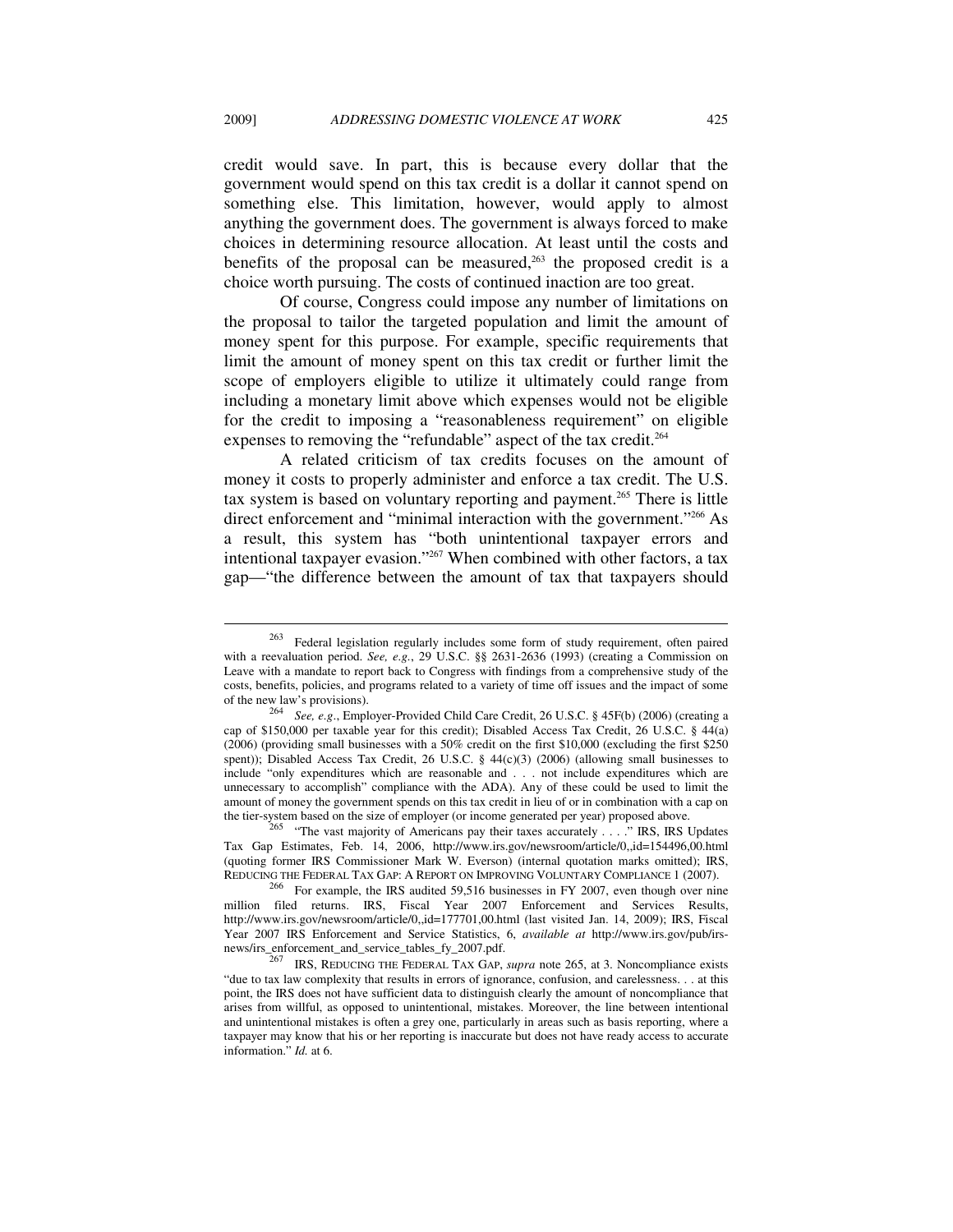pay and the amount that is paid voluntarily and on time"—results.<sup>268</sup> Former IRS Commissioner Mark Everson illustrated the importance of this concept when he noted that "the magnitude of the tax gap highlights the critical role of enforcement in keeping our system of tax administration healthy."269 There is no reason to think that compliance with this tax credit, including the filing, reporting, and payment, would be any greater or less than the compliance associated with other tax credits. But the additional allocation of money for enforcement purposes in the earmark to IRS is intended to combat this problem and ensure that the tax gap related to this credit is kept to a minimum or is at least as small as possible under the circumstances.

An alternative proposal could be proffered that would require employers to create a written domestic violence prevention program. This alternative model exists in a number of state and local jurisdictions that have enacted laws in this vein recently. For example, the New York State Workplace Prevention Act requires public employers to develop a written prevention program and implement annual training on workplace violence.270 This type of requirement has tended to focus on the government as employer and not the government in its role as rule maker for private employers. Thus, while these types of laws may be useful, particularly for the government workforce which would not be incentivized by a tax credit as an entity without tax liability, it is hard to imagine a federal law *requiring* private employers to draft a domestic violence prevention plan at this time.<sup>271</sup> But even in the unlikely event that such a law was enacted, employers would need to go beyond the pages of a written plan itself and take steps to protect employees and others when the policies are or should be activated. Moreover, employers are more likely to take ownership over safety issues if there is an element

<sup>268</sup> IRS, The Tax Gap, *available at* http://www.irs.gov/newsroom/article/0,,id=158619,00.html (last visited Mar. 8, 2009) ("The tax gap can also be thought of as the sum of non-compliance with the tax law."). Only a small percentage (about 10%) of the tax gap comes from underreporting from businesses. The Tax Policy Center, THE TAX POLICY BRIEFING BOOK, The Tax Gap: What is the tax

gap? (2008), http://www.taxpolicycenter.org/briefing-book/background/tax-gap/what-is.cfm. 269 IRS, IRS Updates Tax Gap Estimates (Feb. 14, 2006), *available at* http://www.irs.gov/newsroom/article/0,,id=154496,00.html.

 <sup>270</sup> N.Y. LAB. LAW § 27-b (2007); *see also* Sharon N. Berlin, *The New York State Workplace Violence Prevention Act*, 32 NYSBA LAB. & EMP. NEWSL. 16 (2007) (explaining the new law). Eliot Spitzer also signed an Executive Order that requires state employers to develop written policies addressing domestic violence in hopes of "fundamentally chang[ing] the way New York State prevents and responds to domestic violence . . . [by] taking a proactive approach toward . . . creating a safer and more productive working environment." Press Release, N.Y. State Executive Chamber, New York State Enhances Domestic Violence Prevention Efforts (Oct. 25, 2007), http://www.ny.gov/governor/press/1025072.html; N.Y. Exec. Order No. 19 (Oct. 22, 2007) (noting that the state should serve as a model employer for private businesses).

<sup>&</sup>lt;sup>271</sup> Such a requirement could be proposed as an OSH Act regulation. *See supra* note 55 (discussing OSHA's position on workplace violence). The Health Insurance Portability and Accountability Act's Privacy Rule, which requires covered entities to create a written privacy policy and designate an employee responsible for implementing that policy, is another potential regulatory source for certain employers. 45 C.F.R. § 160.310(a) (2007).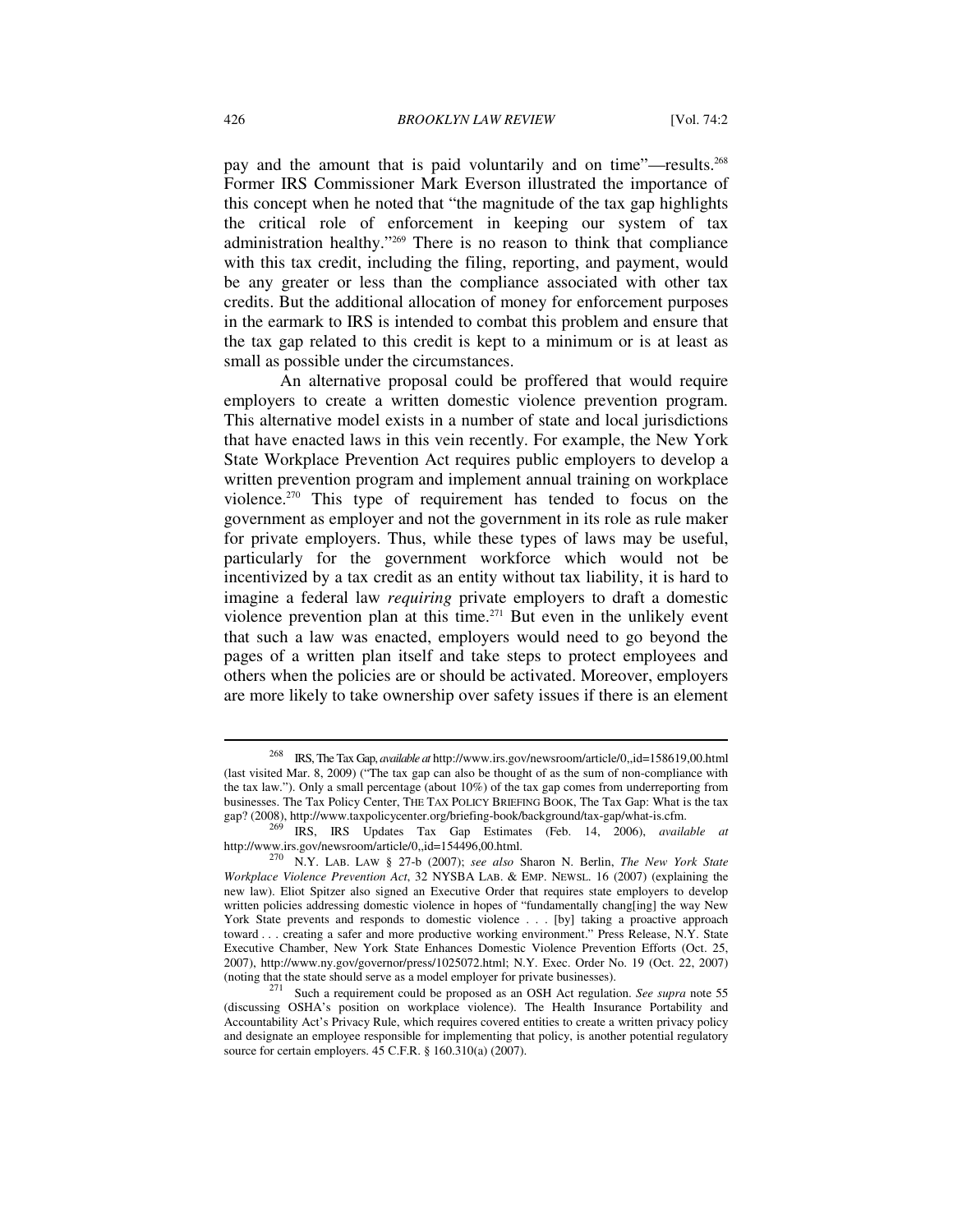of choice and decide to act themselves—even if they elect to do so based on a monetary incentive provided by the government.<sup>272</sup>

#### **CONCLUSION**

It is time for society to recognize three facts. First, domestic violence has a significant impact on the workplace. Second, the structure of the workplace has a role to play in reducing the impact of violence on employees and employers. Third, the federal government has a critical role to play in pushing all members of the workplace to accept and embrace their roles.<sup>273</sup>

The statutory solution proposed in this Article would help federal law recognize and reflect these facts. States have begun to address some of the structural and legal gaps in the workplace's response to domestic violence.274 These new state protections provide excellent momentum for a response by the federal government. After canvassing the movement that has been made on these issues at the state level, the proposals described in this Article will move the debate away from the employee-focused and/or reactive "incident-focused" criminal response.275 They attempt to change the current structure of the workplace in a way that breaks the wall of silence and allows both employees and employers to effectively prepare for and respond to domestic violence.

This societal approach is the logical and necessary next step to addressing domestic violence. Protecting employers would increase the support these bills receive on the Hill.<sup>276</sup> By re-framing the bills to acknowledge the employers' role, giving employers the ability to seek preventive protection orders, and creating tax incentives, the proposals give employers the tools and incentives to address this problem.<sup>277</sup>

<sup>272</sup> Lettieri et al., *supra* note 53, at 2 ("Employers will be more likely to adopt policies that support victims of domestic violence if they are rewarded with incentives and recognition."); *id.*  at 1, 3.  $273$  Congress can do more than it is currently doing to "push [employers] to protect

victims of domestic violence." *Domestic Violence Spills Into Workplace, but Senate Witnesses Disagree on Solutions*, 25 Human Res. Rep. (BNA) 439 (Apr. 23, 2007) (internal quotation marks

omitted) (noting that several witnesses at the hearing agreed this was needed).<br><sup>274</sup> *See supra* Part II.<br><sup>275</sup> Vu, *supra* note 173, at 103 (noting that courts use an "incident-focused" definition of

domestic violence).<br><sup>276</sup> Employer support has helped some of the new state provisions addressing domestic violence at work become law. For example, the Maine Commissioner's testimony at the Senate Hearing demonstrates the good that can be done when employers and employees are brought to the table. She noted that employers were included in the "conversation," and the state Chamber of Commerce supported a recent expansion to the victim leave law in part because they had received "no complaints or concerns [with the earlier law's] implementation." Senate Hearing, *supra* note 29 (statement of Laura A. Fortman, citing the 2002 testimony of Peter Gore, Senior Governmental

For a description of how having a federal law can empower victims of violence, see Widiss, *supra* note 25 (manuscript at 15) ("[B]ecause of the expressive power of legal reform,